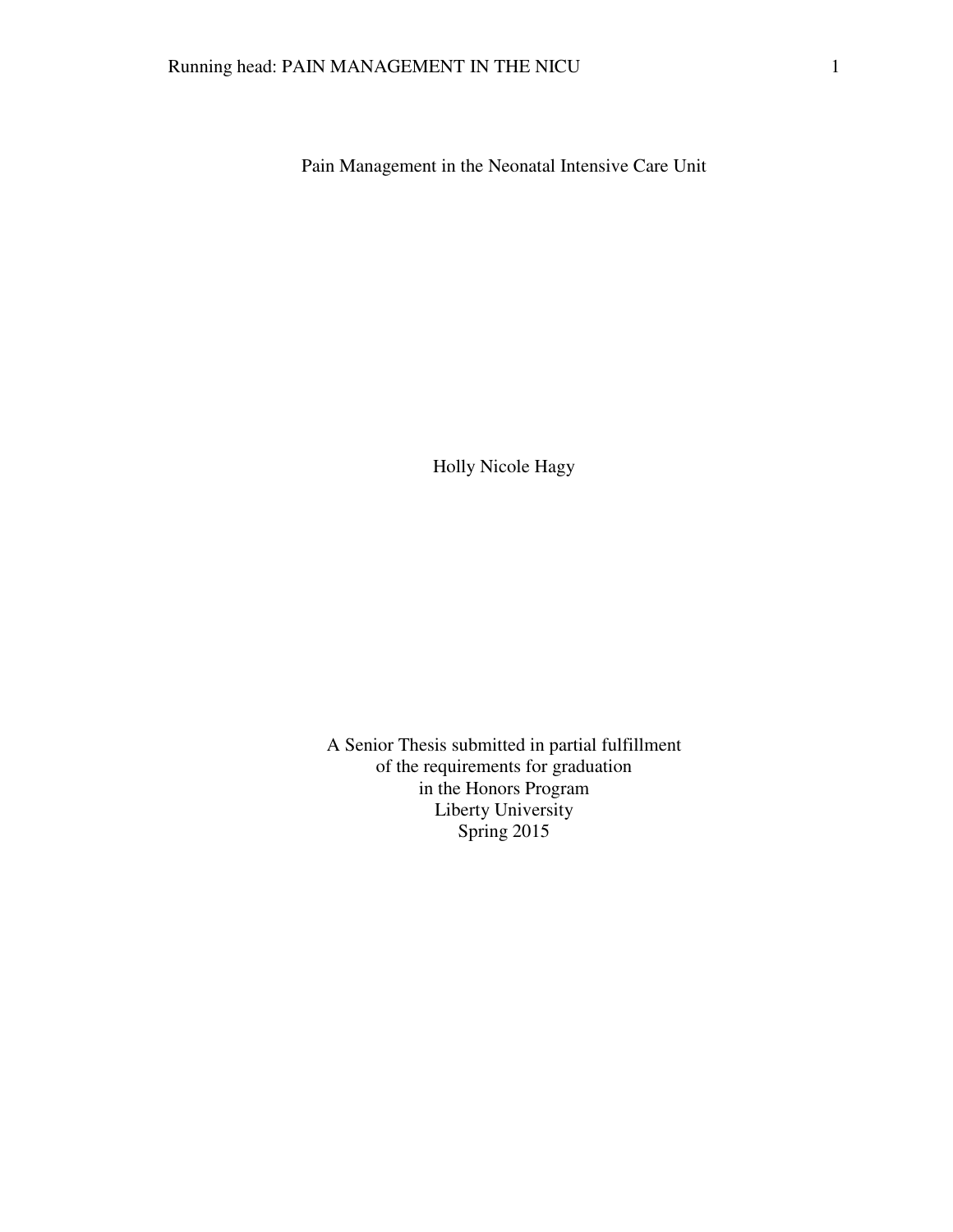Acceptance of Senior Honors Thesis

This Senior Honors Thesis is accepted in partial fulfillment of the requirements for graduation from the Honors Program of Liberty University.

Dr. Cynthia Goodrich, Ed.D., M.S.N., RN, CNE Thesis Chair

\_\_\_\_\_\_\_\_\_\_\_\_\_\_\_\_\_\_\_\_\_\_\_\_\_\_\_\_\_\_

Dr. Mary Highton, DNP, RN, NNP-BC Committee Member

\_\_\_\_\_\_\_\_\_\_\_\_\_\_\_\_\_\_\_\_\_\_\_\_\_\_\_\_\_\_

Gabriel Etzel, D. Min. Committee Member

\_\_\_\_\_\_\_\_\_\_\_\_\_\_\_\_\_\_\_\_\_\_\_\_\_\_\_\_\_\_

Marilyn Gadomski, Ph.D. Assistant Honors Director

\_\_\_\_\_\_\_\_\_\_\_\_\_\_\_\_\_\_\_\_\_\_\_\_\_\_\_\_\_\_

\_\_\_\_\_\_\_\_\_\_\_\_\_\_\_\_\_\_\_\_\_\_\_\_\_\_\_\_\_\_ Date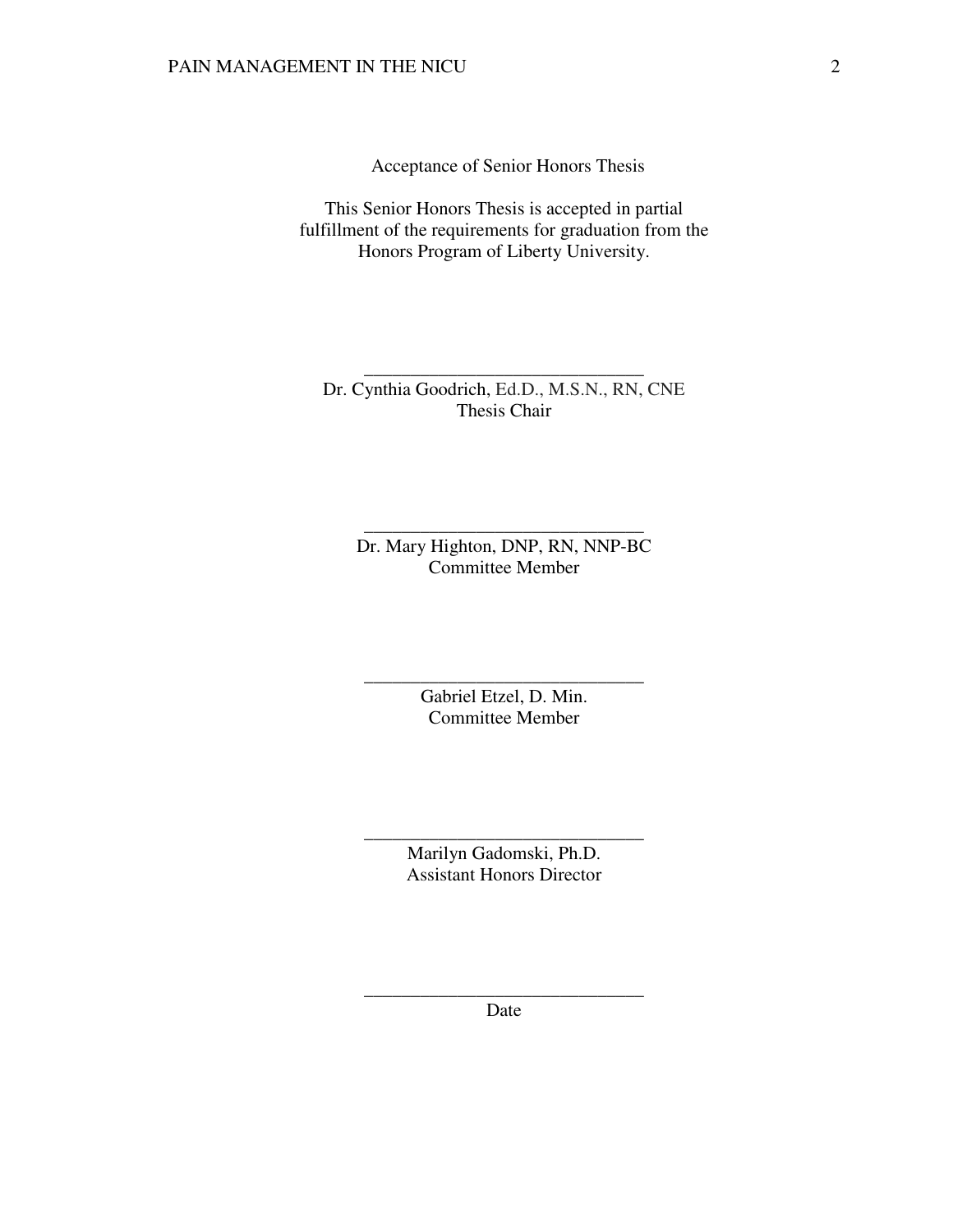# Abstract

While pain management in the Neonatal Intensive Care Unit (NICU) was thought to be useless due to the infants' inabilities to experience pain, research has confirmed that infants can and do experience pain at the same, if not greater, level of intensity as adults experience pain. Painful stimuli cause a system-wide sympathetic nervous system response that can cause damage when prolonged or unmanaged. There are multitudes of ways to treat an infant's pain, but there seems to be a discrepancy between the knowledge that health care workers have regarding pain management in the NICU and the actual implementation of that knowledge. If this canyon between knowledge and action can be bridged, research supports that the overall care and patient outcomes of the infants will improve.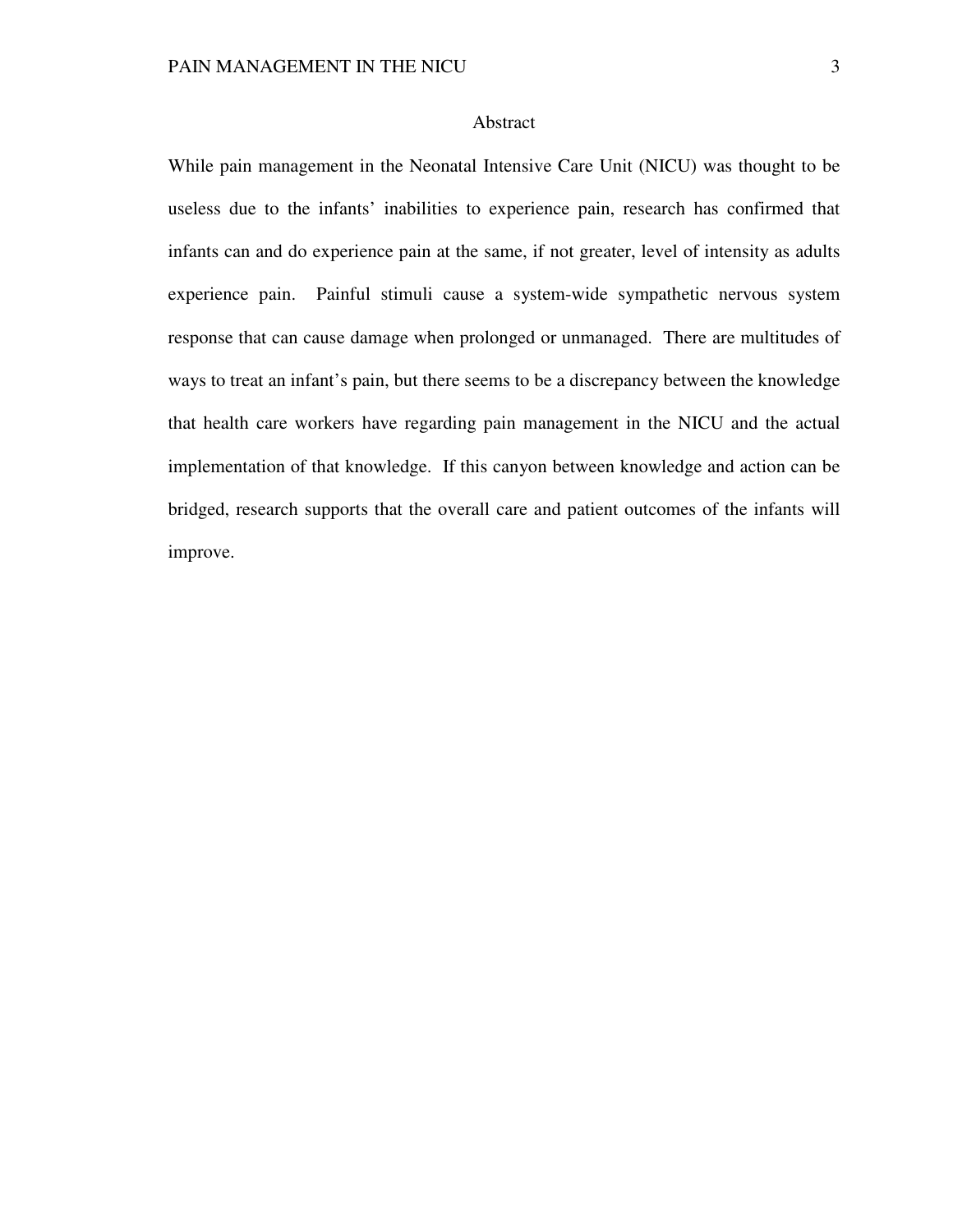Pain Management in the Neonatal Intensive Care Unit

 Pain management in a Neonatal Intensive Care Unit (NICU) is a difficult task to accomplish. As Anand puts it, "the complexity of their inability to verbalize pain and inherent variability of pain dependent on its course and duration adds layers of intricacy to appropriate identification" (Anand, 2007, p. S5). International guidelines for pain management in the NICU suggest that pain is the fifth vital sign, and it should be assessed as such (Gradin & Eriksson, 2011). If pain is not assessed well, it cannot be managed well. If nurses cannot recognize that an infant is suffering, they are unable to do anything about it (Pölkki, Korhonen, Laukkala, Saarela, Vehviläinen-Julkunen, & Pietil, 2010). Therefore, it is imperative that this pain be recognized in order for it to be managed well.

 According to the research surrounding this topic, it does not appear that there is a lack of knowledge regarding how to appropriately treat the infants' pain or a lack of skill among health care providers; however, it does seem evident that health care workers struggle to know when to implement this care effectively. As a result, this comprehensive literature review will propose that this problem be remedied in three ways. First, the implementation of pain assessment tools and intervention protocols in each NICU could significantly increase the occurrence of accurate assessment and consistency of pain management among health care providers in the NICU. Second, regular educational seminars presenting the most recent research regarding pain management in the NICU would allow the health care providers to remain current in their knowledge of pain management in a NICU setting. Third, specific education as to which type of pain management to implement in each procedural situation and when is the best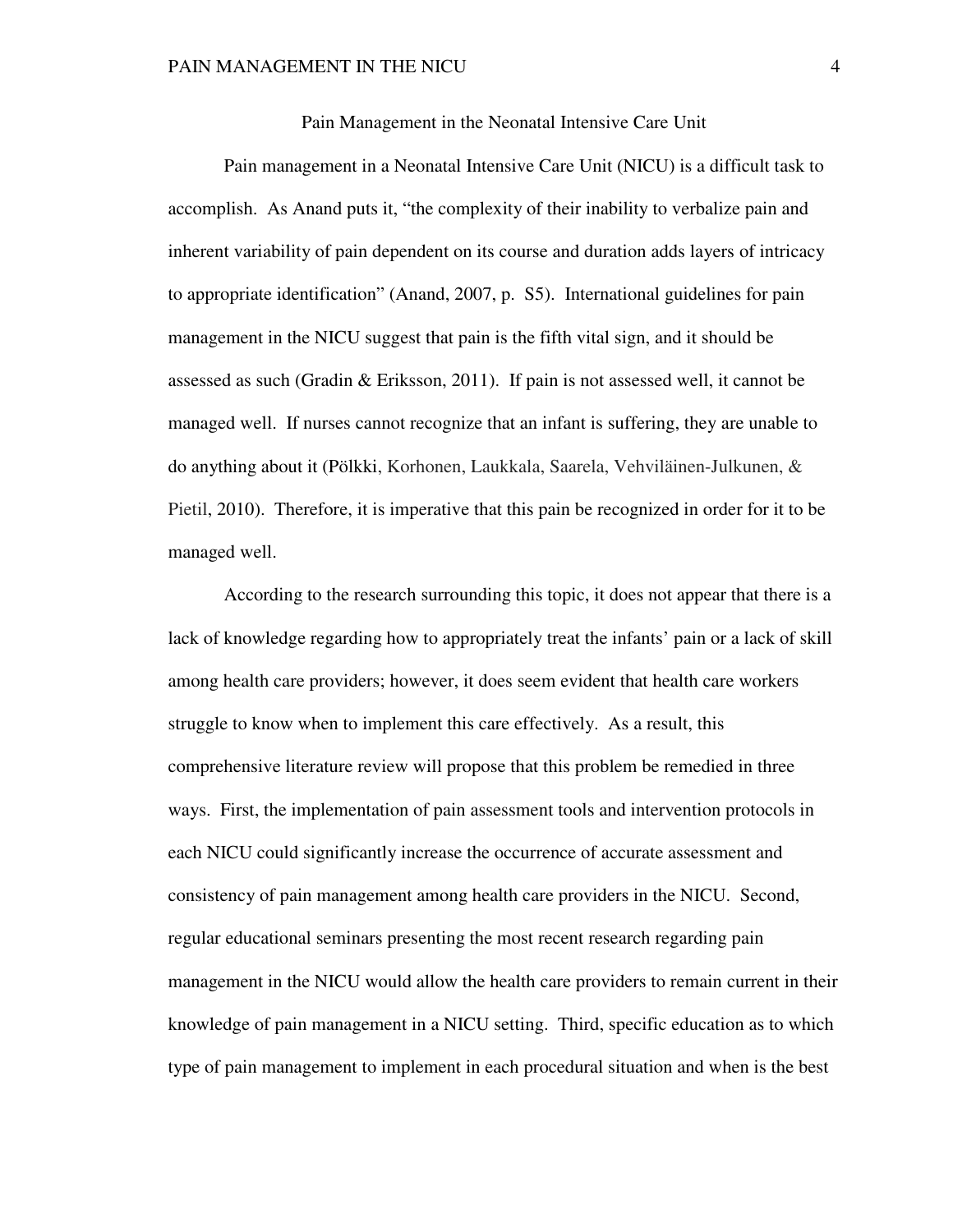time to intervene would allow for increased pain management, better patient care, and improved patient outcomes.

# **The NICU and Its Inhabitants**

 The NICU is a specialized intensive care unit (ICU) for infants, often prematurely born, who need concentrated medical attention (Lucile Packard Children's Hospital, 2013). When infants are admitted to the NICU, they undergo an average of fourteen painful experiences each day throughout their stay, including but not limited to venipuncture, intubation, and chest drain insertion—most of which are considered at least moderately painful (Akuma  $\&$  Jordan, 2011). There are myriad influences that contribute to the risk factors of potentially having an infant who needs the NICU. These influences include maternal factors, such as hypertension or a pregnancy with multiples; delivery factors, such as breech presentation or meconium; and baby factors, such as gestational age at birth or birth weight. All these factors combined play a role in the baby's potential need for expert care. However, the individuals serving in this ICU are specifically trained to work together in caring for the infants in this area of the hospital (Lucile Packard Children's Hospital, 2013).

### **Neonates' Capacity to Feel Pain**

 In the past, pain has remained untreated in neonatal patients because it was believed that, due to their immature nervous systems, the infants were unable to feel pain. Moreover, it was believed that administering pain medications to infants was not safe, and the medications would cause unsafe or detrimental side effects. As a result of this thinking, almost all procedures, including surgical procedures such as open-heart surgery, were completed without the use of analgesia until the 1980s (Akuma & Jordan, 2011).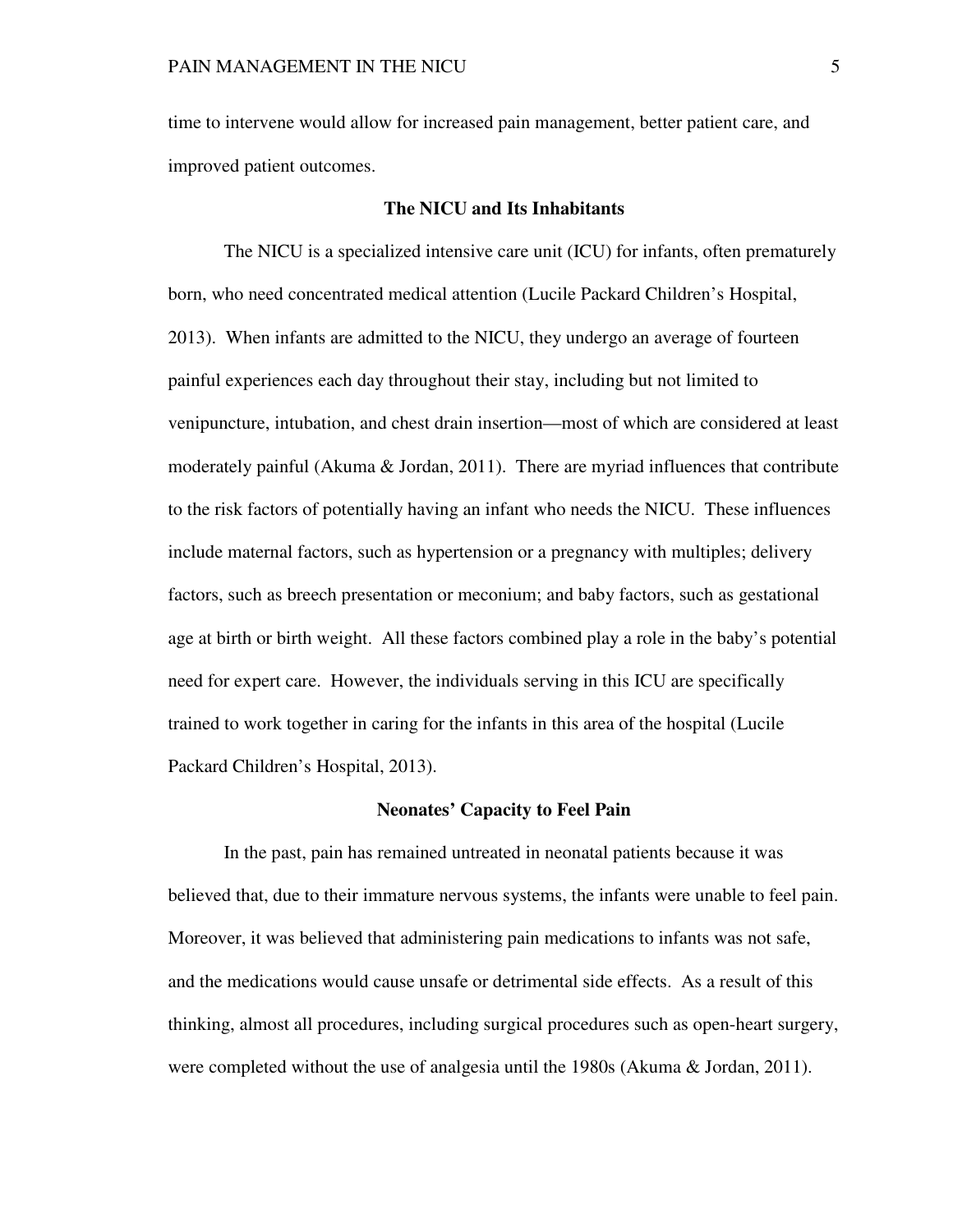Many advances both in thinking and in practice have occurred. The pain system is actually the only sensory system in the body that is designed to develop naturally without the confrontation of any stimuli during the early time period of the life span (Anand, 2007). In fact, early stimulation of this sensory system has been found to actually have the potential to damage the system as it develops, especially when painful stimuli are frequent. Specifically, this early stimulation has the ability to cause increased peripheral sensitivity and decreased behavioral reactions. Research has found the opposite; infants are truly more sensitive to pain, and preterm infants are even more sensitive to pain than term infants. Research validates that preterm infants have only 33- 50% of the pain threshold that full term infants are born with, specifically regarding tests completed stimulating the dorsal cutaneous flexor reflex reaction to pain (Anand, 2007). Term infants—in comparison to older children and adults—have a lower pain threshold not because their nervous system is immature and therefore unable to transmit the painful stimuli, but because the descending inhibitory fibers have not fully matured. Applying this concept to practice, because the growth of these inhibitory fibers stems from the supraspinal brainstem nuclei, and because the inhibitory fibers have only matured to the cervical spine by 30-32 weeks gestation, when the infant is at this gestational age, he or she actually has a lower pain threshold in the lower extremities than in the upper extremities. Therefore, if a 30-week-old neonate were to experience a finger prick for glucose testing, the infant would actually exhibit less of a physiological response than if the prick had been done in the infant's heel. This phenomenon confirms that neonates' abilities to transmit painful stimuli to the brain are fully intact by approximately thirty weeks gestation. However, the physiological response initiated in the brain traveling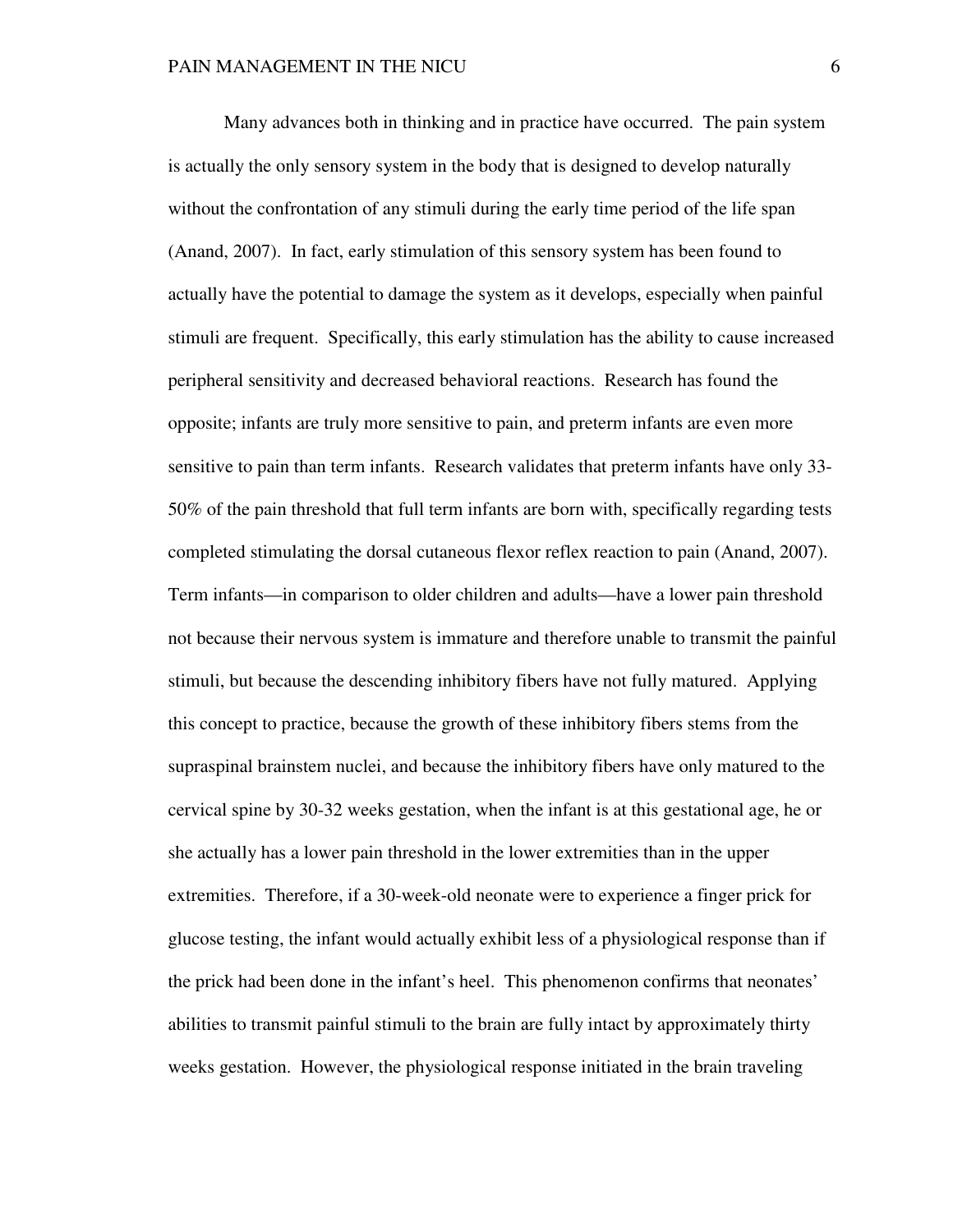back to the periphery has not fully developed at 30 weeks gestation and, therefore, the infant's behavioral response is diminished. It becomes a dysfunction in the infant's ability to express pain (Anand, 2007). Pölkki et al. (2010) also confirms that the reactions of a preterm infant may be less noticeable and even absent in comparison to that of a full term infant.

While both full term and preterm babies can feel pain to the same degree, their reactions may be quite different. Preterm infants often present with less noticeable or even absent reactions to noxious stimuli than those of full term infants. As a result, nurses seem to be using the same methods and tools to assess the pain of all the infants in the NICU, regardless of their gestational age. In a study completed by Pölkki et al. requiring the nurses to view recordings of infants responding to pain, the participants scored the full term infants significantly higher on the pain intensity scale than they did the preterm infants in the videos. This discrepancy causes the nurses' pain assessments to be inaccurate and underscored for the preterm infants, which then results in inadequate treatment and pain management (Pölkki, et al, 2010). Moreover, "pain assessment is the first step toward relieving pain effectively in children: nurses who do not recognize that an infant is suffering pain are unable to alleviate it" (Pölkki, et al, 2010, p. 49). Because there are so many external factors that also affect how an infant reacts to a painful procedure, such as the gestational age of the infant, the health status of the infant, the level of activity in the environment, and other sources of stress, it must be recognized that simply the physiological changes that occur when an infant is exposed to pain do not necessarily give the full picture of the infant's true experience with pain (Pölkki, et al., 2010).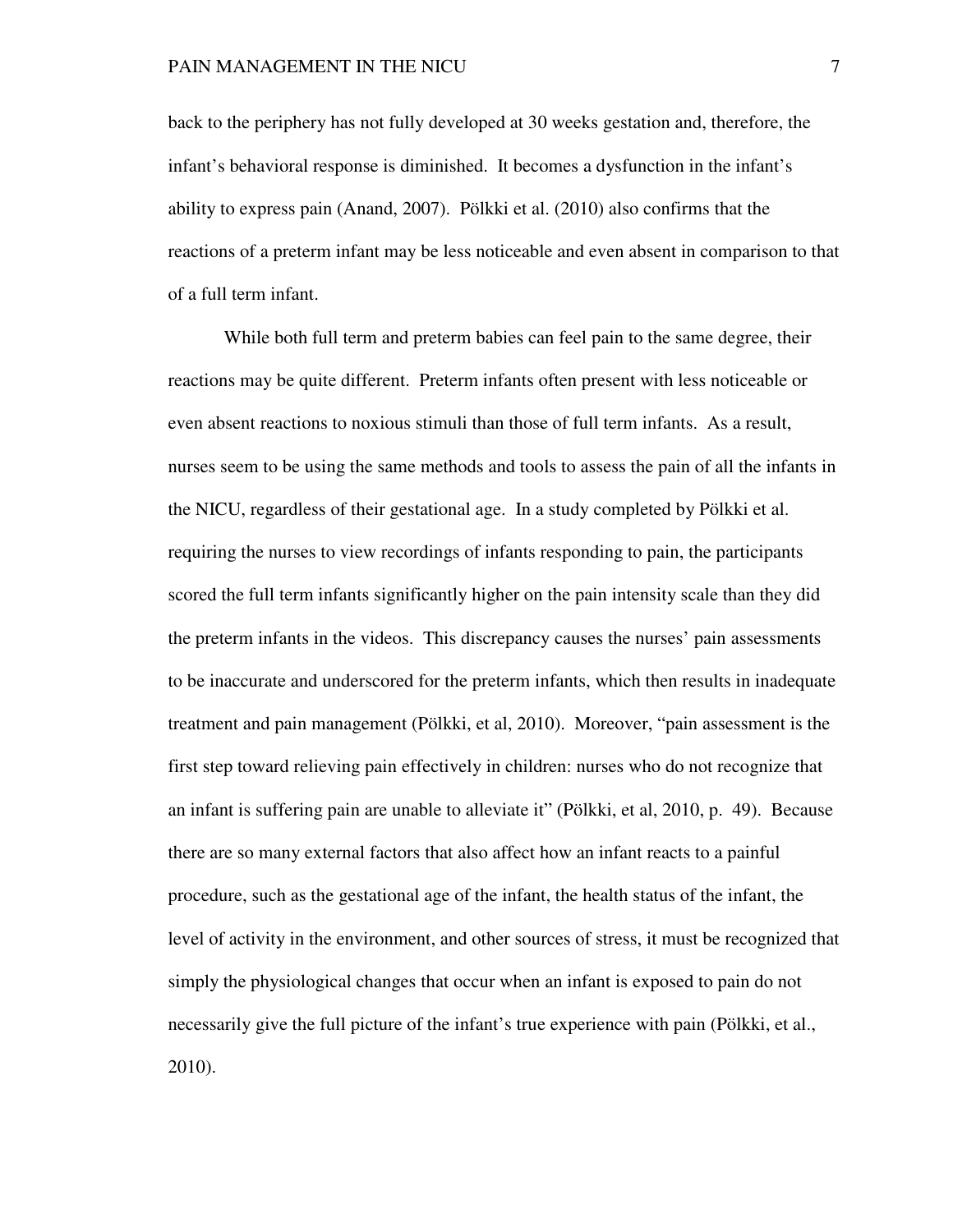Research has found that even the most premature of neonatal patients has the neural capability to respond to painful stimuli. Also, research has revealed that the combination of pharmacological and additional comfort measures in the relief of an infant's pain is ideal and reduces the risk of adverse outcomes significantly (Akuma  $\&$ Jordan, 2011). It has also been validated that "unrelieved pain in the neonatal period can have long-term behavioral and physiological consequences, which may lead to long-term functional changes of the pain pathways and maladaptive pain cognitions, contributing to morbidity and mortality" (Akuma & Jordan, 2011, p. 1289). The potential for long-term negative consequences is arguably the most important consideration when assessing the importance of a change in practice regarding pain management in the NICU.

# **Professional Perceptions and Behaviors Regarding Pain Management**

 One of the most significant areas of interest is that while the knowledge of medical professionals serving in the NICU has definitely become extensive and sufficient to manage the pain of infants in the NICU well, there seems to be a disconnect between the knowledge doctors and nurses have regarding pain assessment and management and how that knowledge is actually utilized. There is a gap between the knowledge and the practice. To clarify, there is no deficiency in the actual execution of pain management; the execution of skill is sufficient. However, there is a deficit in when that knowledge of assessment and intervention is utilized. For example, when nurses and doctors are tested in their skills of administering analgesia and the knowledge of the effects it will have, they consistently perform well. However, "under-utilization of analgesia for procedural pain relief in neonates is a recurring finding" (Akuma & Jordan, 2011, p. 1289). According to Anand (2007), multiple different research studies revealed extremely poor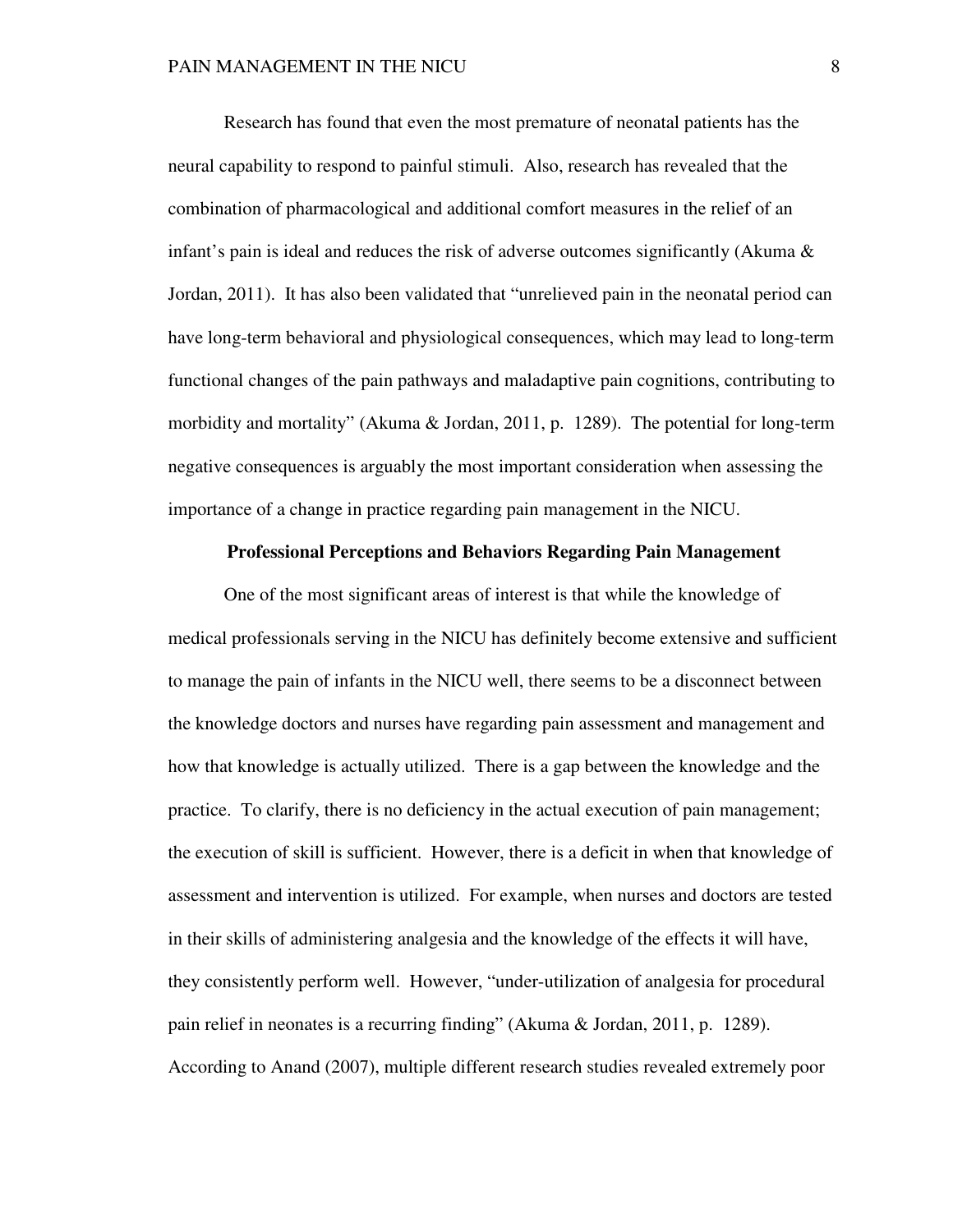compliance in the task of administering analgesia to infants before a painful procedure was performed. In Anand's study, an average of fourteen painful procedures a day for 151 neonates was verified by a study in which Anand reported on, and less than 35% of these almost 20,000 painful procedures involved some form of analgesia for the infant (Anand, 2007).

 According to Akuma and Jordan, it is internationally recommended that each NICU have specific policies for pain management and that each staff member working in the NICU be fully educated on the use of these pain management policies. It is consistent throughout the research that many NICUs throughout the world do have pain management policies, but few if any of the staff members are aware that they exist, let alone how they should be implemented (Akuma & Jordan, 2011). It is no wonder that there is very little evidence supporting the implementation of any consistent pain management tools. In an Italian study, it was found that only 66% of the NICUs actually had any kind of written guidelines for pain management, and it was discovered that topical anesthetics overall were drastically underutilized in all the NICUs (Codipietro, Bailo, Nangeroni, Ponzone, & Grazia, 2011). Education about the timing of implementation seems to be a valuable solution that would not only relieve any misconceptions regarding pain assessment and management, but it would also give the doctors and nurses more confidence in caring consistently for the patients in the NICU to the best of their abilities.

 The evaluation of pain is subjective, and it becomes extremely difficult to accurately and effectively assess pain in an infant. Because it is recognized that infants experience pain, the experience of pain is quite important in the development of a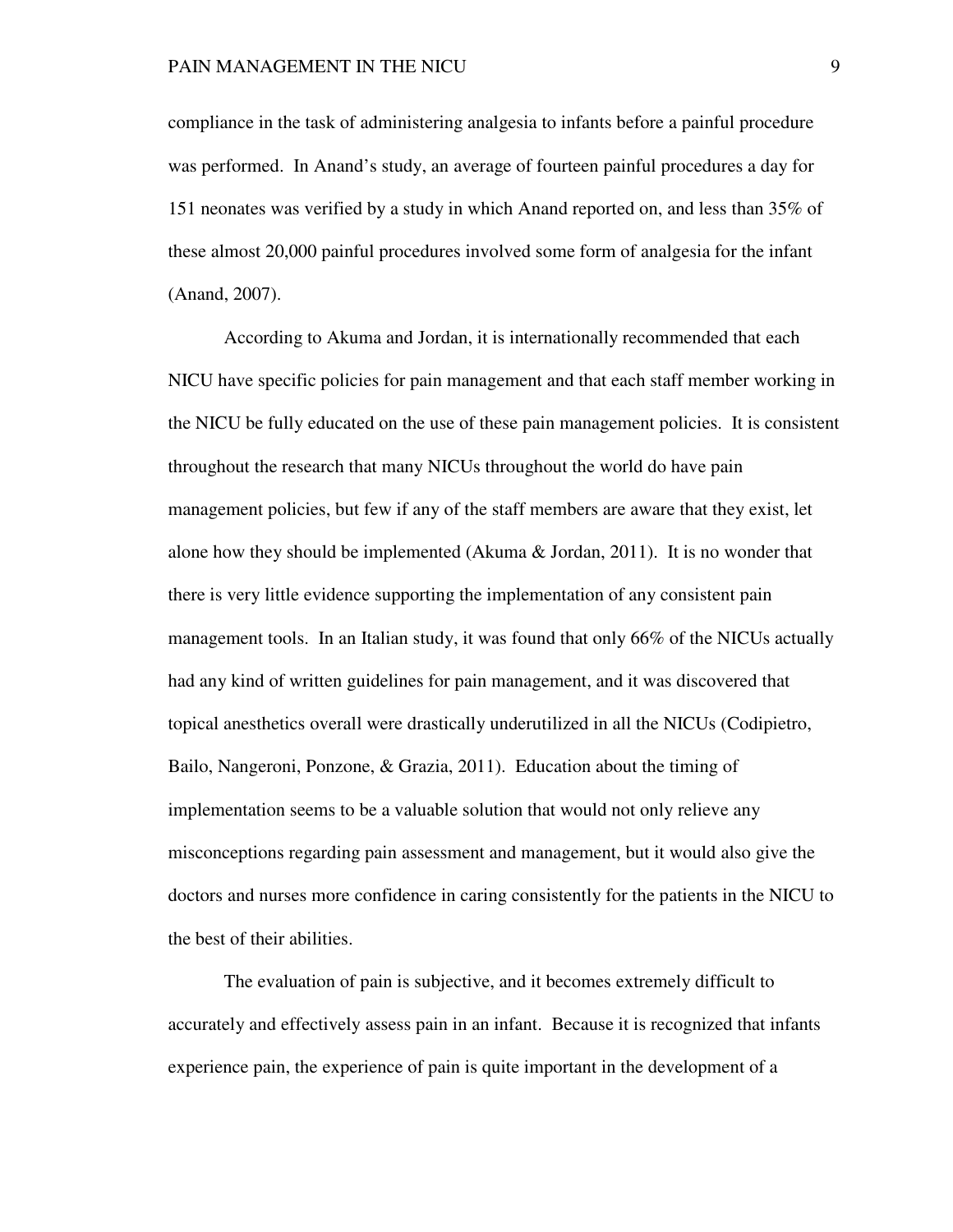newborn, especially the further development of their pain sensory system. Studies show there is quite a discrepancy between nurses' understandings of how painful certain procedures actually are. A study surveying the opinions of nurses regarding the level of pain caused by common procedures in the NICU was conducted. The results of the study revealed that the same number of nurses that ranked a venipuncture as 'slightly painful' ranked a venipuncture as 'very painful.' Further, despite these nurses listing the majority of the procedures between 'not painful' and 'moderately painful,' they also reported that they would only use analgesics for pain consistently in procedures such as chest drain insertion, circumcision, or endotracheal intubation. Also in this study, one nurse referred to the consistent use of analgesics as "impractical" (Dodds, 2003). Knowing this, it is important to explore the anatomical pain experience and response in a newborn in order to better understand the infants' experiences of pain.

 First, it is important to understand that myriad factors can influence the capacity to which the infant can feel pain. These include but are not limited to the following: sleeping state, gestational age, severity of illness, and previous pain experience (Gradin & Eriksson, 2011). While descending pathways of infants' pain responses have been discussed, it is imperative to explore further the anatomical response of the infants in order to know how to treat them best.

 Anatomically, the neural pathways required for pain transmission throughout the body have been found to begin with sensory receptors in the newborn's skin and make a continuous pathway into the cerebral cortex of the brain. While it has been accepted in the past that newborns are unable to feel pain due to a decreased number of sensory receptors in the skin of newborns and the immature neural pathways, it has been found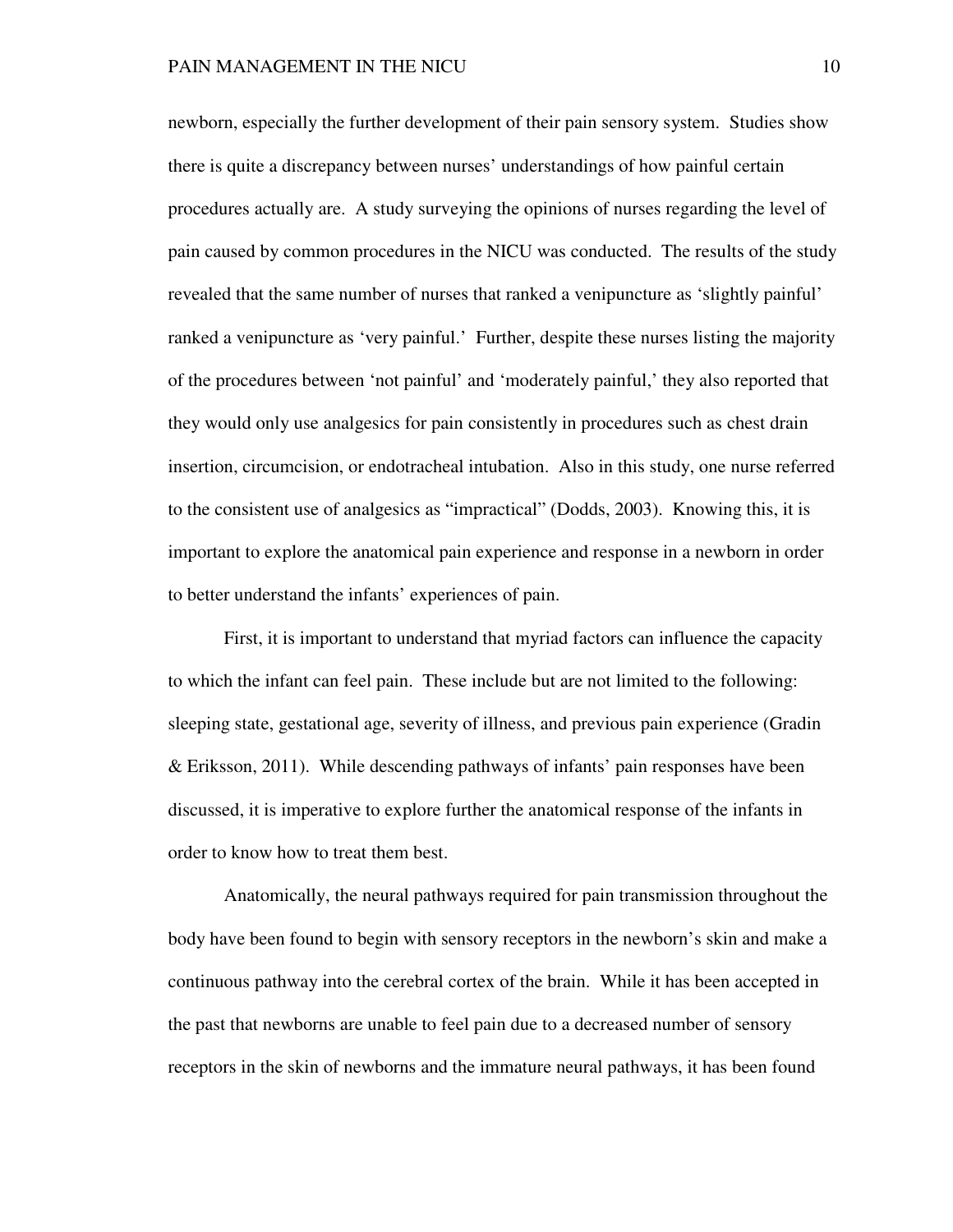that newborns actually have sensory receptors in their skin that are of equal or greater density than those in adult skin. Before cutaneous sensory receptors begin to form in the skin, synapses are being formed connecting the receptors to interneurons and eventually to the dorsal horn as early as the sixth week of gestation. Cutaneous nociceptive receptors in the skin begin to develop as early as the seventh week of gestation, and the connections made to and in the dorsal horn are completed by thirty weeks gestation. Therefore, while the newborn's nervous system still has room for growth after birth, it is fully intact and capable of transmitting nociceptive responses from the sensory receptors in the skin to the dorsal horn in the brain (Anand & Hickey, 1987).

It is often argued that because there are myriad unmyelinated nerve fibers in the newborn's body, they are unable to feel pain to the same intensity as adults or even feel pain at all (Anand & Hickey, 1987). Studying the adult human body and recognizing that there are areas in the mature adult body through which impulses are carried across unmyelinated or thinly myelinated fibers can nullify this argument. According to Anand and Hickey, "even in the peripheral nerves of adults, nociceptive impulses are carried through unmyelinated (C-polymodal) and thinly myelinated (A-delta) fibers" (Anand  $\&$ Hickey, 1987, p. 1322). When nerve fibers are unmyelinated or thinly myelinated, it does not have an effect on the ability of the pain response to pass through the neurons; it simply affects the speed at which the impulse is passed. But, in neonates, this slower conduction velocity is offset by the shorter distance traveled by the impulse. Further, Anand and Hickey's data has evidenced that complete myelination of the nerves traveling in the spinal cord and in the central nervous system itself takes place in the last two trimesters of pregnancy (Anand & Hickey, 1987).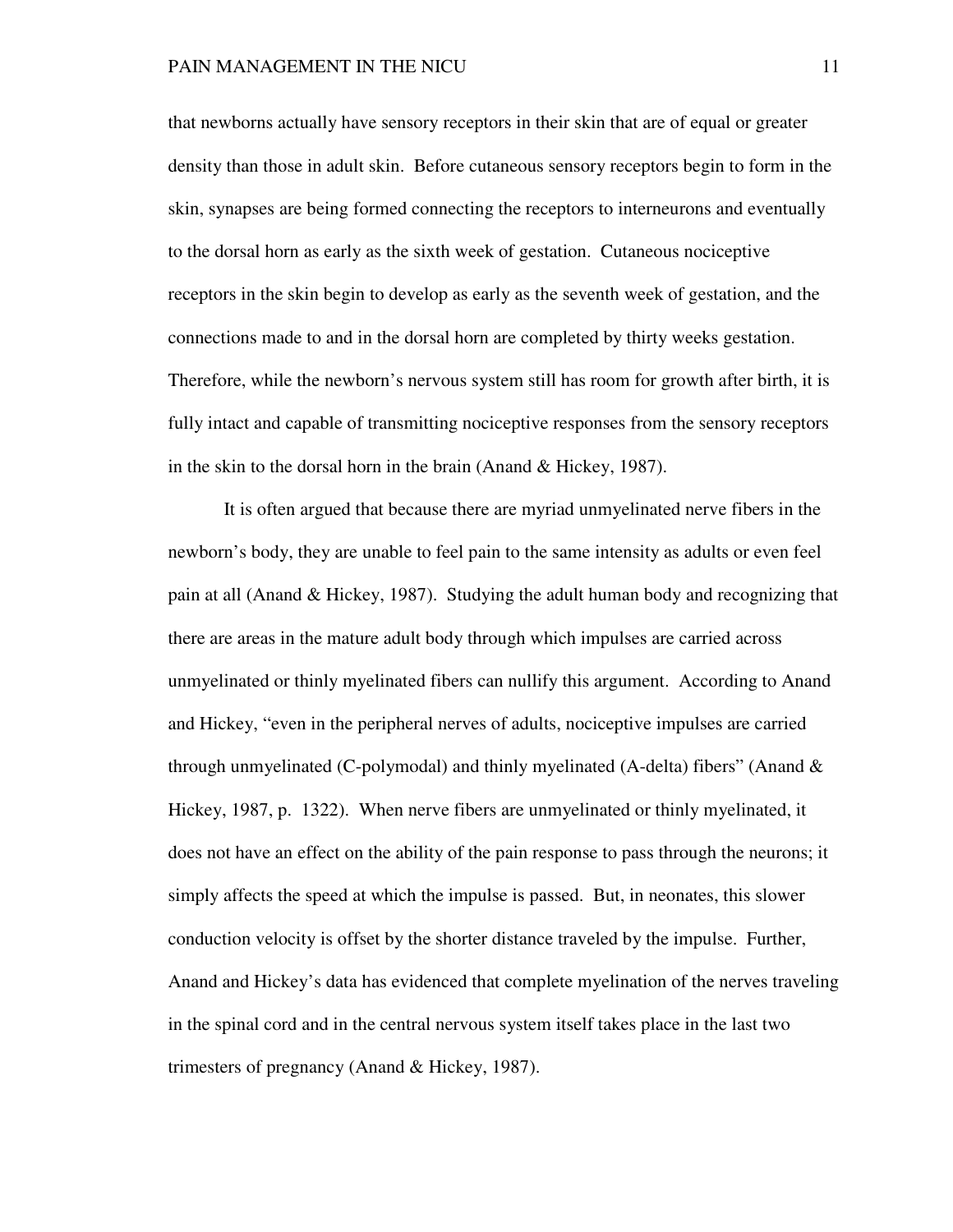When a person experiences pain, the body recognizes that something is abnormal, and there is a threat to regular function. As a result, the body responds with the sympathetic nervous system's response, known as fight or flight. When this response is activated, every body system plays a role in some way, and the pain affects each system differently but in ways that are intertwined with one another. With only this knowledge about the body's response to pain, it is clear that this is an experience that must be managed well in order to prevent the entire body from distress (Hannibal & Bishop, 2014).

### **Pain Presentation in the Human Body**

# **Physiologic Alterations in Response to Pain**

While each infant's pain response is subjective and individual, there are myriad physiologic changes that occur in the majority of infants regarding the pain response. Each body system is affected in some way to this pain response.

**Cardiovascular alterations.** The cardiac and respiratory systems consistently respond in similar ways when affected by pain. Because of hormones that are released or inhibited during this response, the physiological changes in the cardiovascular system include increased heart rate, blood pressure, and breathing efforts in an attempt to try and meet the increased demands of the body and its vital organs for oxygen and nutrients. While this response is effective in the short-term, it can cause damaging effects in the long-term (Middleton, 2003). In a study completed searching the cardiovascular effects of chronic pain, the researchers' results exhibited that those with chronic pain experienced higher baseline heart rates, higher mean arterial pressures, higher systolic blood pressure reactivity to the cold pressor test performed on each subject, and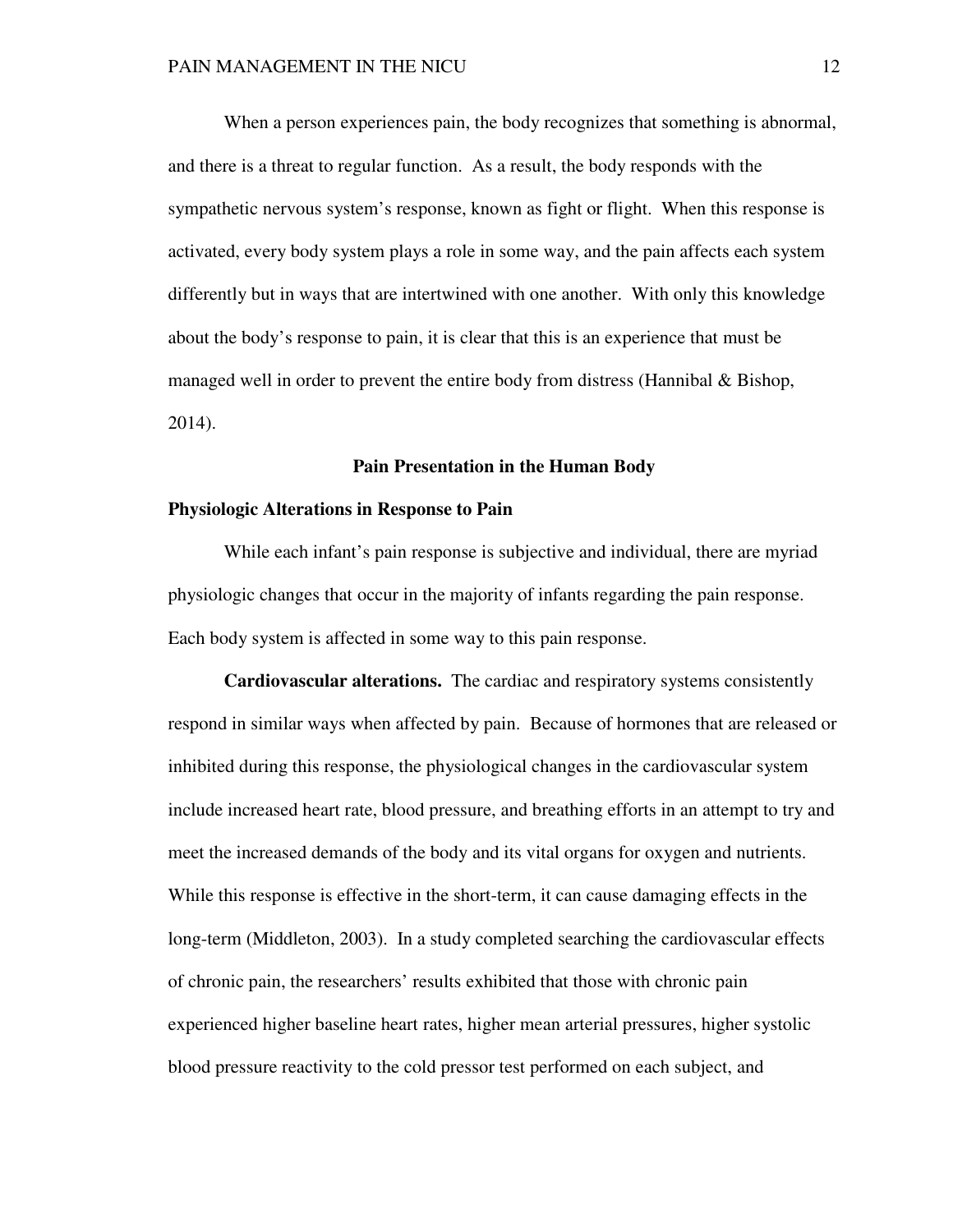significantly less systolic blood pressure and mean arterial pressure returns to baseline during recovery. The results of this study indicated the classic cardiovascular response when the body experiences a long-term pain reaction, such as a pain response prolonged due to inadequate treatment (Olsen, Bruehl, Nielsen, Rosseland, Eggen, & Stubhaug, 2014).

In addition to these vital sign changes, the cardiovascular system also experiences increases in peripheral vascular resistance, systemic vascular resistance, coronary vascular resistance, and myocardial oxygen consumption. These are all temporary attempts by the cardiovascular system to compensate for the increased demand for oxygen and nutrients in the tissues. Additionally, hypercoagulation and the risk for development of deep vein thrombosis (DVT) result from this systemic response. Because the body is preparing for potential injury, the blood becomes hypercoagulable, thus increasing the patient's risk for DVT. All of these changes result in overall increased workload on the heart. The heart is responsible for circulating oxygen and nutrients and meeting the body's requirements; therefore, when these demands are increased, the heart is responsible to supply enough oxygen to the body (Pasero & McCaffery, 2011).

Specifically, there are distinct elevations in blood pressure and heart rate as well as palmar sweating and changes in partial pressures of oxygen have been observed during and after procedures such as circumcision and heel lancing. The length and intensity of the stimulus and the temperament of the infant determine the extent of the changes in heart rate and blood pressure. Decreases in the partial pressures of oxygen have been observed during and after surgical procedures and circumcisions; however, these changes were prevented when local anesthetics were utilized. In another example, neonatal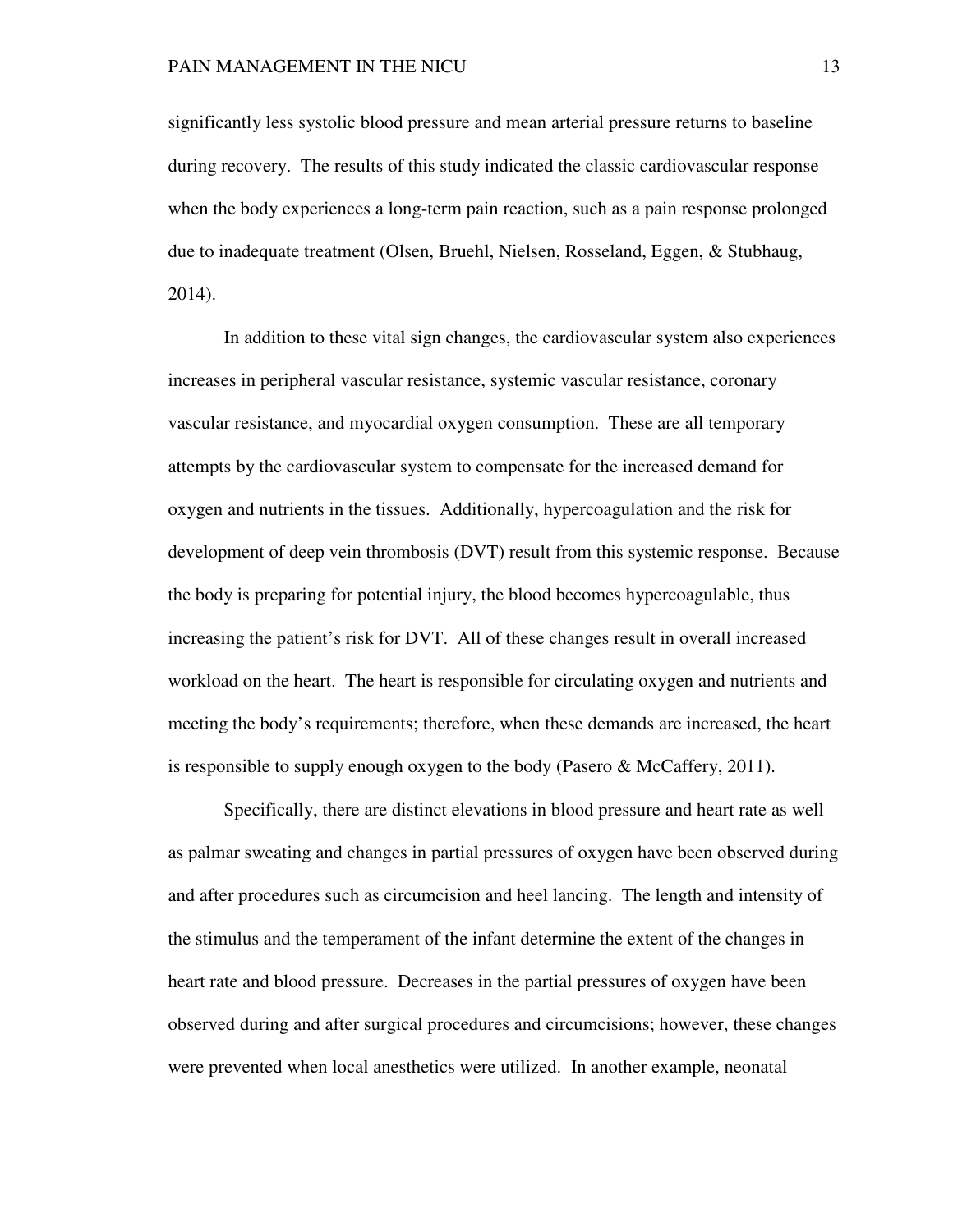patients who were intubated without the use of anesthetics experienced substantial decreases in the partial pressure of oxygen and significant increases in both blood pressure and intracranial pressure (Anand & Hickey, 1987). However, "the increases in intracranial pressure with intubation were abolished in preterm neonates who were anesthetized," and when opiate-induced analgesia was used, the cardiovascular responses of the intubated infants responding to tracheal suctioning was eliminated (Anand  $\&$ Hickey, 1987, p. 1326). When local anesthesia was actually used on full term infants experiencing circumcision, the changes in heart rate and blood pressure were actually prevented. Simply providing the infant with a pacifier during or after these procedures was not sufficient to prevent or lower the increase in heart rate or blood pressure (Anand & Hickey, 1987). It seems that the solution to pain management in a NICU setting is the correct and timely administration of appropriate analgesia; however, the problem seems to lie in the medical staff's ability to discern when the administration of such medication is necessary and beneficial.

**Respiratory alterations.** The respiratory system also experiences myriad changes in order to respond to the pain the patient experiences. Because pain causes the patient to refrain from movement, the respiratory system becomes increasingly more at risk for infection and dysfunction. The experience of unrelieved pain can cause the patients to limit the movement of their thoraxes and abdomens in order to minimize the pain. As a result, they become reluctant to cough, and the sputum and any other secretions that are formed become trapped in the respiratory system, potentially leading to atelectasis, pneumonia, decreased cough, decreased oxygen flow and volumes, sputum retention, infection, and hypoxemia. The pain caused by utilizing the diaphragm and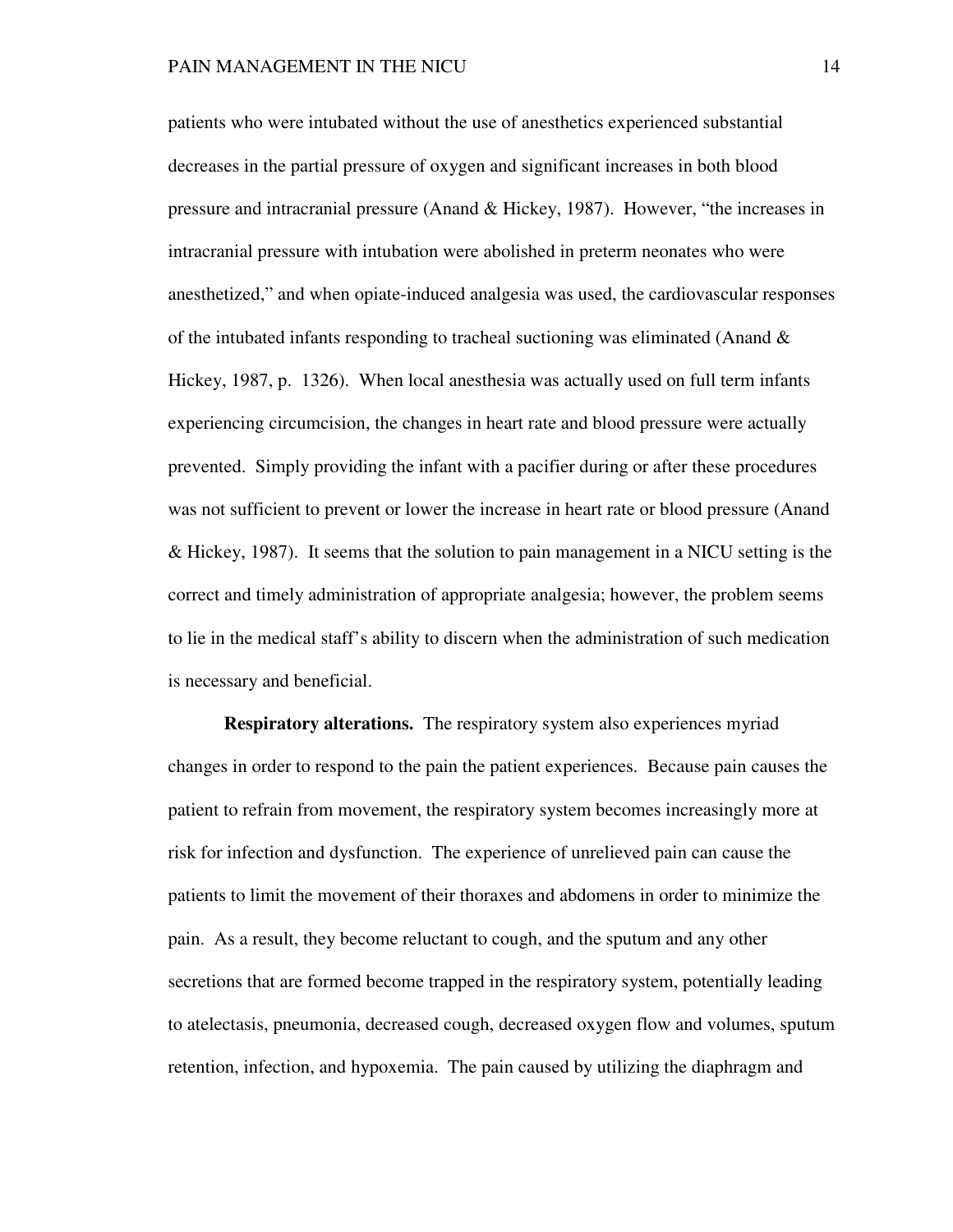expanding the chest wall and abdomen decrease the patients' vital lung capacities, as they are unable to breathe deeply and cough adequately. This results in increased inspiratory and expiratory pressures and reduced ventilation at the alveolar level. This decrease in oxygen availability can lead to cardiovascular problems, changes in level of consciousness, and possibly delayed wound healing. This becomes an even greater problem when the body's systemic response is requiring more and more oxygen to function fully. When the tissues are increasing their demand for oxygen, and when the respiratory system is not able to supply what the body is chronically demanding, the long-term effects on the patient become overwhelming. This is when the patient begins to develop infection and some of the other complications that result from a dysfunctional respiratory unit. Not to mention, because the respiratory system is not able to supply the tissues with adequate oxygen, ischemia and hypoxemia can result in a widespread manner (Middleton, 2003; Pasero & McCaffery, 2011).

**Hormonal and metabolic alterations.** The endocrine system can be labeled as the cause, of sorts, for the domino reaction that occurs when the body experiences pain. Myriad hormones are released that travel to their target organs, causing the systems to respond in the way they do to the pain. Cortisol is a primary participant in the pain response, and this hormone causes the majority of the inflammatory consequences that are seen when the sympathetic nervous system is activated. Cortisol is a hormone that has catabolic responsibilities, causes arousal in the morning, and when stimulated more heavily, it has potent anti-inflammatory effects. Moreover, cortisol is responsible for releasing glucose that has been stored away in order to utilize it for energy during the pain reaction. In regard to normal daily activity, cortisol is excreted in a diurnal pattern,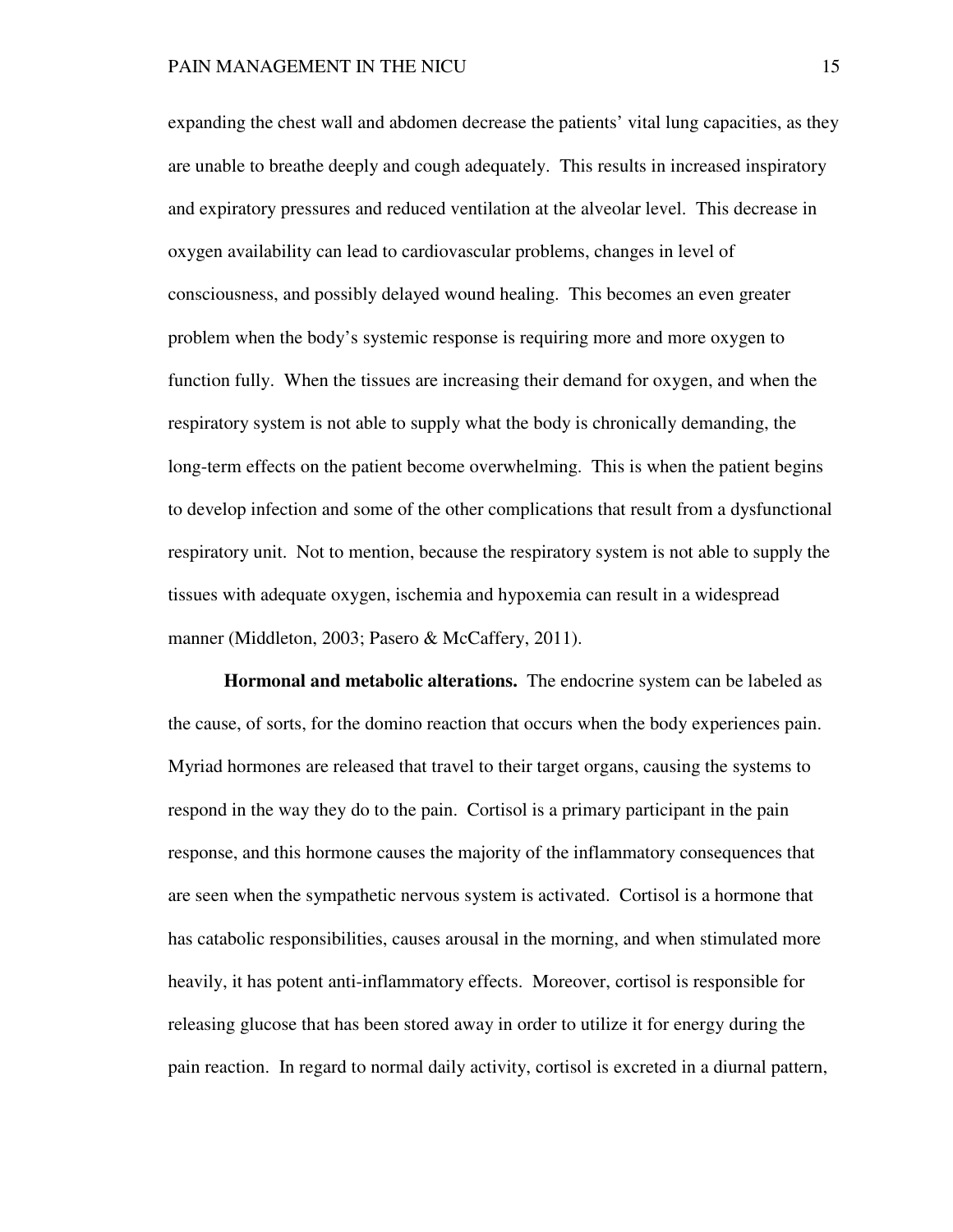allowing it to maintain blood glucose levels and suppress the function of non-vital organ systems in order for the brain and neuromuscular system to be sustained. Moreover, cortisol works on a regular basis to prevent damage from occurring to the tissues and nerves during the inflammatory process. In addition to its role in daily function, cortisol also plays a vital role in the stress response that takes place when pain is experienced. The surge of cortisol that occurs during this reaction to pain is the body's way of compensating for the new energy demand it is experiencing. While this response is adequate and beneficial in the short-term, it becomes damaging when prolonged, hence the importance of pain management (Hannibal & Bishop, 2014).

Another response of the endocrine system during this sympathetic nervous system reaction is an increase in the release of catecholamines, such as norepinephrine and epinephrine. This release of adrenergic catecholamines causes an increase in heart rate, blood pressure, and respirations as the body tries to compensate for the negative stressors it is experiencing. These reactions are specifically targeted at moving more oxygen throughout the body as a result of the increased oxygen demand. Increased catecholamines are also responsible for vasoconstriction of the arterioles, the stimulation of sweat secretion, and dilation of the pupils (Hannibal & Bishop, 2014). These compensatory mechanisms are helpful when executed in the short-term; when pain is not controlled, these mechanisms become long-term experiences, and they then become detrimental to the patient's health.

Additionally, the endocrine system responds with an increase in acetylcholine, a cholinergic hormone that acts on sweat glands and the end plates of skeletal muscle, except that of the heart and esophagus. Increases in acetylcholine in the short-term assist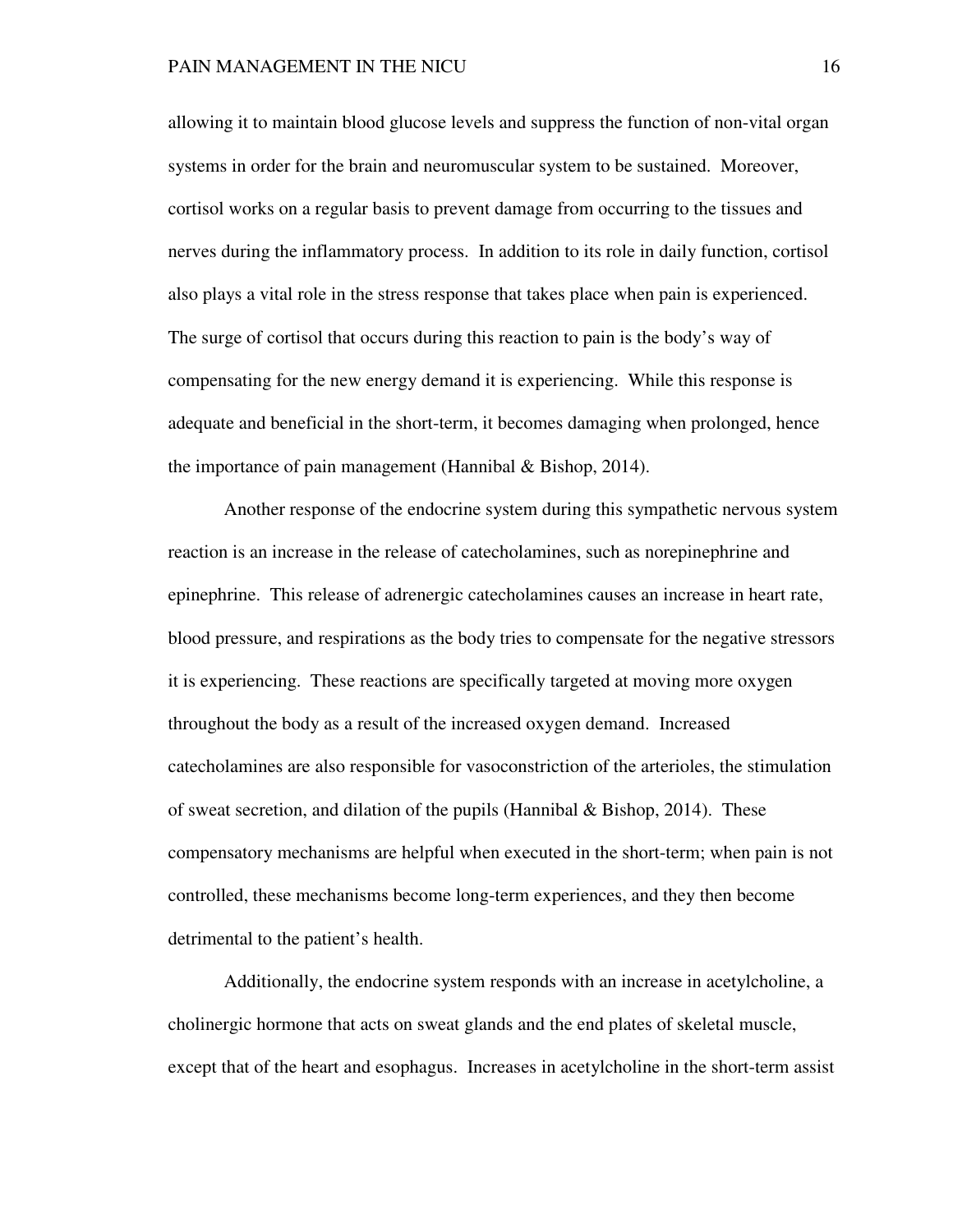in sweat production and skeletal muscle contraction during the sympathetic nervous system response stimulated by the experience of pain (Carroll & Curtis, 2009). The activation of this system also causes an increase in antidiuretic hormone (ADH), renin, angiotensin II, and aldosterone. All of these hormones play a role in the body's ability to retain fluid and sodium in order to increase blood pressure and allow more oxygen to be circulated throughout the circulatory system during a time of higher demand (Middleton, 2003). These specific hormones will be discussed in further detail later.

The endocrine response is also comprised of an increase in CRH—corticotropinreleasing hormone. The secretion of this hormone stimulates the secretion of adrenocorticotropic hormone (ACTH), which then stimulates the sympathetic nervous system, causing the pain response and even more cortisol to be released into the vasculature. Further, glucagon—a polypeptide produced by the pancreas—increases, causing an increase in the body's metabolic rate. As a result, insulin levels are decreased, and hyperglycemia, impaired tolerance of glucose, and the destruction of carbohydrates, proteins, and fats commence (Middleton, 2003).

The endocrine system also responds by increasing growth hormone and decreasing testosterone levels. In summation, all of these hormone shifts result in gluconeogenesis, hepatic glycogenolysis, hyperglycemia, glucose intolerance, insulin resistance, muscle protein catabolism, and increased lipolysis. While all of these endocrine reactions are beneficial in the short-term, they become damaging when experienced on a long-term level. As a result, it is extremely important to manage patients' pain in order to prevent this system from overreacting to the stimulus (Pasero & McCaffery, 2011).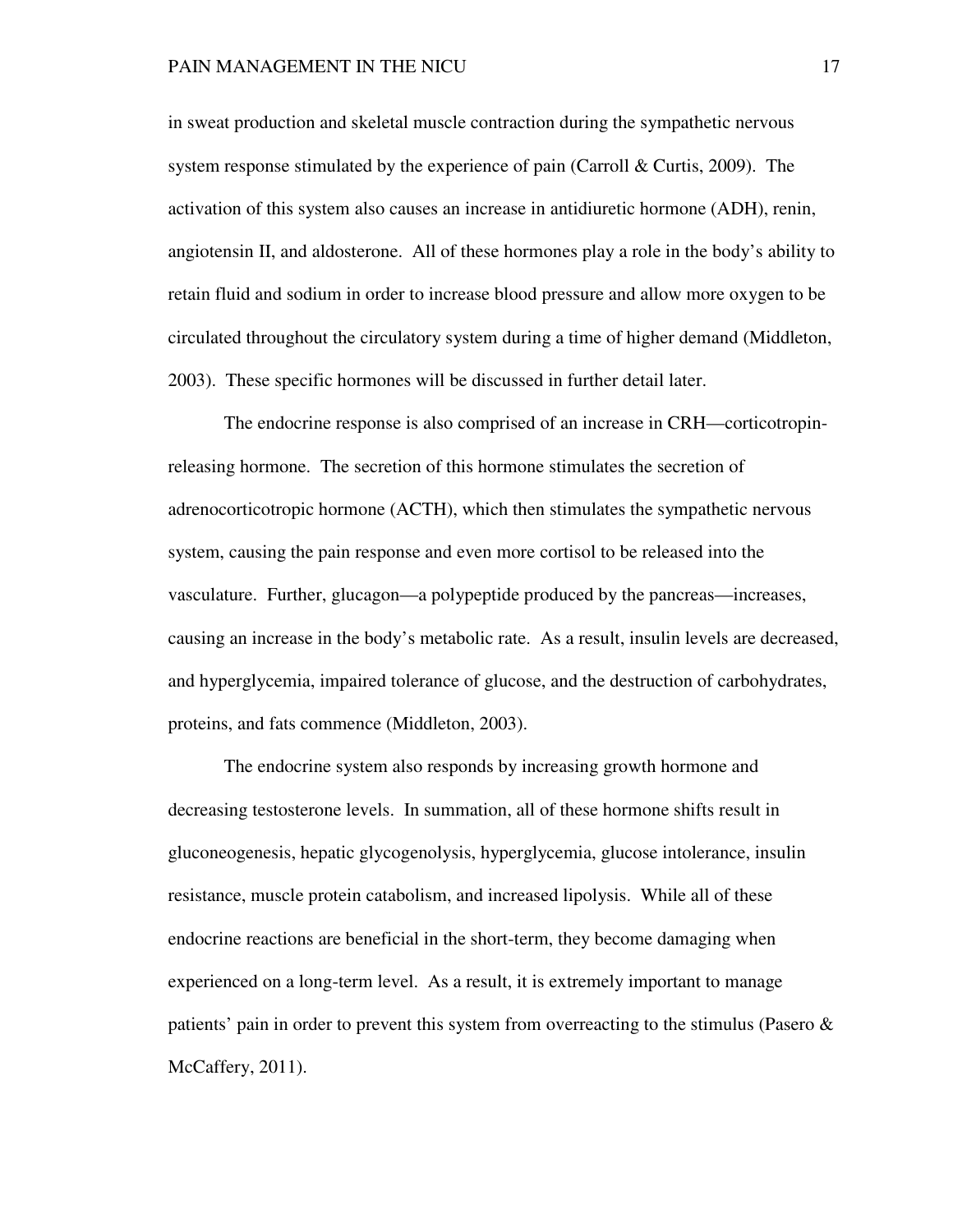While there is limited research data on the metabolic changes of infants undergoing non-surgical procedures, there is significant validated information on their pain response to surgical procedures specifically. For example, in a study completed by Anand and Hickey, the plasma renin activity of infants was measured five minutes after a venipuncture procedure was performed, and the infants received sedating medication prior to the initiation of the procedure. Five minutes post-venipuncture in full-term infants in the NICU, there was a significant increase in plasma renin activity, which did return to normal levels within an hour after the procedure. There were no observed changes in the levels of epinephrine, norepinephrine, or cortisol after the venipuncture. Moreover, in preterm infants who did not receive sedating medications who underwent endotracheal suctioning, chest physiotherapy, and ventilation therapy, there were significant increases measured in both epinephrine and norepinephrine; however, this elevation was significantly decreased when the infants were sedated prior to the procedures. Massive increases in serum cortisol were measured in infants who experienced circumcision. This increase occurred during the procedure and remained after the procedure for a marked amount of time. When the cortisol levels were measured during circumcisions in which the infant was simply given a local anesthetic, the changes in the cortisol levels were almost identical to what they were when the procedure was performed with no pain medication at all (Anand & Hickey, 1987). These findings reiterate that no education is specifically needed among health care providers regarding the skill of correctly administering pain management interventions. However, much education is needed on what interventions are necessary for specific procedures and when the interventions should be implemented. While health care providers likely mean well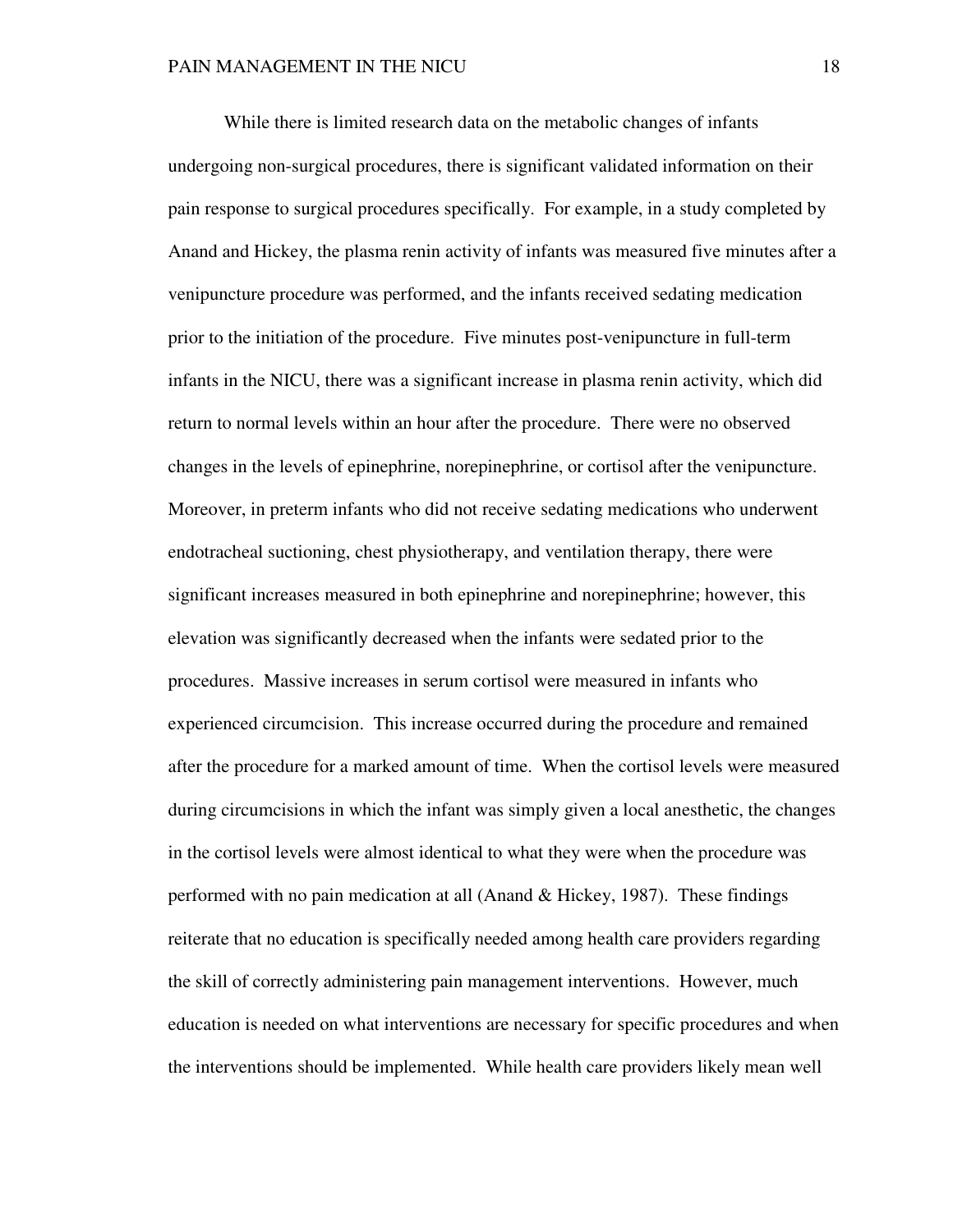when they attempt to initiate pain management interventions, their efforts are unsuccessful if they do not adequately manage the infants' pain.

In addition, "further detailed hormonal studies in preterm and full term neonates who underwent surgery under minimal anesthesia documented a marked release of catecholamines, growth hormone, glucagon, cortisol, aldosterone, and other corticosteroids, as well as suppression of insulin secretion" (Anand & Hickey, 1987, p. 1327). Carbohydrate and fat stores were consequently broken down, causing a multitude of other problems cascading into even further alterations in the metabolic balance of the infant's body. Interestingly, these responses were abolished in studies completed in which potent anesthetics, such as halothane and fentanyl, were utilized. The responses were decreased with the use of halothane, and they were completely eliminated with a low dose of fentanyl (Anand & Hickey, 1987).

**Genitourinary effects**. The genitourinary system is also affected by chronic or untreated pain. As mentioned earlier, the increase in pain causes the release of a multitude of hormones. An increase in the release of aldosterone, ADH, renin, and angiotensin II all play a role in the physiological response of the genitourinary system to pain. Because these hormones are responsible for fluid and electrolyte balance, urinary output, and blood volume and pressure, when they are altered, the fluid and electrolyte status of the body is also altered. Further, the patients could experience fluid overload, hypokalemia, and decreased urinary output. These physiological responses affect the cardiovascular system, as well, by increasing the preload on the heart and the vascular resistance it experiences as it pumps blood throughout the body. When these hormones are released, they signal to the kidneys to retain sodium and water, thus increasing the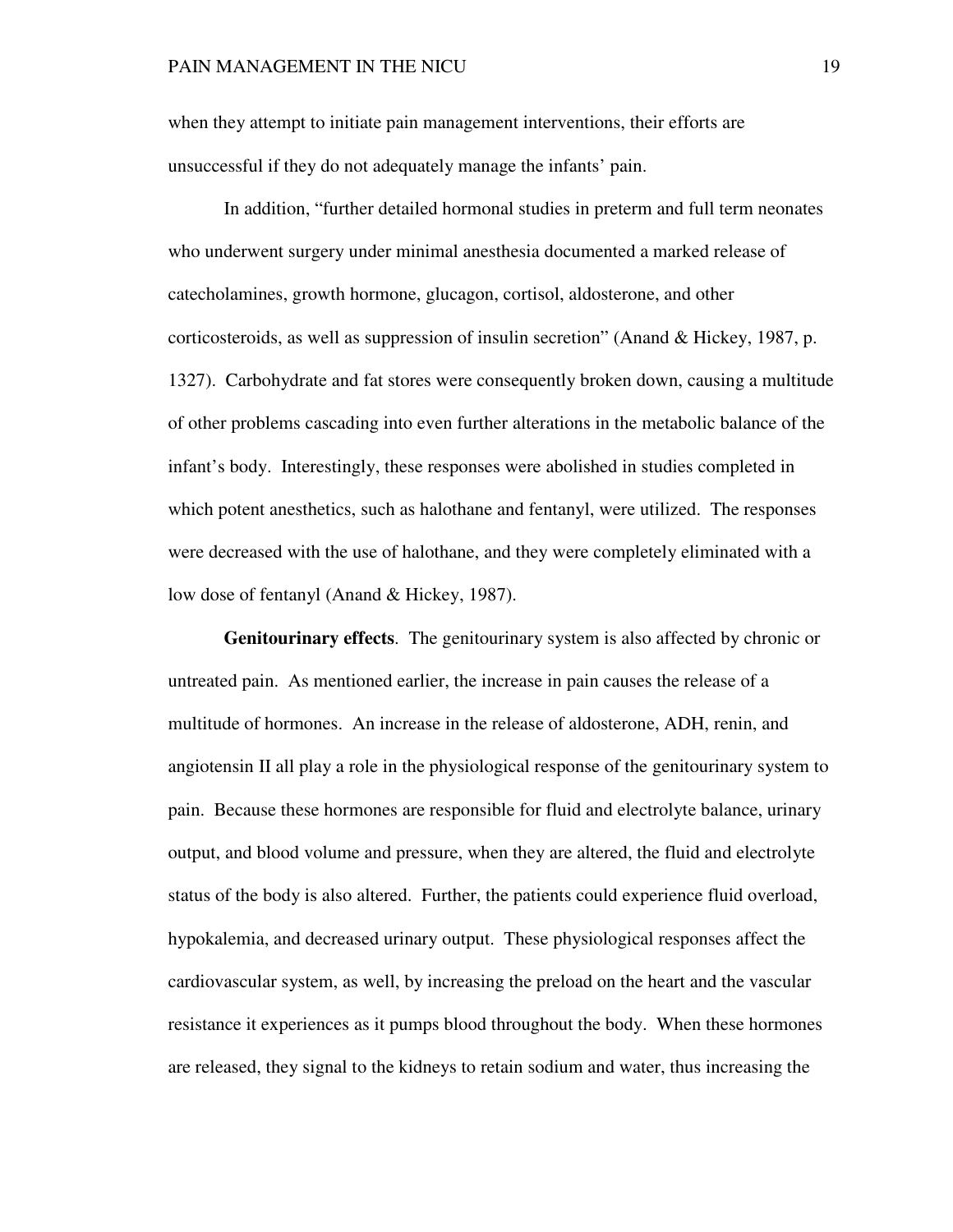body's fluid volume and blood pressure and causing urinary retention (Middleton, 2003; Pasero and McCaffery, 2011). Also, "A decrease in extracellular fluid occurs as fluid moves to intracellular compartments, causing fluid overload, increased cardiac workload and hypertension" (Middleton, 2003). Because sodium and potassium have an inverse relationship within the body, when sodium is retained, potassium is excreted; therefore, these patients often experience hypokalemia (Middleton, 2003). Slight hypokalemia can result in cardiac dysrhythmias, constipation, fatigue, muscle damage, numbness, or tingling. While a low potassium level for a short time might not result in any clinical manifestations, a low potassium level for a prolonged period or a potassium level increasingly becoming low can cause extreme damage and even death (Dugdale, III, 2014).

**Gastrointestinal effects.** Physiological changes in the gastrointestinal (GI) system can include but are not limited to decreased gastric and bowel motility and effects on nutrition. When the sympathetic nervous system is stimulated, the GI system is temporarily put on hold because other body systems, such as the cardiovascular system, need the available oxygen and nutrients to overcome the stimulus. However, when the stimulus is prolonged, such as in unmanaged pain, the GI system is dysfunctional for a long period of time. This results in delays in emptying of the gastric system and reduced overall motility of the bowel. If prolonged significantly, this reduced motility could lead to paralytic ileus. All of this, in combination with the rest, can result in decreased nutritional status, as well. When bowel function is placed on hold, the body does not have the opportunity to digest and absorb the nutrients needed from patient's intake. This nutritional status imbalance can lead to myriad other problems, including but not limited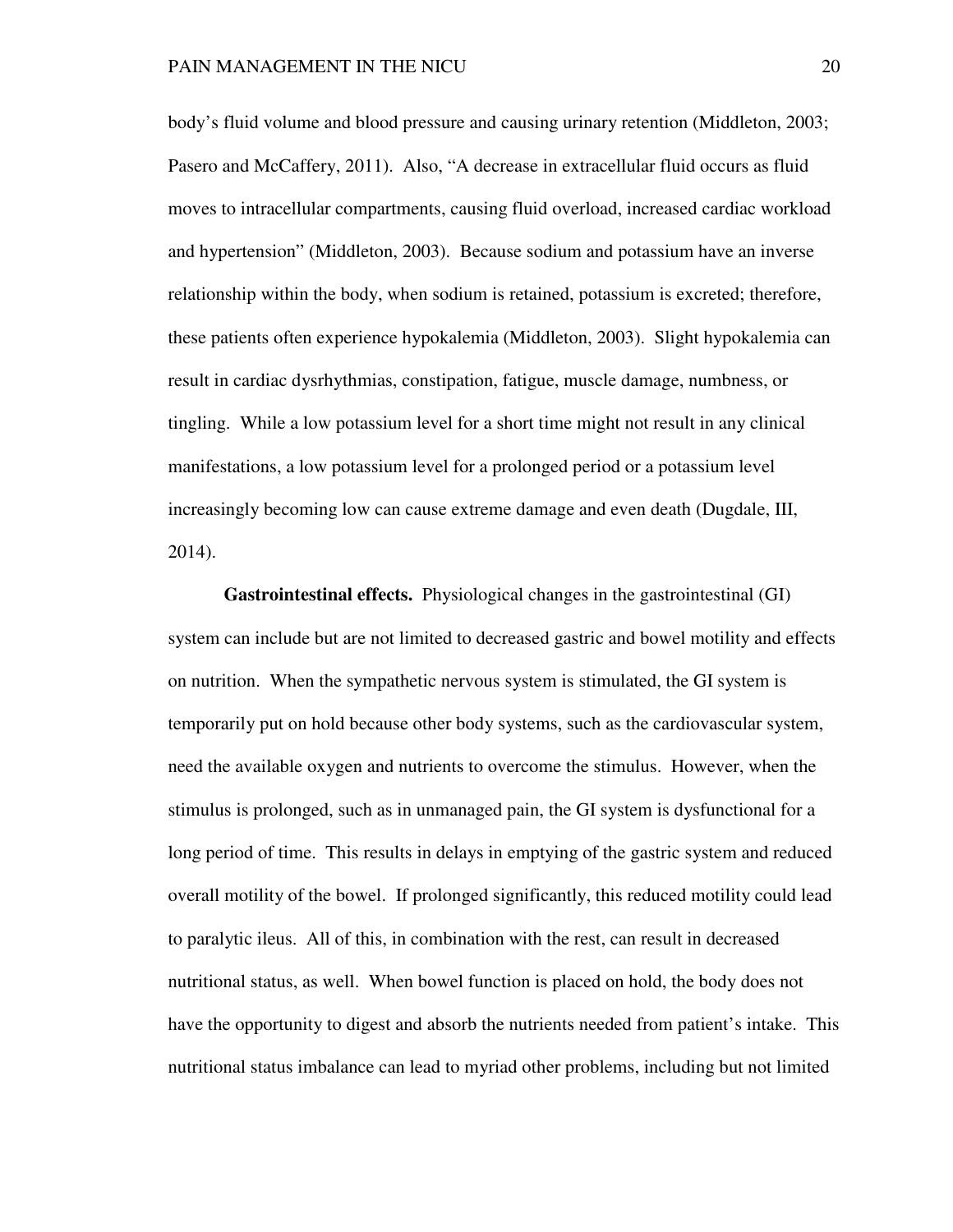to delayed wound healing and increased recovery time (Middleton, 2003). When discussing the importance of nutrition in terms of healing, Mary Ellen Posthauer states, "complications such as pain, infection, and surgery increase the length of hospitalization and rehabilitation, decrease the individual's quality of life and contribute to the increased cost of care" (Posthauer, 2012, p. 15). This is a perfect representation of how pain can be a complication to nutritional status, and therefore, overall healing. Especially in neonatal patients, adequate nutrition is essential to their continued growth and development.

**Musculoskeletal system effects.** The musculoskeletal system also experiences physiological effects of the stimulation of the sympathetic nervous system. First, it must be understood that this system is definitely one in which the presentation in the shortterm experience is drastically different from the presentation in a long-term experience. For example, in a short-term situation, when the fight or flight response is activated, the musculoskeletal system utilizes the increased amounts of mobilized glucose in order to fight the stimulus or flee from the situation. However, in a prolonged situation when the stimulus remains for an extended period of time, the musculoskeletal system does not respond this way. It is incapable of maintaining the short-term response for a long period of time. Therefore, the patient begins to experience muscle spasms, impaired muscle function, fatigue, and even immobility. When the body involuntarily experiences noxious stimuli repeatedly, reflex muscle spasms can result where the tissue is actually being damaged (Middleton, 2003; Pasero & McCaffery, 2011). According to Middleton, "impaired muscle function and muscle fatigue can also lead to immobility, causing venous stasis, increased blood coagulability and, therefore, an increased risk of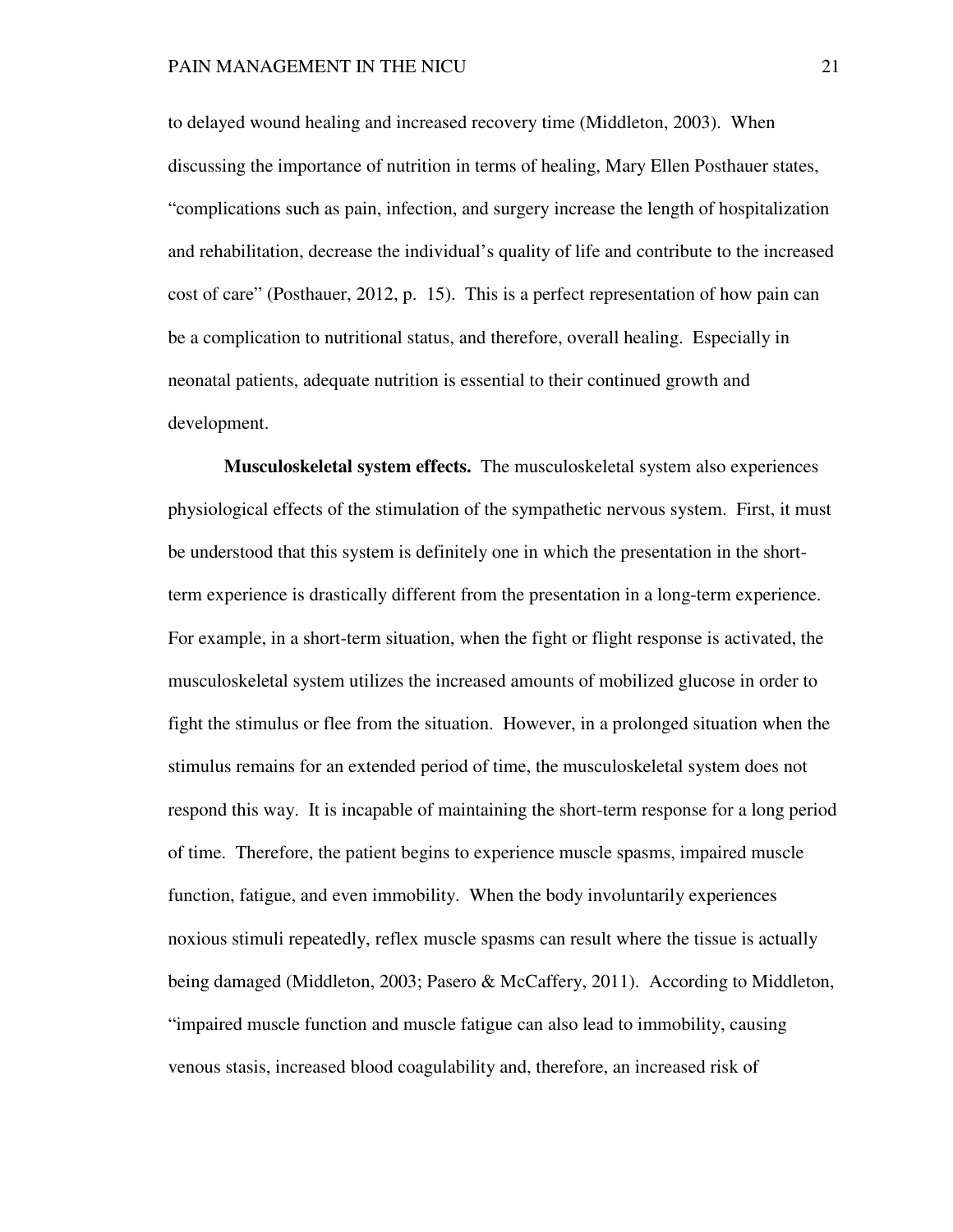developing DVT" (Middleton, 2003, p. 1). Further, as mentioned when discussing the respiratory system, prolonged pain can result in splinting—the patient's lack of movement to expand the thoracic cavity or exercise the abdominal or thoracic muscles. This can lead to reduced respiratory function (Middleton, 2003).

**Immune system effects.** The immune system is also affected by this prolonged sympathetic nervous system response to pain. Unrelieved pain can result in depression of the immune system. As if the patient was not already at risk for complications, this can even further put the patient at risk for infection, impaired wound healing, pneumonia, and eventually the possibility of sepsis could become a reality. When the body experiences stimulation of the sympathetic nervous system, it attempts to decrease the function of the less necessary body systems in order to maximize the function of those necessary to survive the stimulus. Therefore, the immune system is temporarily suppressed in order to maintain adequate function of the other more vital body systems. Unmanaged pain can result in a prolonged suppression of the immune system, placing the patient at an increased risk for multiple complications (Middleton, 2003; Pasero & McCaffery, 2011).

**Cognitive effects.** Cognitively, untreated pain can cause a reduction in overall cognitive functions and mental confusion. The widespread inflammatory response and hypercortisolism mirror the response the body exhibits when anxiety is experienced, and when the body experiences either pain or anxiety, both experiences have a positive correlation to one another. Because the acute stress response releases numerous hormones at an unnatural rate, the patient's anxiety and depression levels are also increased. Moreover, the extensive release of cortisol further increases the patient's anxiety toward the stimuli (Middleton, 2003; Pasero & McCaffery, 2011). As a result,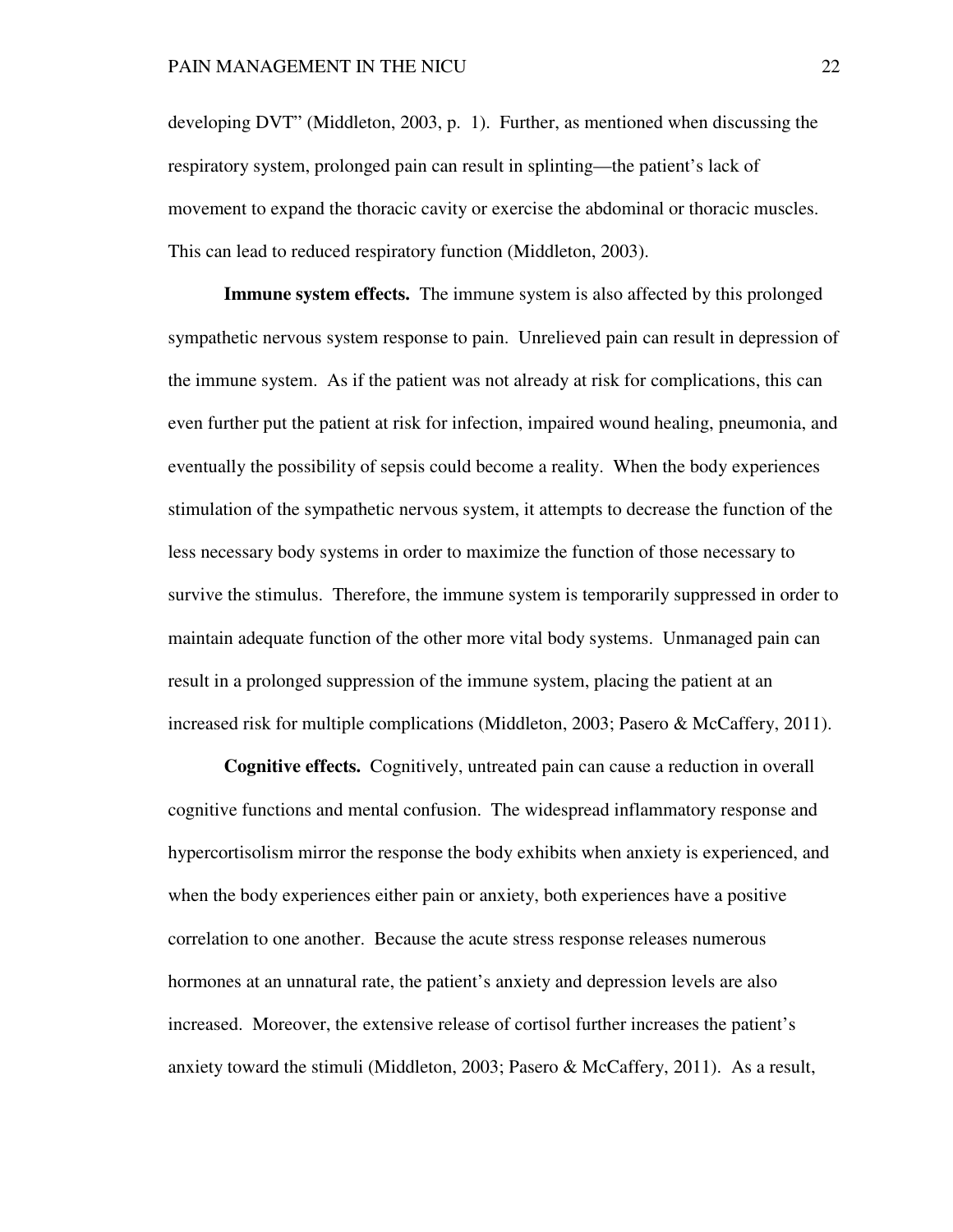"the stressor effects of unrelieved pain have the potential to increase anxiety levels further and interfere with activities of daily living, such as diet, exercise, work or leisure activities and to interrupt normal sleep patterns causing varying degrees of insomnia" (Middleton, 2003). When pain goes unrelieved, it can result in cognitive impairment, mental confusion, and a lowered ability to concentrate on the task at hand (Middleton, 2003). While concentration is not necessarily applicable to infants, cognitive impairment or mental status changes are applicable. Chronic pain definitely has a significant effect on the patient's cognitive functioning, and if we strive to give holistic nursing care, this aspect of the patient cannot be overlooked.

In a study highlighted by Hannibal and Bishop, they found that no matter whether the stressor was pain related or non-pain related, "cortisol is likely to contribute to the consolidation of fear-based emotional memories that are readily recruited by nonthreatening stimuli and conditioned to reactivate the stress response" (Hannibal & Bishop, 2014, p. 1820). This study solidified that the release of cortisol does play a role in cognitive functioning, especially that of the stress response, which is also positively correlative to the experience of anxiety in patients experiencing chronic or unmanaged pain.

In summary, the response exhibited by the human body when a painful stimulus is introduced and unmanaged truly involves every body system. When intervention is not initiated to control the person's response to the pain, the body attempts to compensate in a way that turns into quite the cascade of events. This unmanaged response causes much damage and stress to the body. This further supports the need for aggressive pain management, especially in an environment with the most fragile of patients. Again,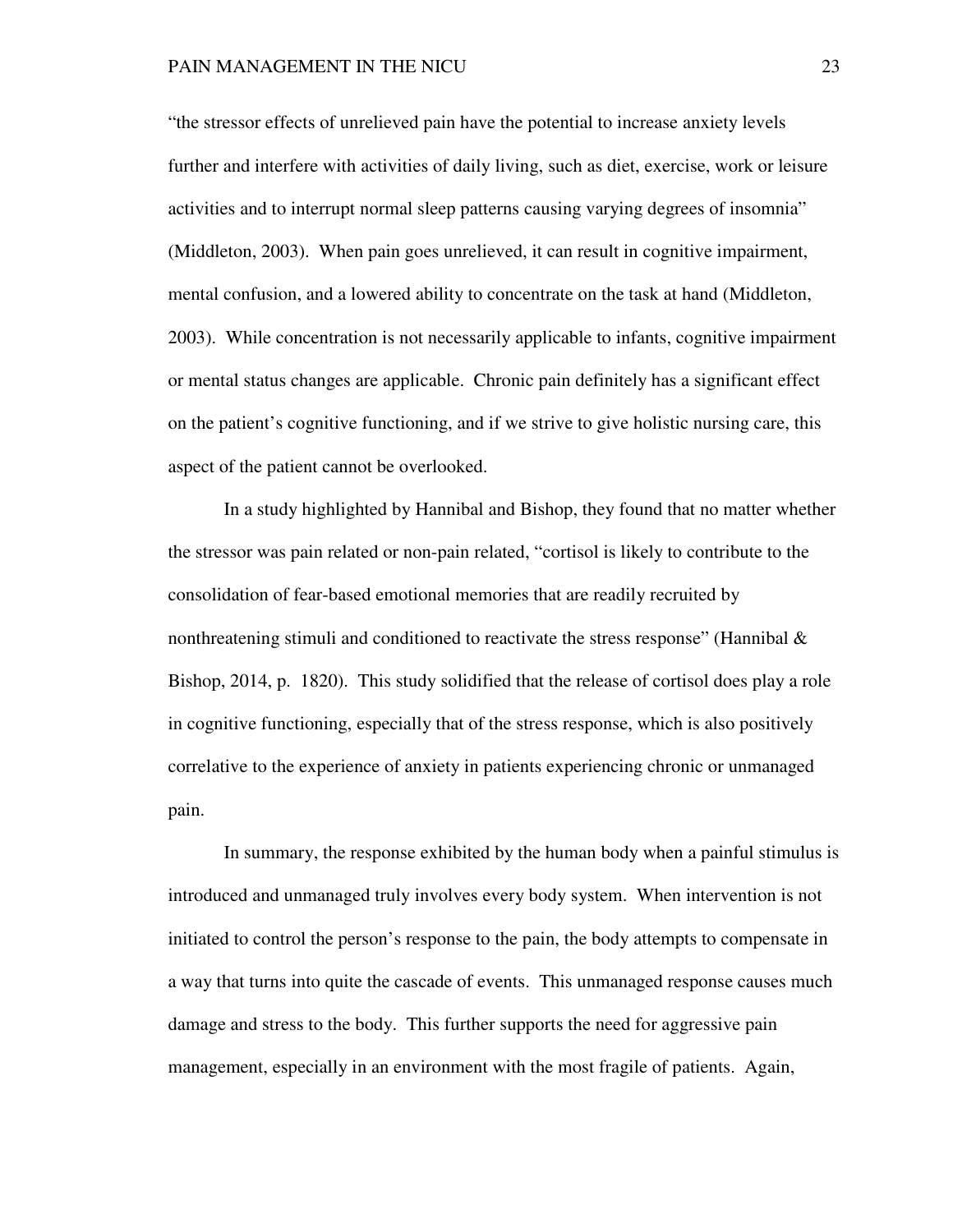while health care providers are fully capable of executing the skills necessary to manage these infants' pain, there is a lack in the knowledge of when to initiate this intervention and which intervention to use with individual procedures and painful experiences. This discrepancy must be remedied in order to provide the best care and achieve the best patient outcomes possible.

## **Behavioral Alterations in Response to Pain**

**Simple motor responses.** While the infants' motor responses to pain are not always consistent, studies have shown that full term infants respond to a pinprick in both their upper and lower extremities by flexing and adducting the affected limb. Sometimes, crying, grimacing, or both accompanied the motor response (Anand & Hickey, 1987). A similar study was completed in premature infants, and the response of the infants was relatively equal to that of the full term infants (Anand  $\&$  Hickey, 1987). Anand and Hickey noted, "premature neonates (<30 weeks) not only had lower thresholds for a flexor response but also had increased sensitization after repeated stimulation" (Anand & Hickey, 1987, p. 1328).

**Facial expressions.** The facial expressions of infants have been studied significantly, and it has been found that there are specific facial expressions that are associated with certain emotions, including but not limited to happiness (pleasure), sadness, pain, and surprise. The recognition of facial expression was reported to be one of the most commonly reported behavioral responses to pain (Dodds, 2003). Recently, the facial expressions of infants experiencing pain during immunizations was studied and quantified. The researchers found that when the technique used to lance the heel or administer the immunization was altered even slightly, the infant's pain response was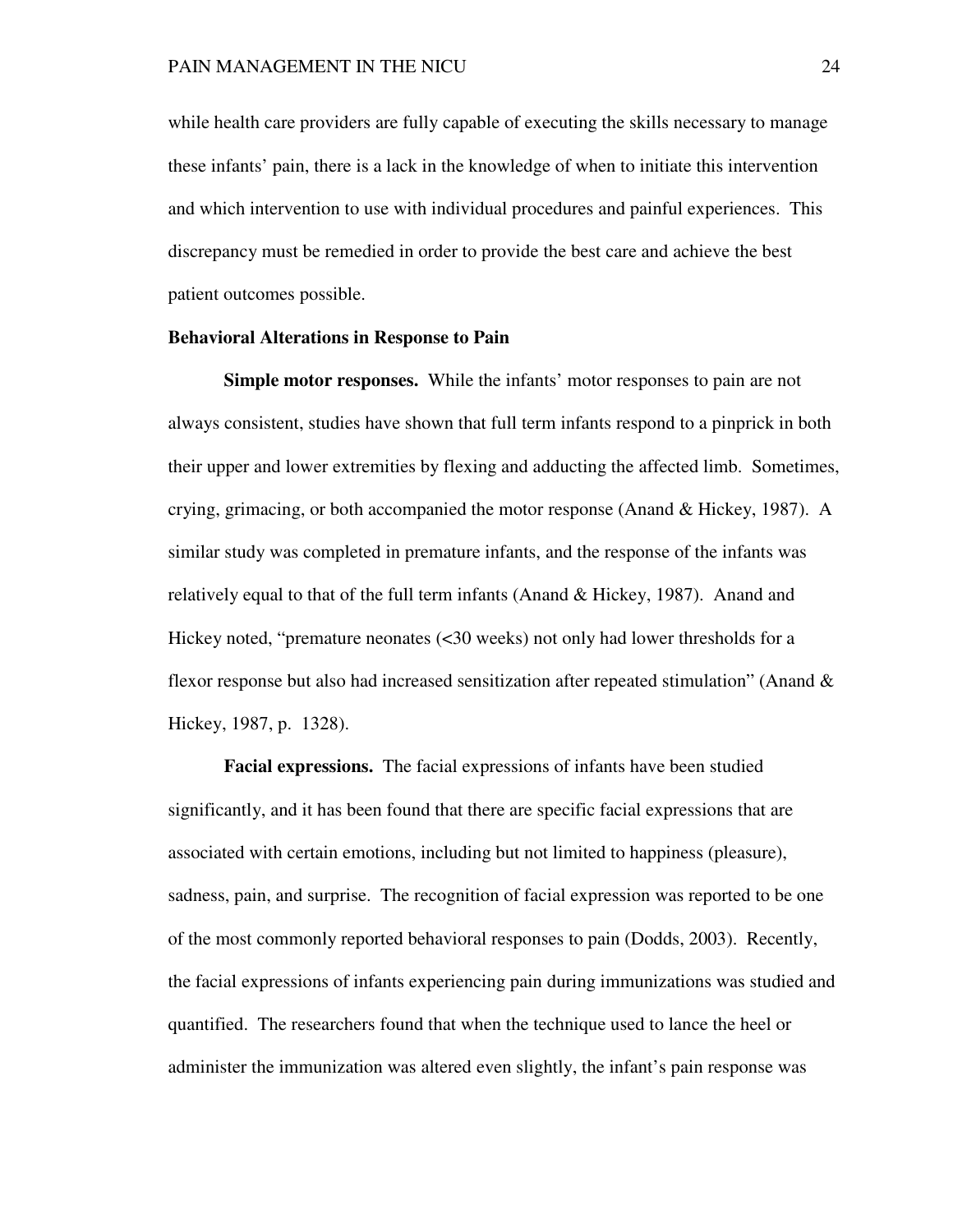different, as well. It was concluded that there are myriad factors that play into an infant's pain response, and each infant may respond slightly differently to the same painful procedure. Things such as the mood can alter this response or affect the infant or environment at the time the infant is stimulated (Anand & Hickey, 1987).

**Crying.** While infants cry for more reasons than just pain, it has been validated that infants have specific cries for specific needs and levels of discomfort. For example, the cry that Infant A elicits when she is hungry often differs from the cry she elicits when she is in pain. Further, the cry Infant A elicits when she is hungry is also often different from the cry Infant B elicits when she is hungry. As a result, researchers have been able to study and identify the different cries for distress that infants elicit (Anand & Hickey, 1987). They found that "cries due to pain, hunger, or fear can be distinguished reliably by the subjective evaluation of trained observers and by spectrographic analysis" (Anand & Hickey, 1987, p. 1328). Consequently, infants' cries have been successfully used to analyze the level of the pain they experience and how it differs in distinctive situations and procedures (Anand  $& Hickey, 1987$ ). Further, Dodds found that crying was the most commonly reported behavioral indicator of pain, which was identified by 86% of her study participants (Dodds, 2003).

 Because pain cries are so telling of the intensity of the pain infants are experiencing, studying these cries is extremely helpful in learning about the way in which infants respond to pain. In full term infants, the pain cry seems to be different than the pain cry in preterm infants. Infants experiencing conditions that affect the nervous system, such as hyperbilirubinemia, meningitis, or neurological impairment, were found to elicit a different cry than healthy preterm or healthy full term infants. Because each of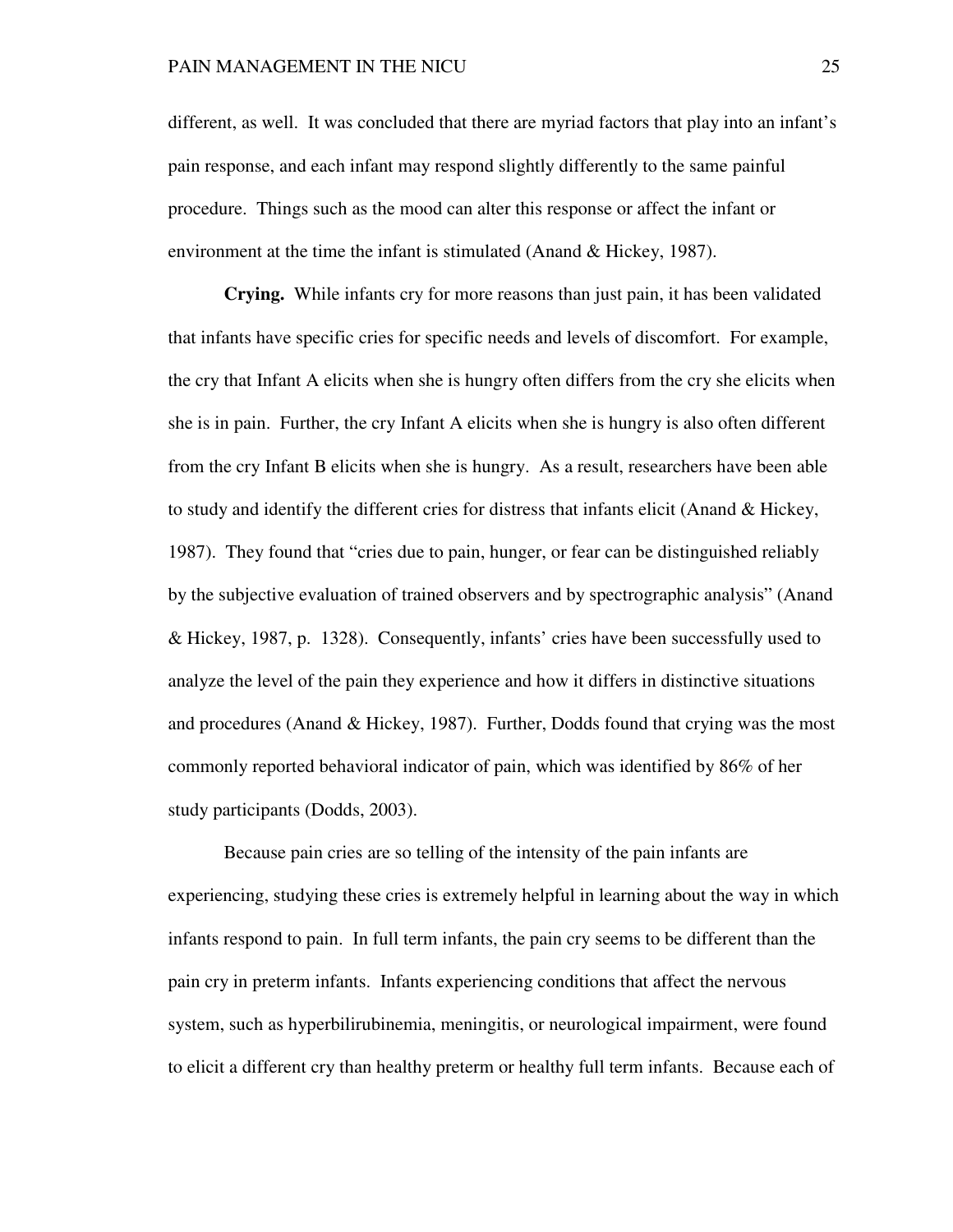these types of infants has a different level of cortical functioning, the cry is slightly altered, and the results of the spectrographic analysis confirm this (Anand & Hickey, 1987).

 In a study by Anand and Hickey, highly trained adults were taught how to recognize the differentiation of these cries, and they observed and listened to the cries of infants experiencing circumcision (Anand  $&$  Hickey, 1987). The adult listeners were able to effectively distinguish between the different types of cries the infants were presenting with. When other painful procedures were performed, the infants responded differently, but the adult listeners noticed most the difference in the cries of the full term infants and those of the preterm infants. The cries of the preterm infants were found to reveal their heightened sensitivity to the painful procedures at hand, but both the full term and preterm infants elicited almost identical latency periods—the time between when the noxious stimulus was actually elicited and when the crying or the motor response was observed. This is consistent with the claim that preterm infants are still fully capable of feeling pain to the same degree as full term infants, but the conduction time is a bit slower in preterm infants, which is even slightly offset due to the short distance between neurons (Anand & Hickey, 1987).

**Complex behavioral response.** Observing the more complex behaviors of infants as they experience painful stimuli is also extremely telling of their experience. For example, "alterations in complex behavior and sleep-wake cycles have been studied mainly in newborn infants undergoing circumcision without anesthesia…[researchers found] that painful procedures were followed by prolonged periods of non-rapid-eyemovement sleep in newborns" (Anand & Hickey, 1987, p. 1328). These results have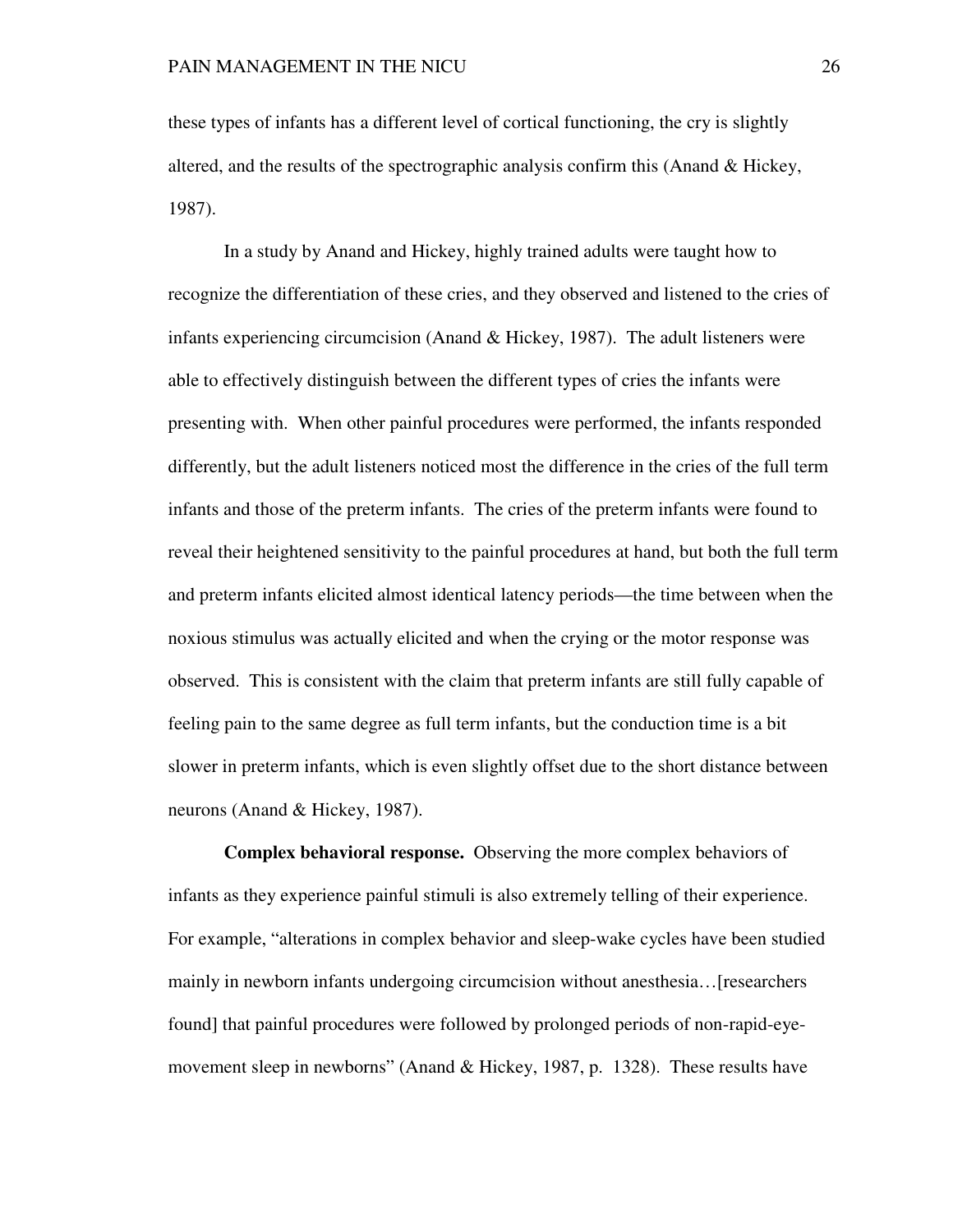also been confirmed in neonatal patients. In studies of the same nature completed in an adult population, similar results were observed when the adults were exposed to long periods of stress or pain. Similar studies have confirmed that for the hour following the circumcision, infants often experience an increase in wakefulness, irritability, altered sleep-wake cycle, and altered arousal levels. In a study completed to validate these thoughts, neonates were observed for a more significant period of time after the circumcision, and 90% of the infants exhibited alterations in their behavioral states after the procedure while only 16% of infants that did not experience circumcision exhibited this same type of behavioral change (Anand & Hickey, 1987).

 An almost identical study was completed in which the neonates were given local anesthetics prior to the circumcision. The behavioral changes that were observed in the infants that had not received anesthetics were completely absent in the infants who had received anesthetics (Anand & Hickey, 1987). Additionally, "for two days after circumcision, neonates who had received anesthetics were more attentive to various stimuli and had greater orientation, better motor responses, decreased irritability, and a greater ability to quiet themselves when disturbed," and as a result of these studies, "intervention designed to decrease the amount of sensory input and the intensity of stressful stimuli during intensive care or preterm neonates was associated with improved clinical and developmental outcomes" (Anand & Hickey, 1987, p. 1329). Researchers have validated that the pain response these infants elicit is not simply a reflex; it is truly a response to pain they are experiencing (Anand & Hickey, 1987).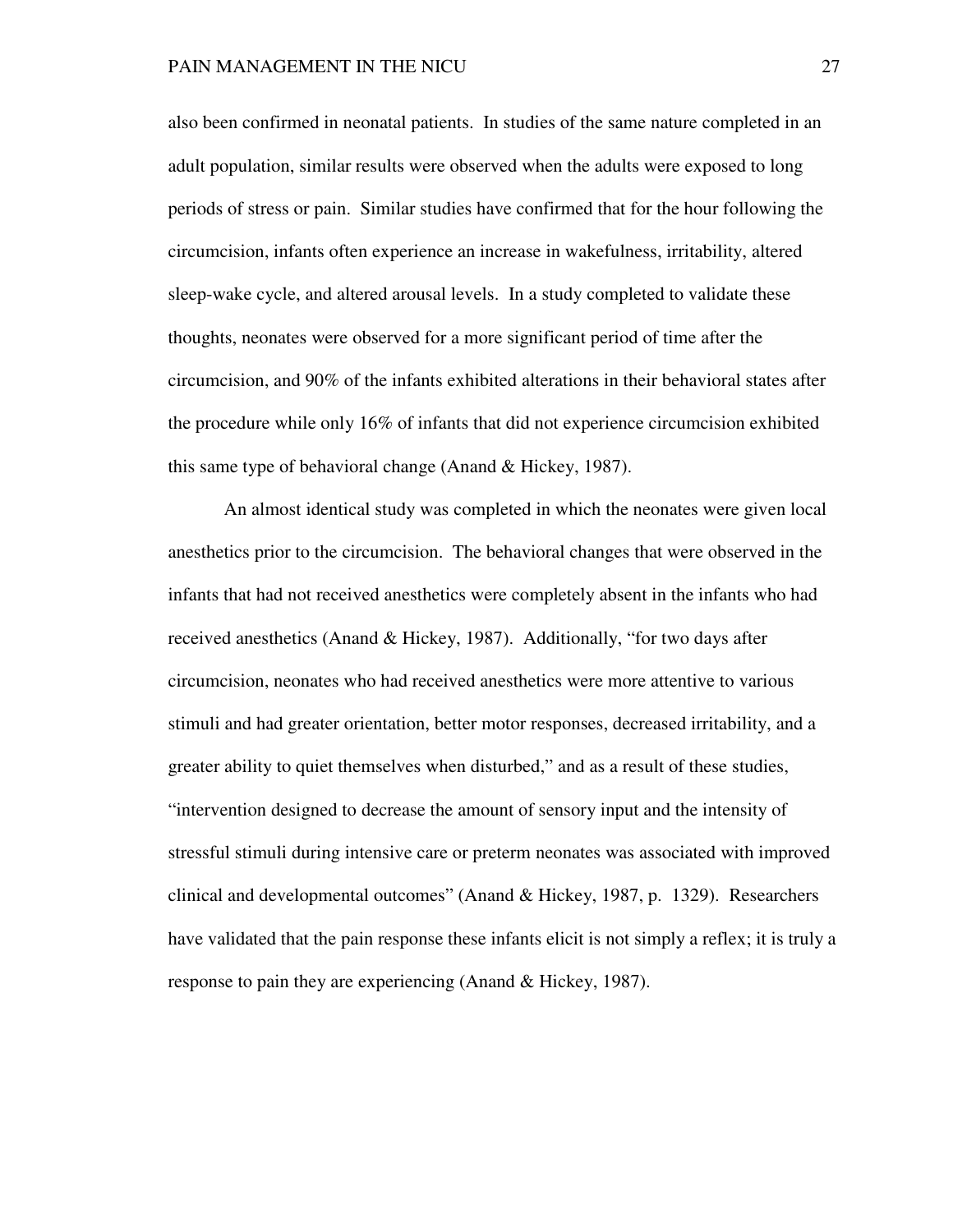## **Long-Term Effects of Unmanaged or Poorly Managed Pain**

 Although there is little research regarding the long-term developmental effects of unmanaged or poorly managed pain in a premature infant, a small amount of information is available. When an infant, child, or adolescent experiences these physiological effects for a long period of time, they can cause developmental delays. As the child's nervous system continues to grow and develop, it needs a healthy environment in which to do that. When it is chronically stimulated by the pain response, it can cause increased behavioral and physiologic responses to pain, which can further exacerbate the problem. This chronic pain can manifest itself through altered temperaments, increased infant distress behavior, and higher somatization. It can also result in altered development of the pain system and increased vulnerability to stress disorders, and it can lead to increased anxiety states and addictive behavior. All of these responses are potential developmental delays that could be avoided with the close management of pain (Pasero & McCaffery, 2011). Gyland (2012) proposes that pain assessment that is both consistent and effective will result not only in improved pain management but also in patient outcomes. Gyland found that when pain assessment and management is consistent and effective, preterm infants have decreased long-term consequences, including but not limited to stress disorders, decreased pain sensitivity, impaired social and cognitive abilities, attention deficit disorders, and behaviors exhibiting selfdestruction.

 Other studies propose that term infants that experience pain early in life can cause exaggerated behavioral responses to painful stimuli later in life (Prevention and management of pain and stress in the neonate, 2000). Also, "neonates who were exposed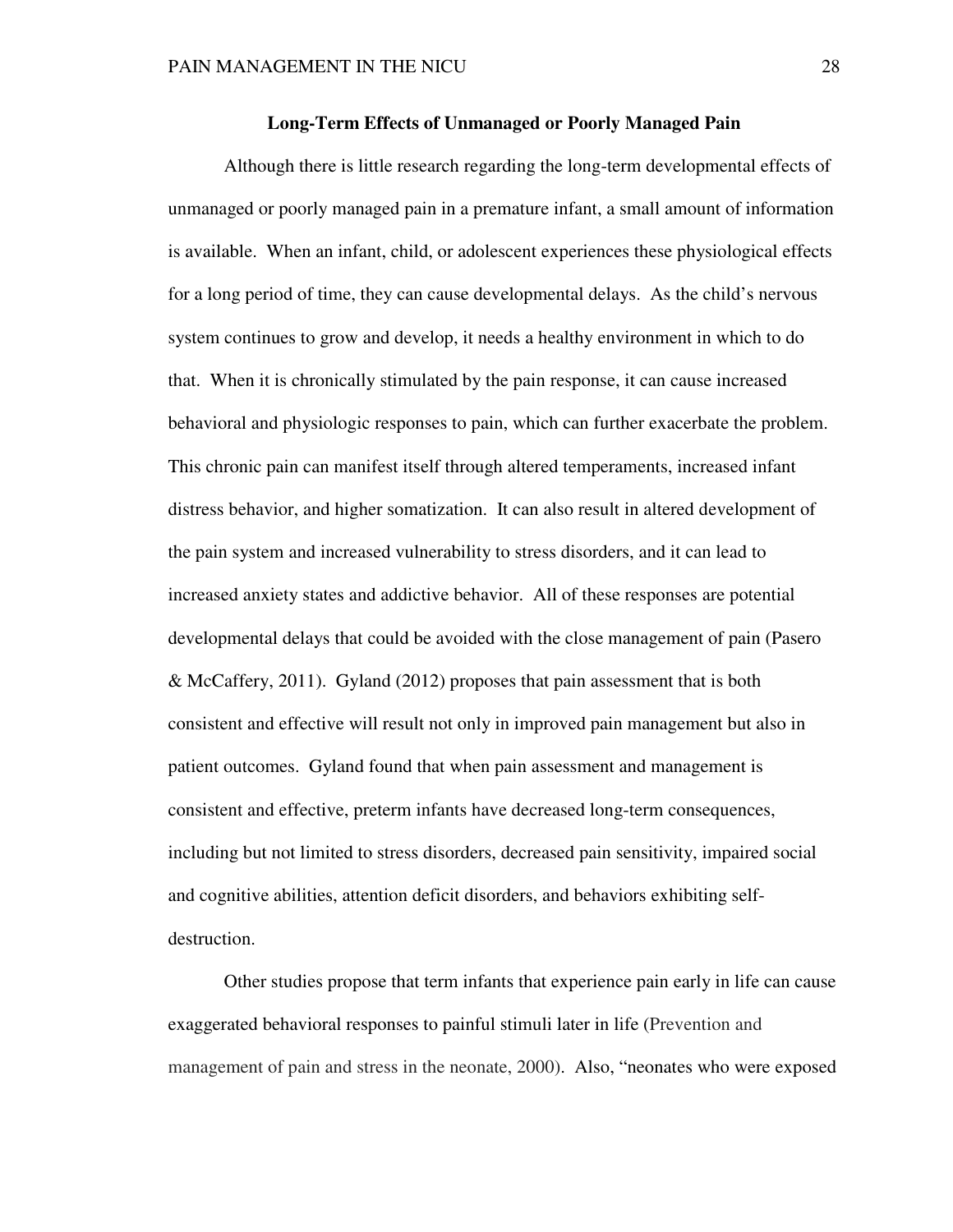to numerous painful and noxious stimuli between post-conceptual weeks 28 and 32 showed different behavioral and physiological responses to pain compared with neonates of a similar post-conceptual age who had not had such experiences" (Prevention and management of pain and stress in the neonate, 2000, p. 455). Parents of toddlers who had spent much time in the NICU related to low birth weight reported that the toddlers exhibited a diminished response to painful stimuli in comparison to children who were born full term. Also, in another study, children ages 8-10 were asked to describe their pain based on pictures of hypothetically painful situations. The children who were extremely low birth weight rated their psychological pain significantly lower than their medical pain, which was the opposite in the children who were born with normal birth weights. While this research is by no means comprehensive, it does indicate that there seems to be long-term effects to excessive painful stimuli early in life, especially in neonatal infants (Prevention and management of pain and stress in the neonate, 2000).

### **Pain Assessment Tools and Staff Attitudes**

 There are multiple evidence-based tools available to both doctors and nurses regarding the assessment of infants' pain. These include but are not limited to the Premature Infant Pain Profile (PIPP), the Neonatal Pain, Agitation, and Sedation Scale (N-PASS), the Newborn Infant Pain Score (NIPS), Astrid Lindgren Children's Hospital Pain Score 0 for infants below 37 gestational weeks (ALPS 0), ALPS 1 (for full-term infants up to one month of age), and Cry, Requires oxygen, Increased vital signs, Expression, Sleeplessness (CRIES). Of these pain assessment tools, the PIPP, the CRIES tool, and the NIPS are the most common. However, only the PIPP scale includes an adjustment for gestational age (Anand, 2007). While these tools are useful, they should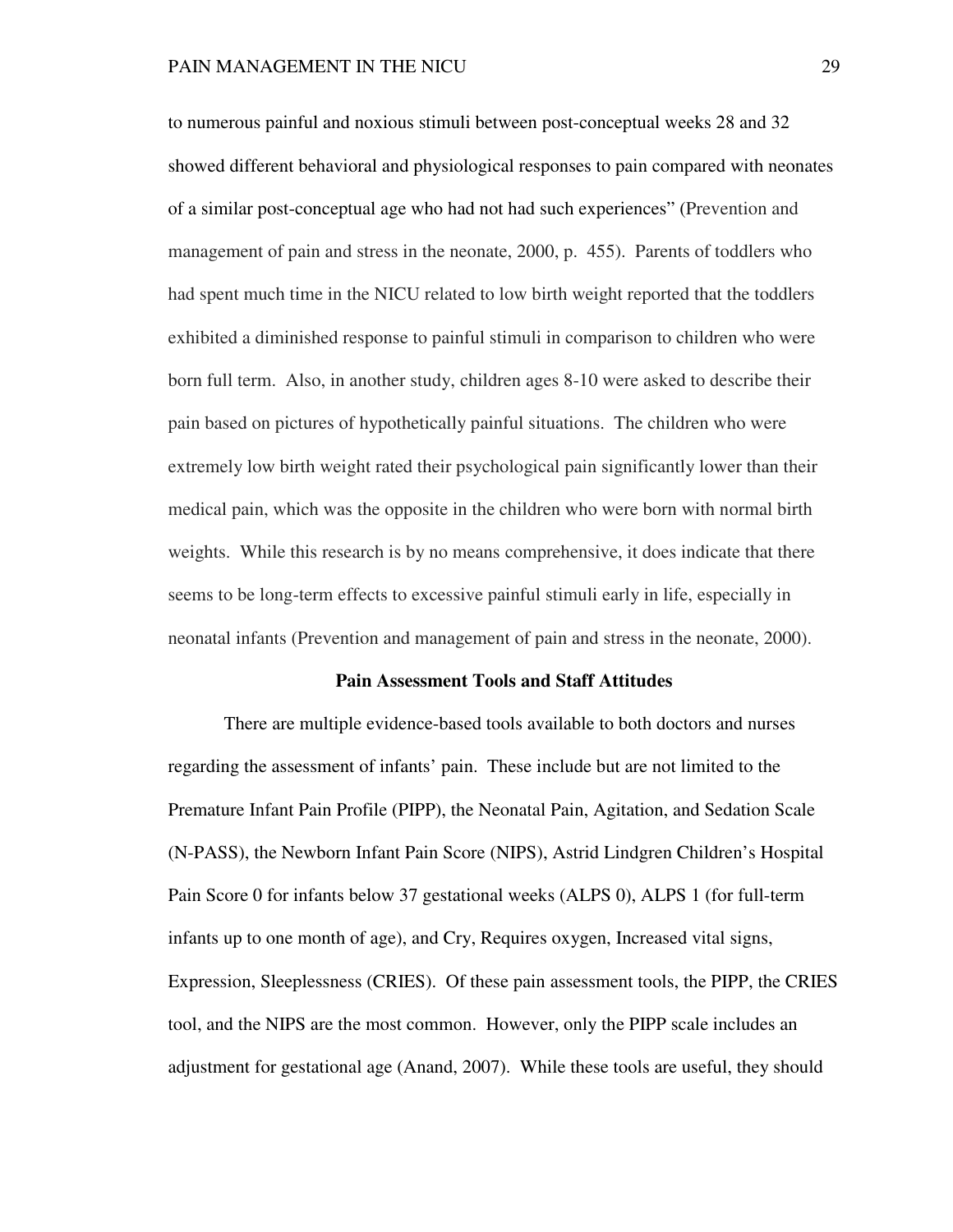not be used alone. According to the Pediatric Nursing Journal, "the use of behaviorally based pain assessment tools alone should be considered with caution to avoid underestimating pain responses…[and] we might need to consider preventative and reductive interventions where we predict painful episodes rather than await scientific evidence to improve assessment techniques" (Pediatric Nursing Journal, 2009). This point regarding prophylactic pain management is an incredible thought that must be entertained in pain treatment circles.

 In a study completed by Elizabeth Dodds (2003), she surveyed a group of nurses and found that 52% of them do not use pain assessment tools at all during their pain assessments. Those not using assessment tools reported to rely on behavioral and physiological responses by the infants and their experience to estimate their pain; however, when these same nurses were asked to report the indicators they looked for, a multitude of different, inconsistent assessment techniques were reported (Dodds, 2003).

 In a fifteen-year follow up assessment completed in 2011, national surveys revealed there have been systematic pain assessment guidelines and awareness methods communicated, yet there is an extremely wide range of compliance with these guidelines, ranging from 6-60% reporting the use of any assessment tools at all. The nurses reported that pain assessment tools were important in the accurate assessment of pain; however, it was clear in the nurses' documentation that no pain assessment tools were used. This study revealed that even though the participating units had been informed of the national guidelines suggesting a structured pain assessment method, the units were investigated for a second time in 2008, and over half of the units involved had still failed to adopt such a structured method. The result was that simply circulating the guidelines was not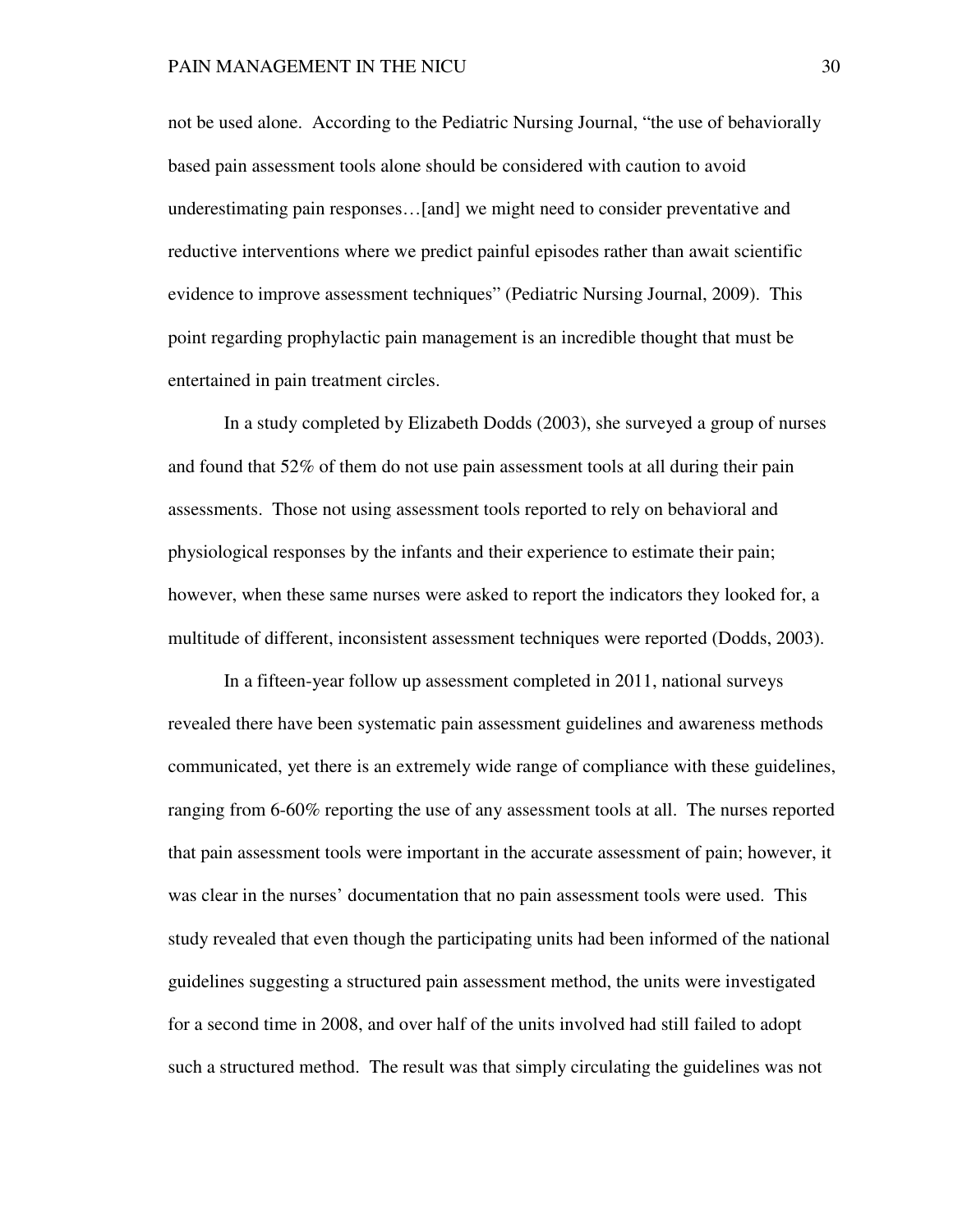sufficient to promote a change in behavior; moreover, the attitudes of the staff members and levels of leadership in the participating units played a large role in action change (Gradin & Eriksson, 2011).

 Pölkki, et al., completed a study observing the attitudes that nurses have in regard to the pain assessment and intervention in a NICU setting. They found that nurses consistently reported on the importance of utilizing pain assessment in order to effectively relieve the pain of the infants; however, they also continually discovered that nurses rarely choose to use any kind of pain assessment tool or method of keeping records of the pain evaluations they make. After assessing the nurses' academic knowledge of pain assessment tools and the way premature infants feel pain, it was found that nurses have extensive knowledge of these tools and painful stimuli reactions. But, the nurses' actions consistently contradicted the knowledge they displayed. There is quite the discrepancy between what the nurses verbally claim to be important and what their actions reveal they believe about the importance of pain assessment in the process of relieving that pain (Pölkki, et al., 2010).

 At the conclusion of the study, a survey regarding the nurses' attitudes toward pain assessment was completed, and they discovered that the nurses with more experience were the ones who disagreed the most regarding the necessity of using pain scales to ensure the accuracy of a pain rating for an infant. While the participants responded saying that the use of pain scales is essential for accurate and adequate pain management, over half of them also believe that they are capable of assessing an infant's pain in a reliable manner without the use of any pain scale (Pölkki, et al., 2010). Pölkki, et al., accurately shares that while the findings "may disclose deficiencies in nursing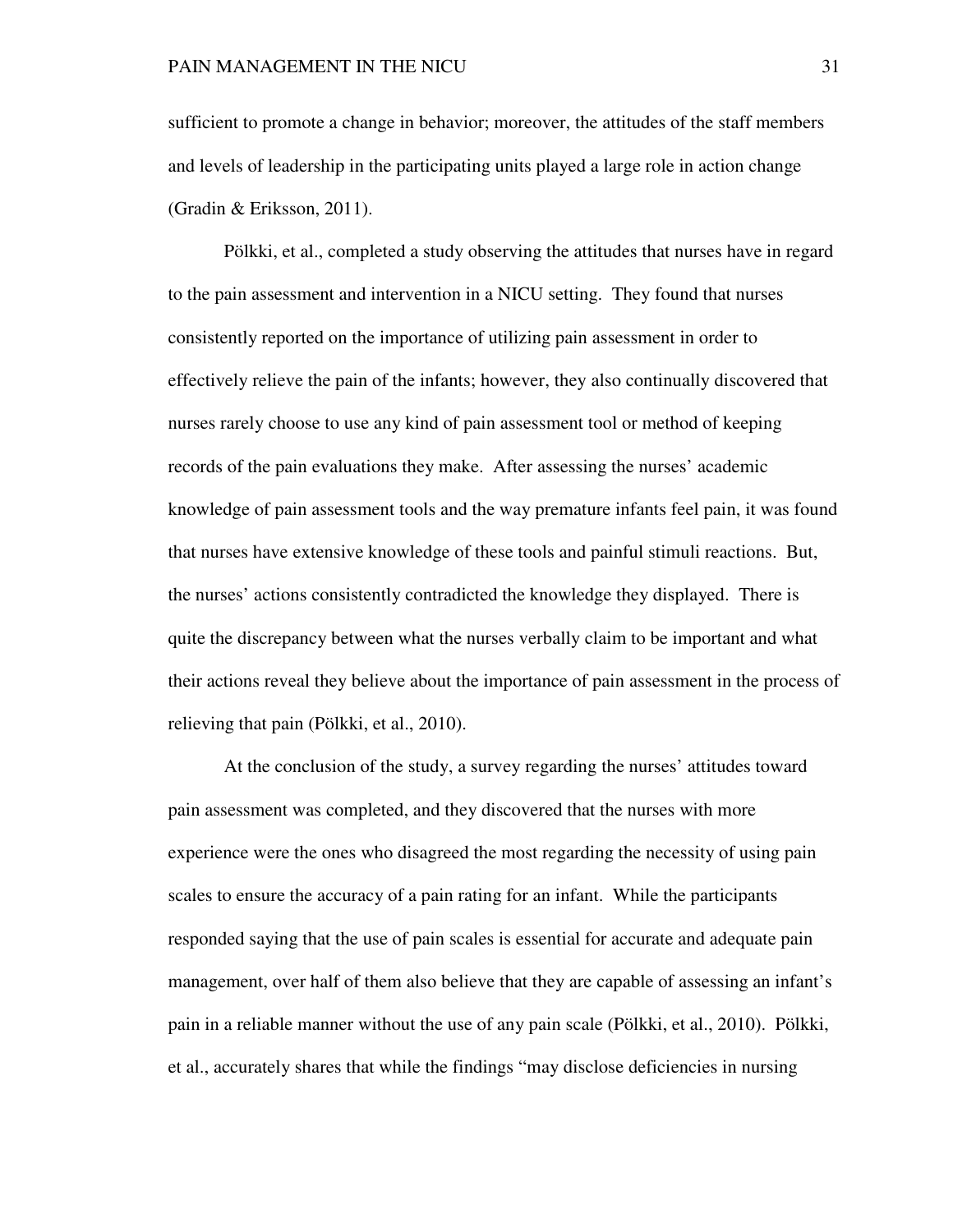practice: pain assessment is still ineffective in children, and related to unsuccessful improvement in the quality of nursing care; enhancing pain management through accurate pain assessment can improve caring for this vulnerable and less studied population" (Pölkki, et al., 2010, p. 53). Thankfully though, the respondents displayed wonderful knowledge of the overall topic of pain assessment and intervention in a NICU setting (Pölkki, et al., 2010).

 Surprisingly, one reason that pain assessment in infants is not being completed adequately and accurately is due to the professional experience the nurses have: Pölkki, et al., found their work experience had the strongest correlation with the way the participants responded to the survey questions, revealing their attitudes and perceptions of pain assessment. The nurses with the least amount of experience caring for infants displayed the highest number of misconceptions regarding a premature infant's ability to feel pain and express it. However, the nurses with the highest level of work experience reported that pain scales are unnecessary in the assessment of a premature infant's pain level. This finding clearly exposes the need for more evidenced-based research and guidelines for practice in this area of nursing (Pölkki, et al., 2010).

### **Non-Pharmacological Forms of Pain Management**

 There are a multitude of different non-pharmacological forms of pain management available for the health care providers to utilize in order to most effectively manage the pain of the infants. Some of the most commonly used forms of nonpharmacological pain management tools are pacifiers, non-nutritive sucking (NNS), nonnutritive sucking with the use of a sucrose solution, swaddling, containment, breastfeeding, and skin-to-skin contact. Each of these tools has proven useful in different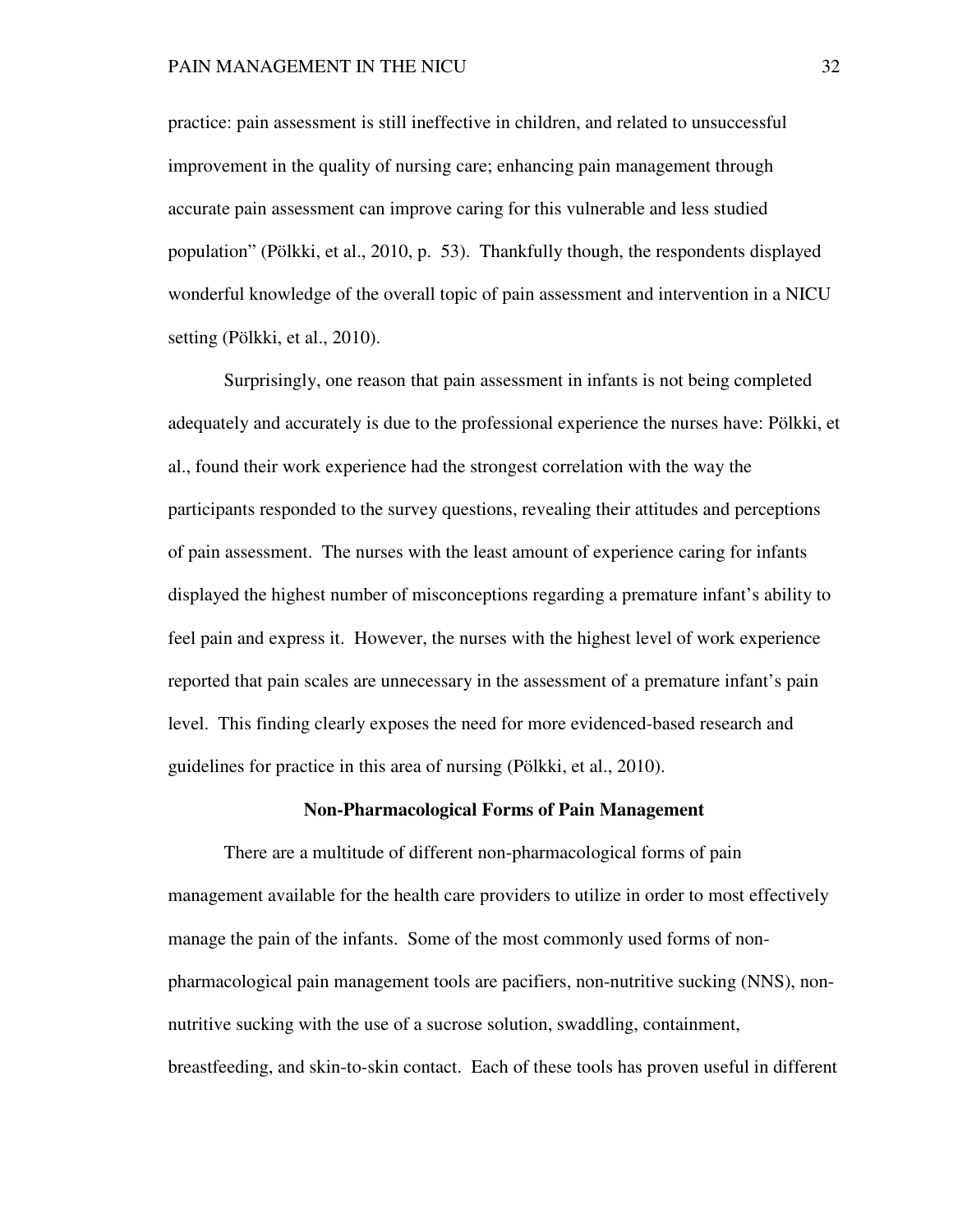situations and for different painful procedures. Success in pain management is often achieved when the use of pharmacological pain management and non-pharmacological methods are paired and used in synchrony (Codipietro, et al., 2010; Dodds, 2003; Huang, Tung, Kuo, & Chang, 2004).

 For minor procedures, Codipietro et al. discovered that the most frequently used methods of pain management are pacifiers alone (69%) and sucrose solutions (58%). During a heel lance procedure, 43% of the participants utilized breast-feeding and 73% used the sucrose solutions, specifying that they either used these methods often or always during the procedure. In regard to a venipuncture, breast-feeding was almost never used, but NNS and sucrose solutions were almost always the methods adopted (Codipietro et al., 2010). The interesting finding remains that while most doctors and nurses reported to Dodds that non-pharmacological approaches to pain control should be used, their use is still limited. Dodds' study only found that 50% of nurses and doctors ever use NNS during their painful procedures (Dodds, 2003).

 The most research exists on the comparison and contrast of swaddling and containment during a heel stick procedure. Containment refers to "restricting premature infants' reflex motions by holding or using an arm to place the neonate's arms and legs near its trunk to maintain a flexed in-utero posture" (Huang et al., 2004, p. 32). Swaddling refers to the tight wrapping of an infant in a blanket or other cloth article to provide a sense of security during the painful procedure. Huang et al. discovered that as the infants in the study were being weighed, those who were swaddled demonstrated less physiological responses to stress and a better ability to self-regulate the stressful stimuli than those who were not swaddled. Further, during the heel stick procedure, swaddled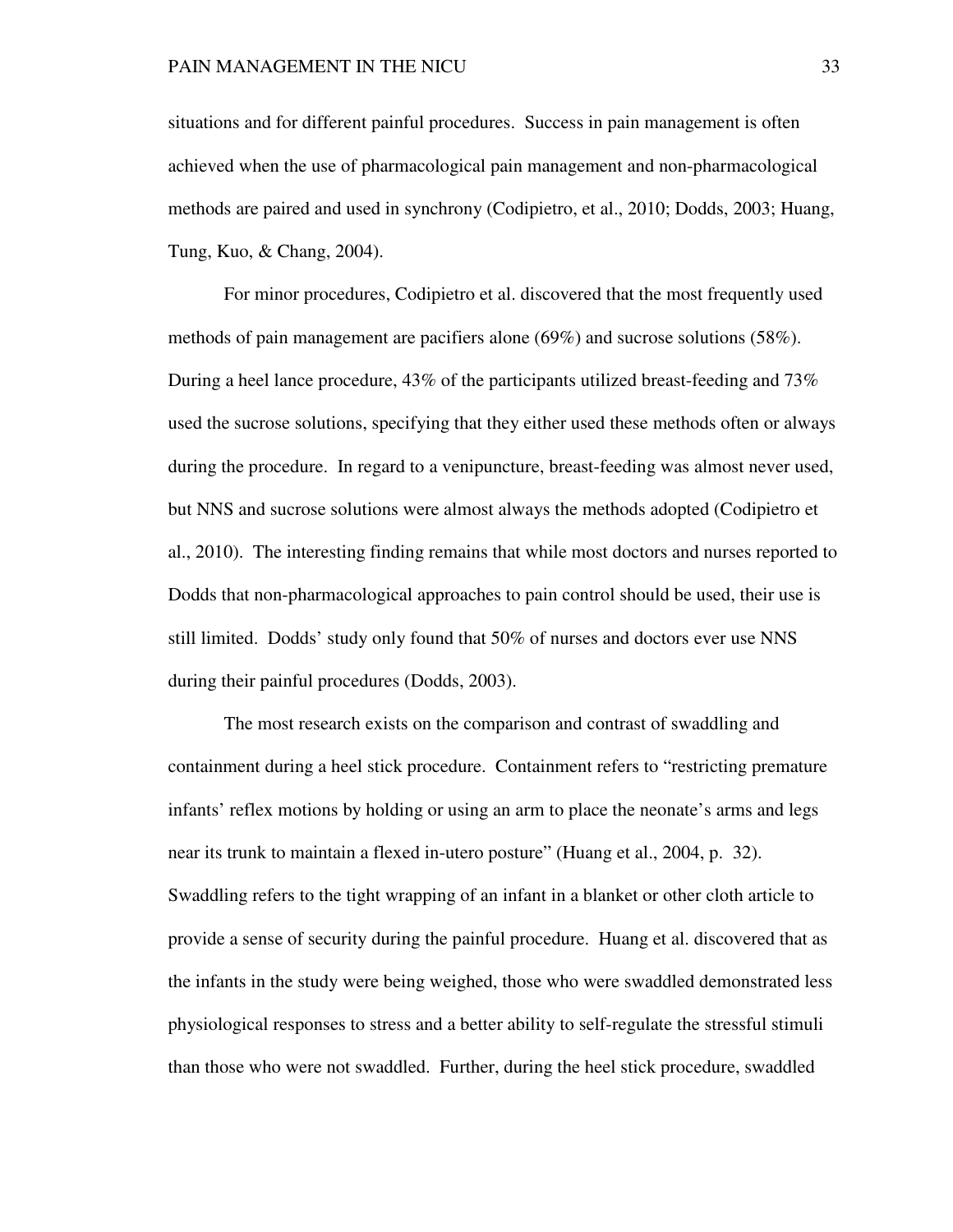infants scored lower on the PIPP than contained infants. No statistically significant difference was found between these two methods, but both were proven to increase the infant's ability to self-regulate the response to the stressor and decrease the infant's physiological response to the stressor (Huang et al., 2004).

## **Discrepancy between Doctors and Nurses**

 While the American Academy of Pediatrics states, "pain is managed most effectively by preventing, limiting, or avoiding noxious stimuli and providing analgesia," there are many different options available for the treatment and relief of neonatal pain (p. 455). However, a significant discrepancy exists between the comfort measures employed by doctors and those employed by nurses (Akuma & Jordan, 2011). According to Anand, one recent study discovered that when the physicians and nurse practitioners evaluated the infants' pain, the infants' likelihood of receiving analgesia post-operation was four times that of when the nurse completed the pain assessment. Analgesia seems to only be utilized by the nurses to relieve pain during the more invasive procedures, such as intubation or chest drain insertion, and nurses have shown to use analgesia less often than doctors (Anand, 2007). In fact, doctors do not seem to consistently employ comfort measures for any procedure, while nurses normally utilized some type of comfort measure in each of the procedures, except a heel prick, even if that comfort measure is only the use of a pacifier (Akuma  $\&$  Jordan, 2011). Additionally, it is interesting to note, "clinicians agreed that both medicines and comfort measures should be used more frequently than they currently are" (Akuma & Jordan, 2011, p. 1292). While the most cited reason for not administering analgesia was performing the procedure in an emergency situation, a small minority group in the study (20%) felt there was no reason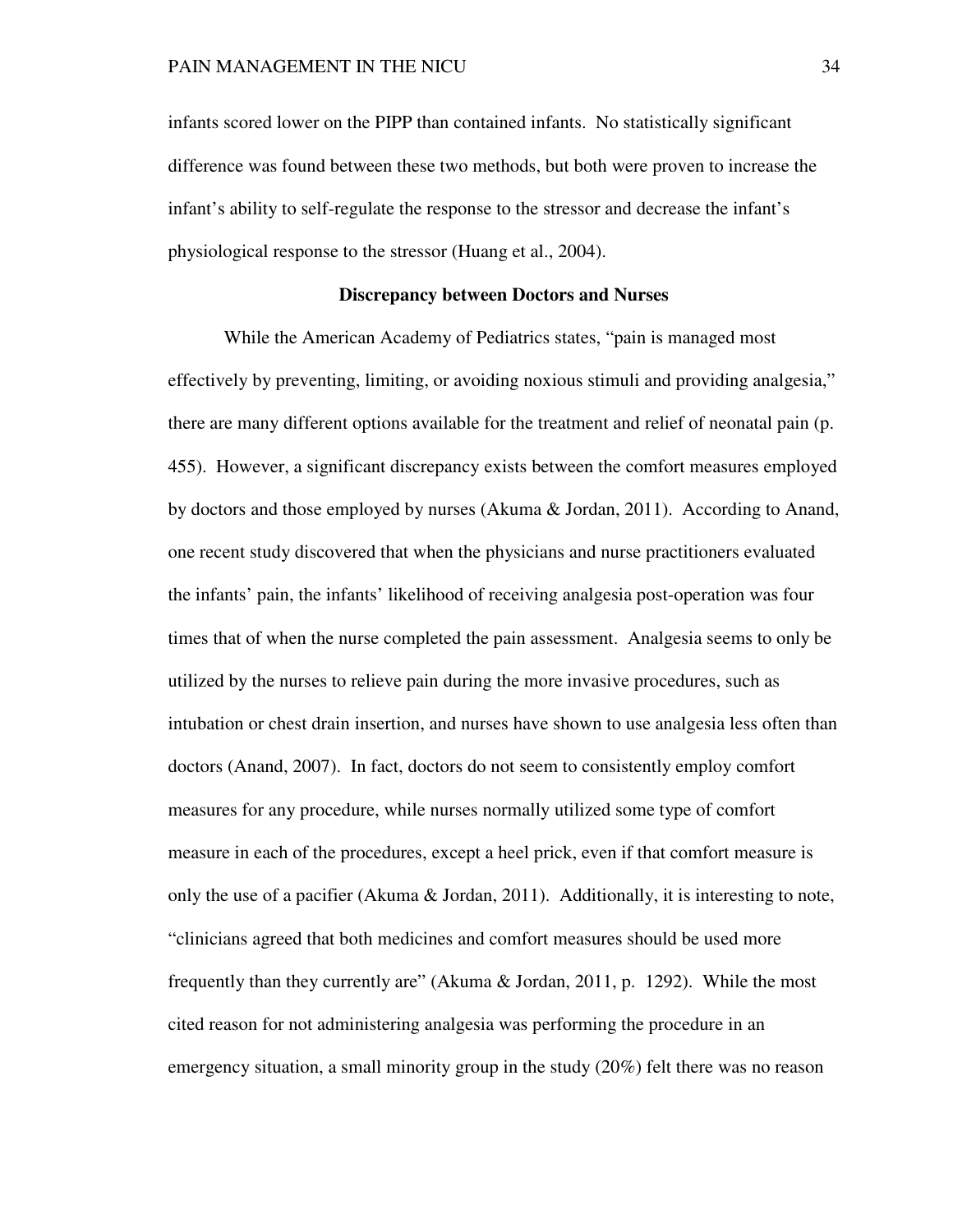to not use analgesia in a procedure or situation in which analgesia would be used in an adult (Akuma & Jordan, 2011).

 When an adult is admitted to the ICU and is unable to verbalize his or her pain, it is often common practice to provide either sedation or consistent pain management. The potential for improved patient outcomes in the ICU when pain is managed well has proven to be successful, and systematic pain assessments are often used to accomplish the task of pain management in these settings. This strategy has proven to reduce both the level of pain and the gravity of the pain, decrease the length of time a mechanical ventilator is needed, and decrease the incidence of nosocomial infections (Rose, Haslam, Knechtel, McGillion, & Dale, 2013). If adults in the ICU who are unable to verbalize their pain are being treating with this type of prophylaxis, the same interventions and preventative care should be given in the NICU.

 Further, the doctors and nurses surveyed in the study completed by Akuma and Jordan demonstrated a high knowledge of the pain experience in infants. However, when asked to rank the procedures most commonly performed in the NICU in order of their levels of pain, nurses consistently ranked every procedure higher on the pain intensity scale than doctors (Akuma & Jordan, 2011). Moreover, "despite acknowledging that all neonates feel pain to a similar or higher intensity than adults, respondents reported that medicines are not usually administered for procedural pain relief, except during elective endotracheal intubation and chest drain insertion" (Akuma & Jordan, 2011, p. 1295). Even though nurses seem to be significantly more likely to employ comfort measures, nurses are still inconsistent to employ them each time the procedure is done, and they are more unlikely to employ a comfort measure that successfully manages the complete level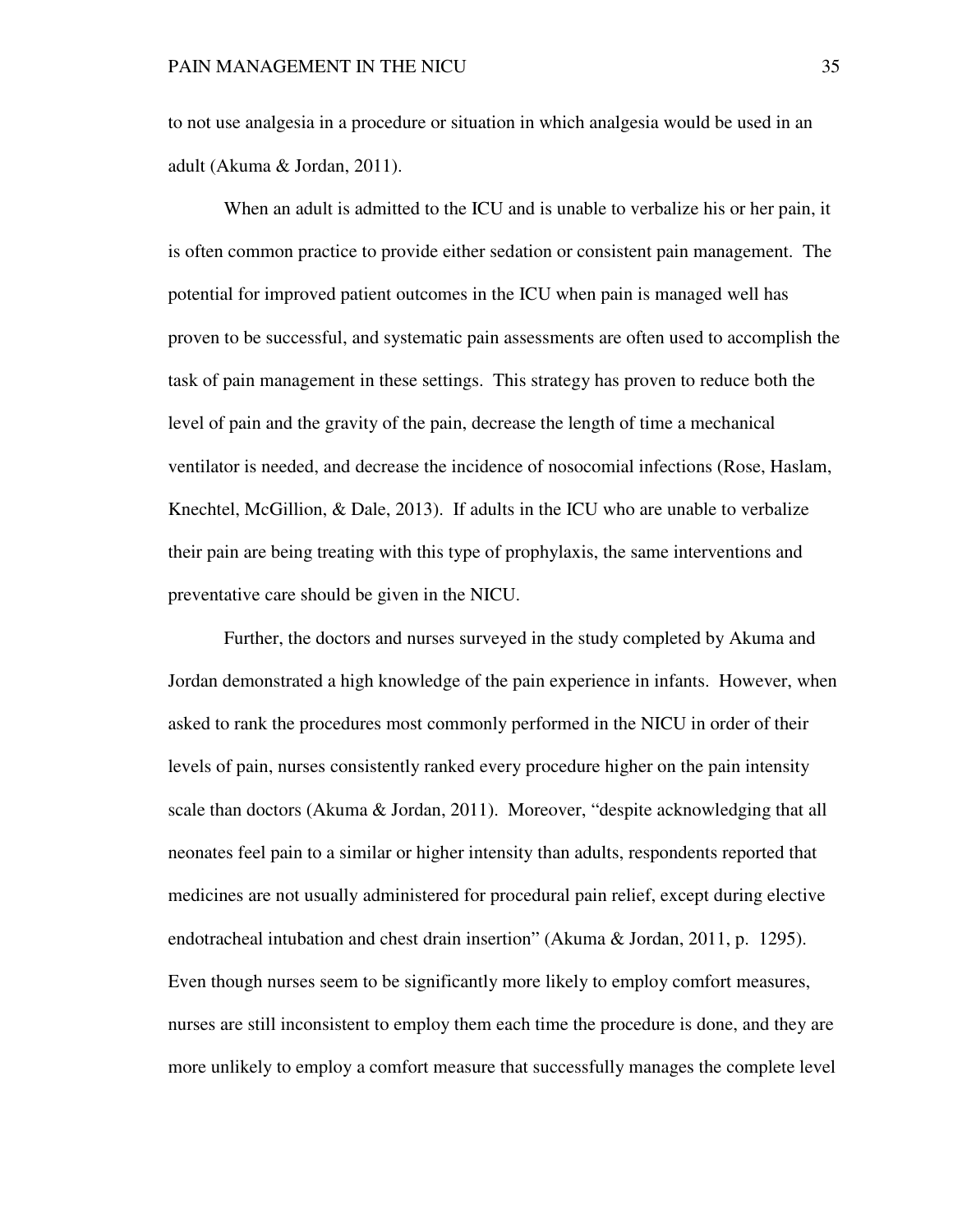of pain the infant is likely experiencing. To further drive the point of the discrepancy not only between doctors and nurses but also between the knowledge and the action, intubation that is done without the use of analgesia is known to be associated with severe pain and other side effects, including increased stress, prolonging the first attempt to intubate, sudden vital sign alterations, increased need for multiple attempts, and potential damage to the tissue above the glottis and the trachea. This procedure without analgesia is only suggested in a life threatening, emergent situation. Additionally, the use of opioids and sedatives prior to performing this procedure has proven to decrease the hemodynamic changes associated with this process as well as the risk of damaging the upper airway and the time required to perform the procedure successfully on the first attempt. Therefore, it comes as quite the surprise to recognize that research reports that some medical professionals never employ analgesia for this procedure, and less than 55% use analgesia on a consistent basis for endotracheal intubation (Akuma & Jordan, 2011). There is an incredible discrepancy between the knowledge clinicians have and the actions they perform, and this discrepancy must be overcome if these patients are going to receive the best care possible.

 These discrepancies between doctors and nurses and among the use of pharmacological and non-pharmacological pain management interventions further drives the point that while it is not evident that there is a deficiency in the knowledge health care providers have of how pain should be managed, there is a disconnect between that knowledge and the implementation of it. If the doctors, nurses, and other members of the health care team utilize the same pain management protocols for their patients, the quality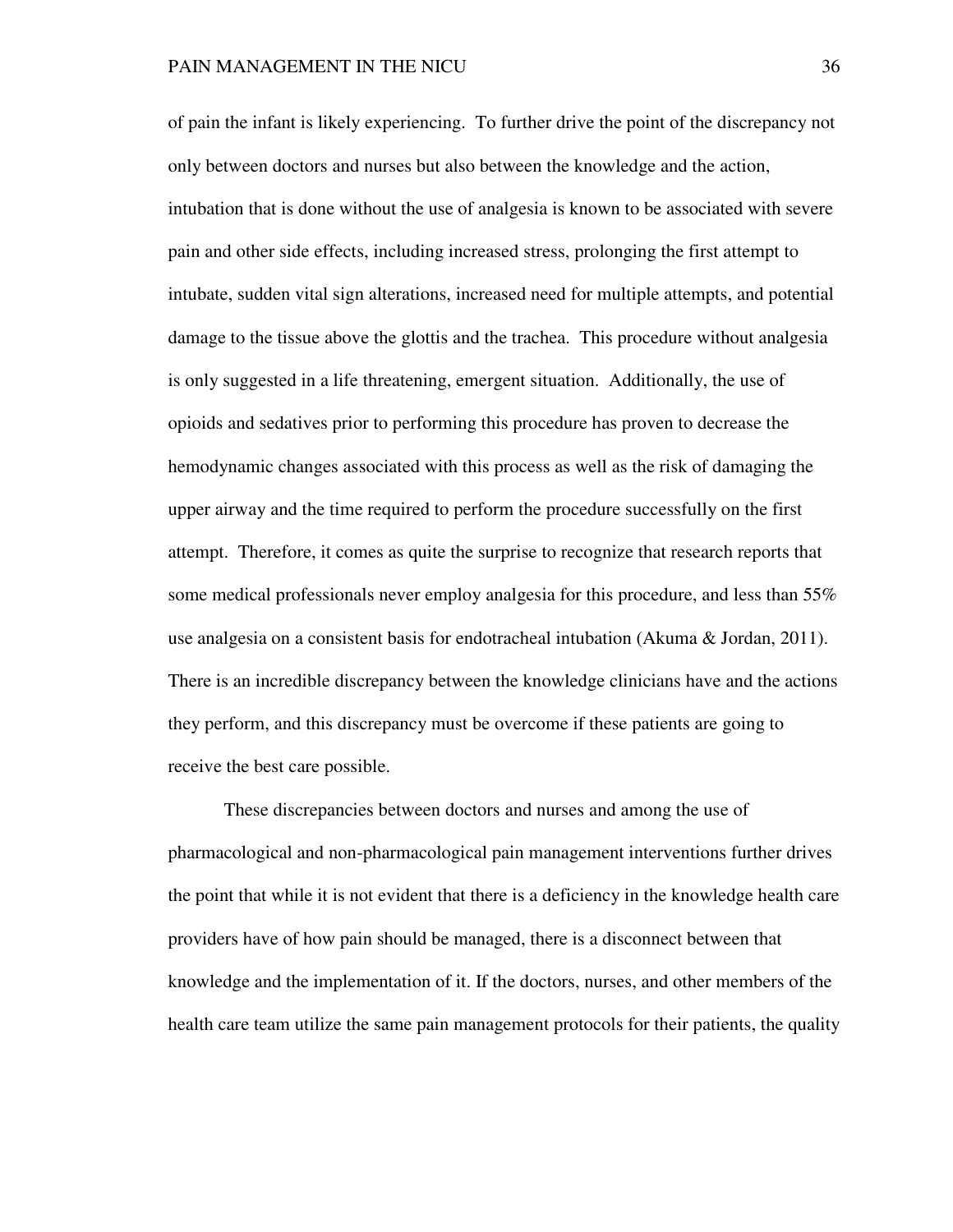of the patients' care would significantly increase, and research supports that the patients' short-term and long-term outcomes would improve.

## **Pain Management in End of Life Care**

Assessing the pain of patients in the hospital is a process that is critical to their healing and overall health. Most of the time, pain is assessed either verbally through a numerical rating system or through a rating system consisting of faces that gradually become more descriptive of the level of pain the patient is feeling (FACES system). These systems work quite well for the purpose they serve; however, the use of these systems includes one incredibly important assumption: they assume the patients are able to comprehend the system and express their corresponding level of pain. While the numerical and the FACES systems work well for adults and older children, they are not compatible with infants. Therefore, it is imperative that an alternative pain assessment method is developed and implemented for the youngest of patients in the hospital setting (Raeside, 2011).

 Neonatal patients are one of the most unique patient groups within the hospital. They are so fragile, yet so strong in their fight for life. Just as any other patient in the hospital, they feel pain, too. They have the ability to sense and perceive painful stimuli similar to the way adults and children do, and their future health is partially dependent upon their pain management during the early stages of life (Anand  $&$  Hickey, 1987). As stated by Martin, "[just] as pain is a subjective experience, there is a recognized difficulty in assessing it in patient populations who cannot verbalize, describe, or draw attention to their pain" (Martin, 2013, p. 253). The truth of this is evident as the ability of nurses to manage pain in the NICU is researched further, especially in an end-of-life care setting.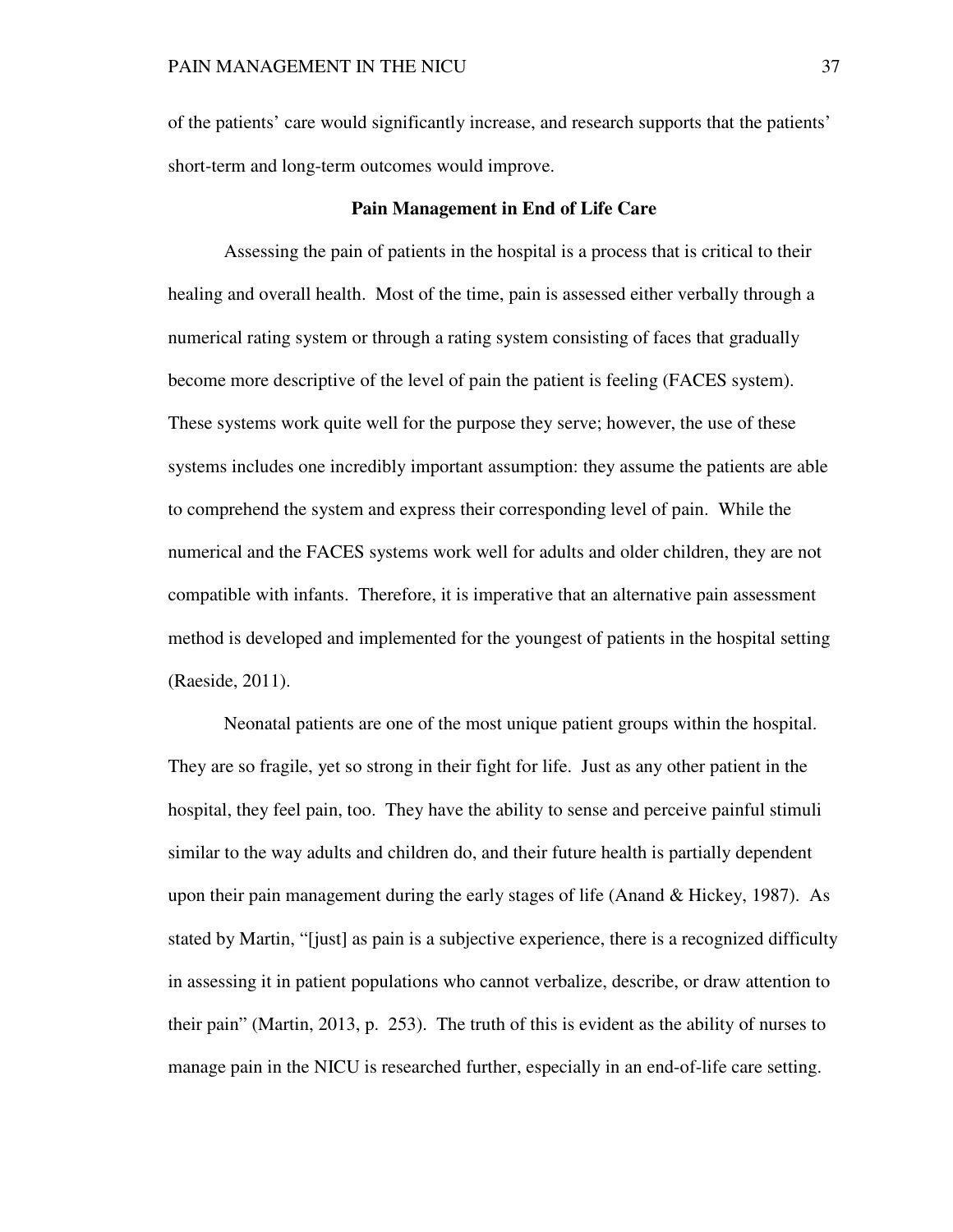Neonatal patients can be admitted to the Neonatal Intensive Care Unit (NICU) for numerous different reasons. Maternal, newborn, and labor and delivery factors all play a role in determining the health of the baby and, therefore, the level of the baby's need for special care (Lucile Packard Children's Hospital, 2013). Neonates born with terminal conditions are admitted to the NICU for observation and end-of-life care. Interestingly, nurses caring for infants with terminal illnesses often report a moral dilemma between whether technological intervention is necessary in a patient who will die; many feel the majority of efforts to keep a patient alive who is likely to not survive are futile. But, the expectation placed on them by the parents, and the orders by the doctors they report to, often force the nurses to implement invasive procedures they feel are unnecessary. Participants in a recent study by Dr. Victoria Kain felt, "technology was often used just because it was there, describing a sense of powerlessness that technology was not used judiciously" (Kain, 2011, p. 12). This affects the way nurses implement their care to these infants. If they are not in agreement with whether the care is even necessary, their employment of that care will reflect that inconsistency. Regardless of their gestational age, preventing or treating pain effectively and efficiently is imperative to the infants' comfort and quality of life in an end-of-life care setting (Anand & Hickey, 1987). Therefore, it seems that there is a significant lack of communication between all three parties—the doctors, the nurses, and the parents. Communication is vital to providing these patients with the best care, especially when the care is palliative.

 The anatomy of the Central Nervous System (CNS) is not only fascinating but also extremely complex. The CNS begins forming at the early age of 8 gestational weeks and continues to form through the  $37<sup>th</sup>$  gestational week (Anand & Hickey, 1987). Many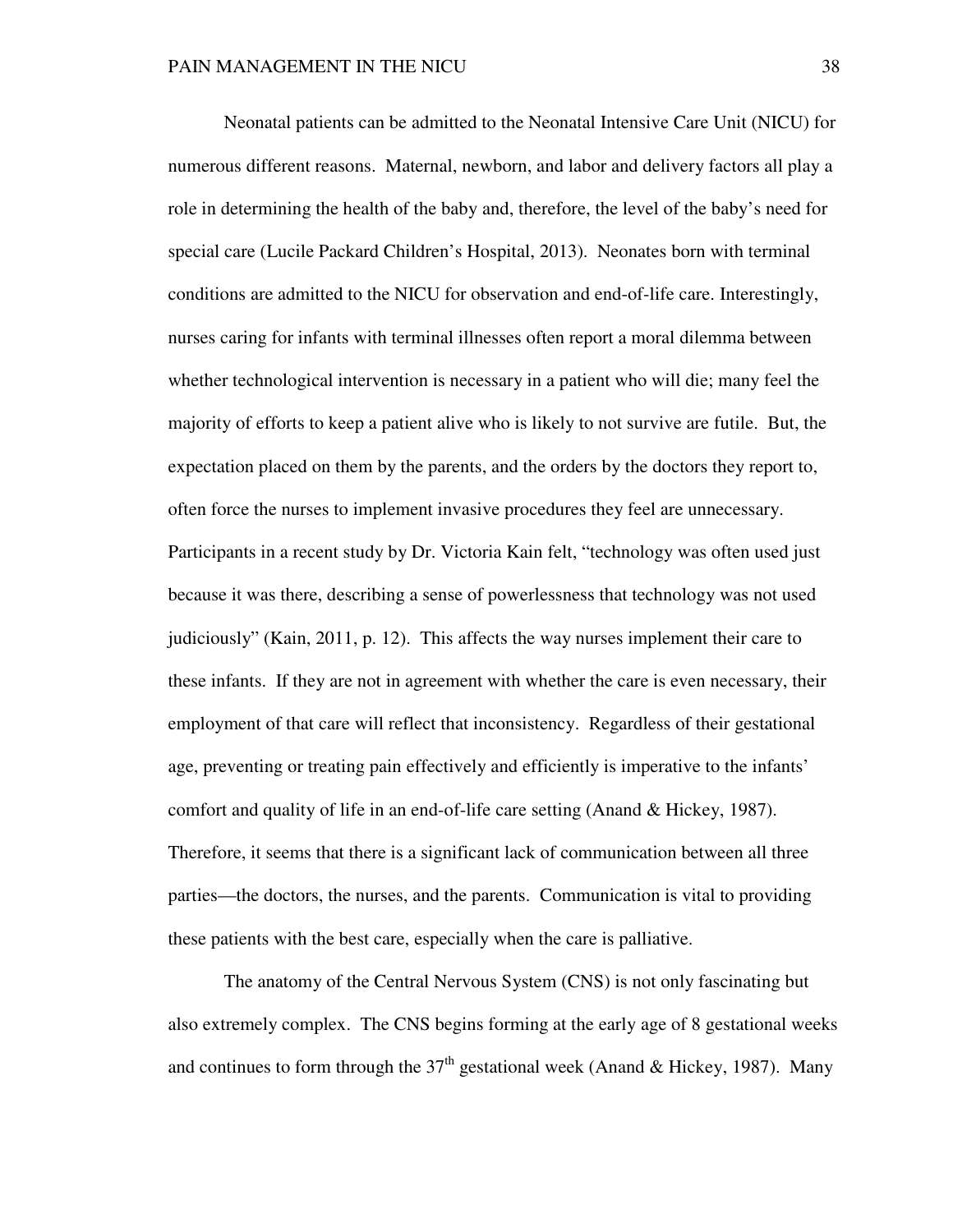tools have been developed to assess, treat, and prevent pain in neonatal patients. Physiologically, heart rate, respiratory rate, oxygen saturation, blood pressure, salivary cortisol levels, and serum cortisol levels can all be measured and utilized in the assessment of a neonatal patient's pain level (Raeside, 2011). The Neonatal Infant Pain Scale (NIPS) and the Premature Infant Pain Profile (PIPP) can be used to score the pain level of a neonatal patient using different observations and assessment skills. Alternative methods such as breastfeeding have proven to be incredibly effective in the control of infants' pain (Shah, Herbozo, Aliwalas, & Shah, 2012).

 Although there are several assessment tools, pharmacological treatment options, and non-pharmacological treatment options available for treating and preventing pain, studies consistently show that the knowledge of assessment and correct intervention among nurses is not necessarily deficient, but the timing of implementation of that knowledge is quite lacking, especially in the context of end-of-life care. To clarify, neonatal nurses have been found to implement well the care they have been taught when they choose to actually intervene with the goal of controlling the patient's pain; however, in the context of end-of-life care, there seems to be a lack of knowledge of *when* to implement this care and how often to continue it. The knowledge of the best care and the actual skill of implementing it are not problematic; the nurses simply seem to lack the knowledge of *when* is most effective to employ this care in order for it to be most effective in a palliative care setting (Anand, 2007). Pain management in this setting only differs in that the goal is to maximize the patient's comfort and quality of life, and the nurses are responsible to initiate pain management, ensure it is effective, and continue that management until the end of the patient's life. The knowledge deficit among health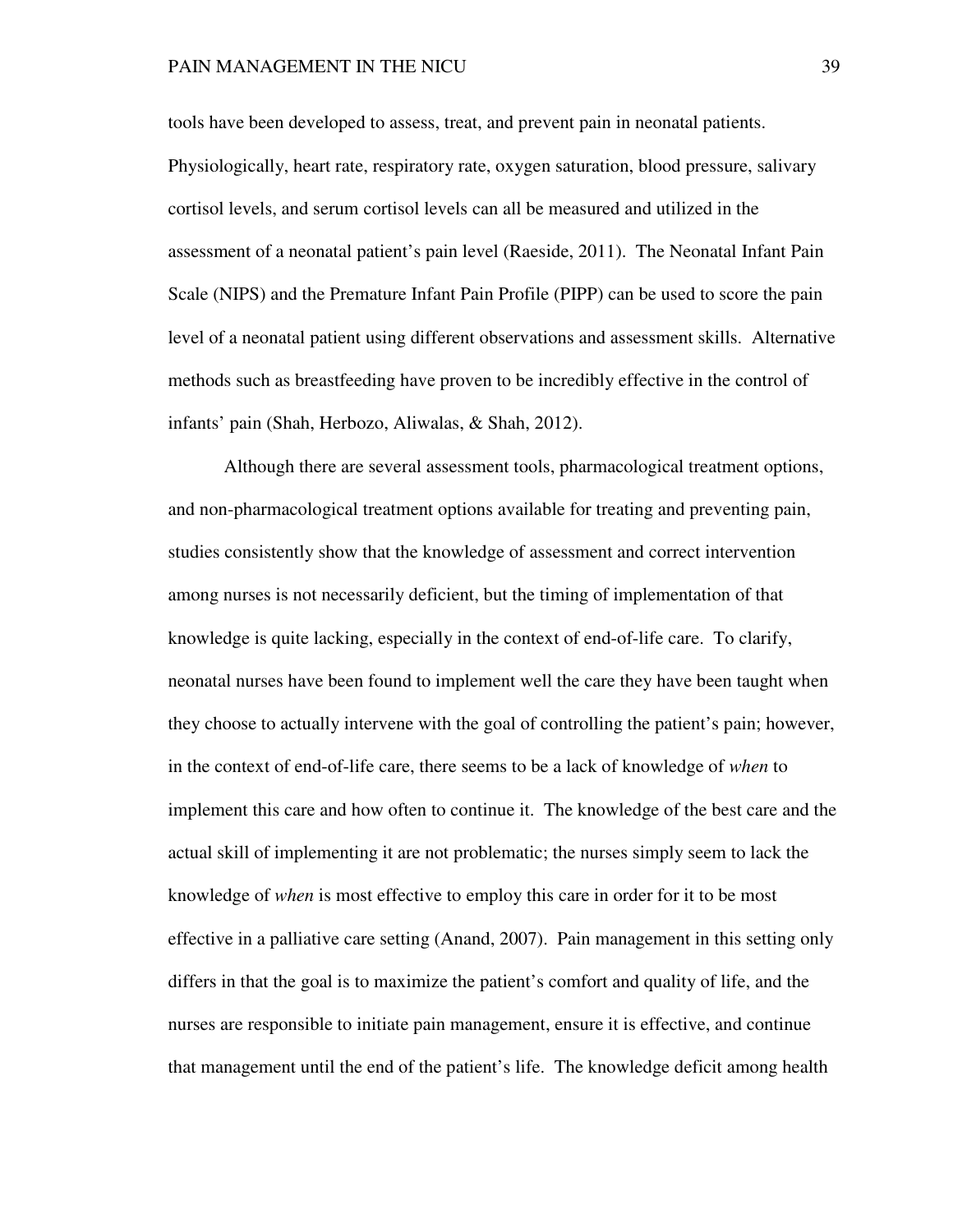care providers of when and how often to implement pain management in this end-of-life care setting is consistent with a procedural or non-end-of-life care setting.

A multitude of studies have been performed examining both the knowledge and the implementation of these assessment tools and interventions, and the research shows the nurses know how to correctly assess a neonatal patient and intervene when he or she is in pain; however, when the level of implementation has been studied, analysis has shown that the majority of nurses are not adequately or consistently employing the comprehension they have of assessment and intervention, especially in the context of palliative care (Anand, 2007; Pölkki et al., 2010).

In a study recently completed to investigate the experiences with death of infants and educational needs of neonatal nurses in regard to palliative care, 97.4% of participants agreed that palliative care education was important and necessary in the NICU setting; however, only 13% reported having received any neonatal palliative care education. Only 19.1% of the participants shared that they provide symptomatic care to dying neonates, and only 8.7% provide pain management. Half of the nurses agreed that pain control in palliative care was the number one area in which they needed education (Peng, Chen, Huang, Liu, Lee, & Sheng, 2013). This evidences the aforementioned finding—knowledge of when to implement this care is vital.

According to Martin, there are two main reasons, or categories of reasons, as to why pain management is not successful or adequate in the neonatal end-of-life setting. First, barriers to symptom management can prevent success in administering adequate treatment. As more studies are being done to investigate the reason behind a lack of education in when to implement pain management in end-of-life situations for these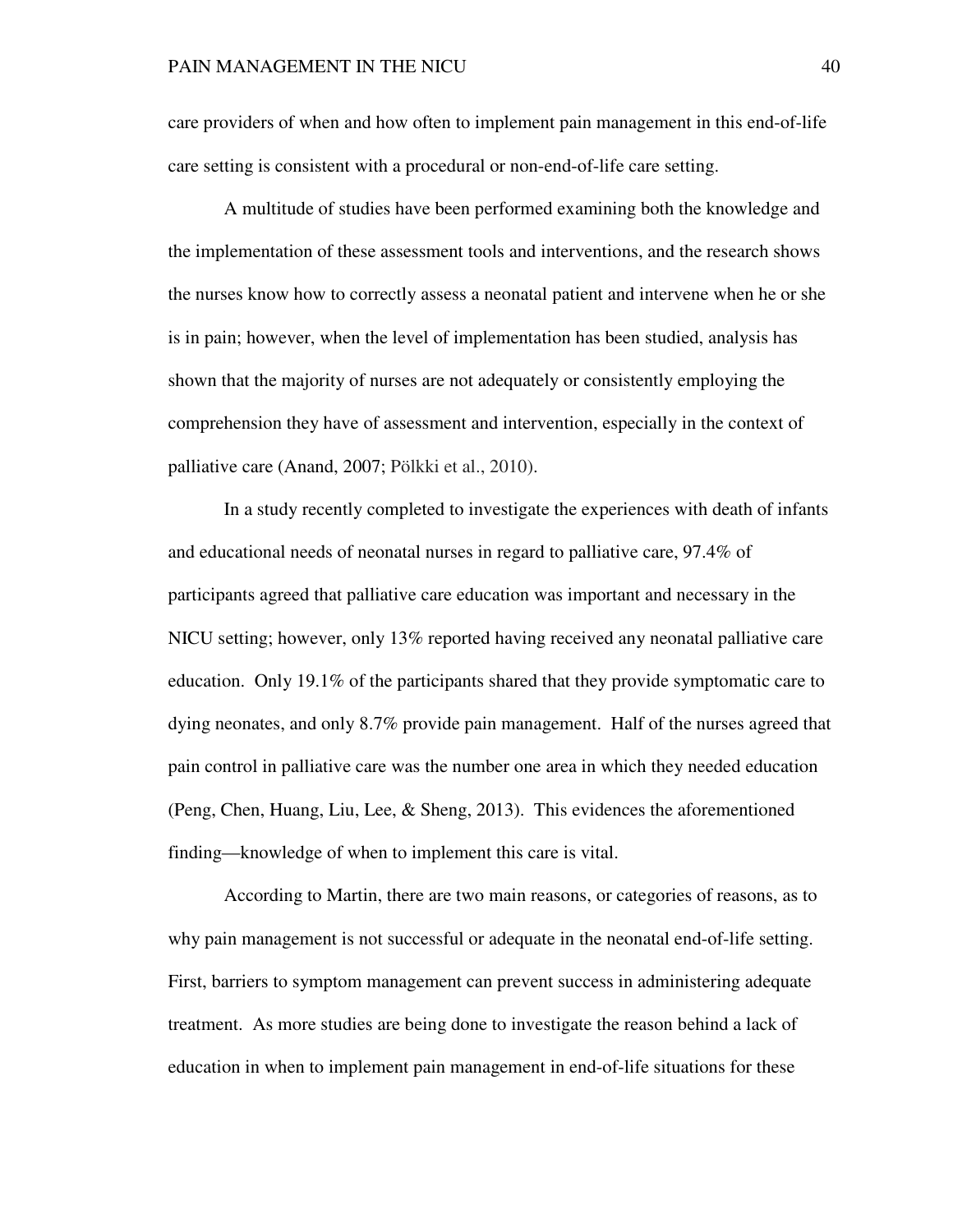infants, one group of researchers hypothesizes that it might be due to an inability of the nurses to understand the difference between evaluating the pain response in smaller neonates as opposed to larger, more developed infants. In more developed babies, the pain response is more pronounced physiologically—the facial expressions are more distinct, and the overall response is easier to recognize. However, in the smaller neonates, because the physiological response is less pronounced, it is harder for the nurse to know when pain medications are necessary. In the palliative care setting, it is better to err on the side of caution and provide the baby with comfort than to refrain from acting due to a fear of inadequate education (Martin, 2013). The nurses know how to provide pain management, but they are not well educated in when this intervention should be accomplished.

Second, often there is conflict between the members of the neonatal team in regard to the implementation of correct palliative care. As found in recent studies, "from the beginning of their training, nurses and physicians have a different focus: nurses are taught to provide holistic care to the whole patient, whereas physicians' training is focused on diagnostic skills that may enable a patient to be cured" (Martin, 2013, p. 254). In fact, some studies even show that there is a fairly large separation between the methods of assessment and intervention used by nurses and those used by doctors. The doctors and the nurses are both using different methods to assess the pain of their patients, and their results are not equivalent. While the nurses often use the pain scales, the doctors rely more on the physiological response changes to estimate the pain level of the infant. Moreover, while the doctors prefer the pharmacological methods of pain management, the nurses often select the physiological methods first and then move to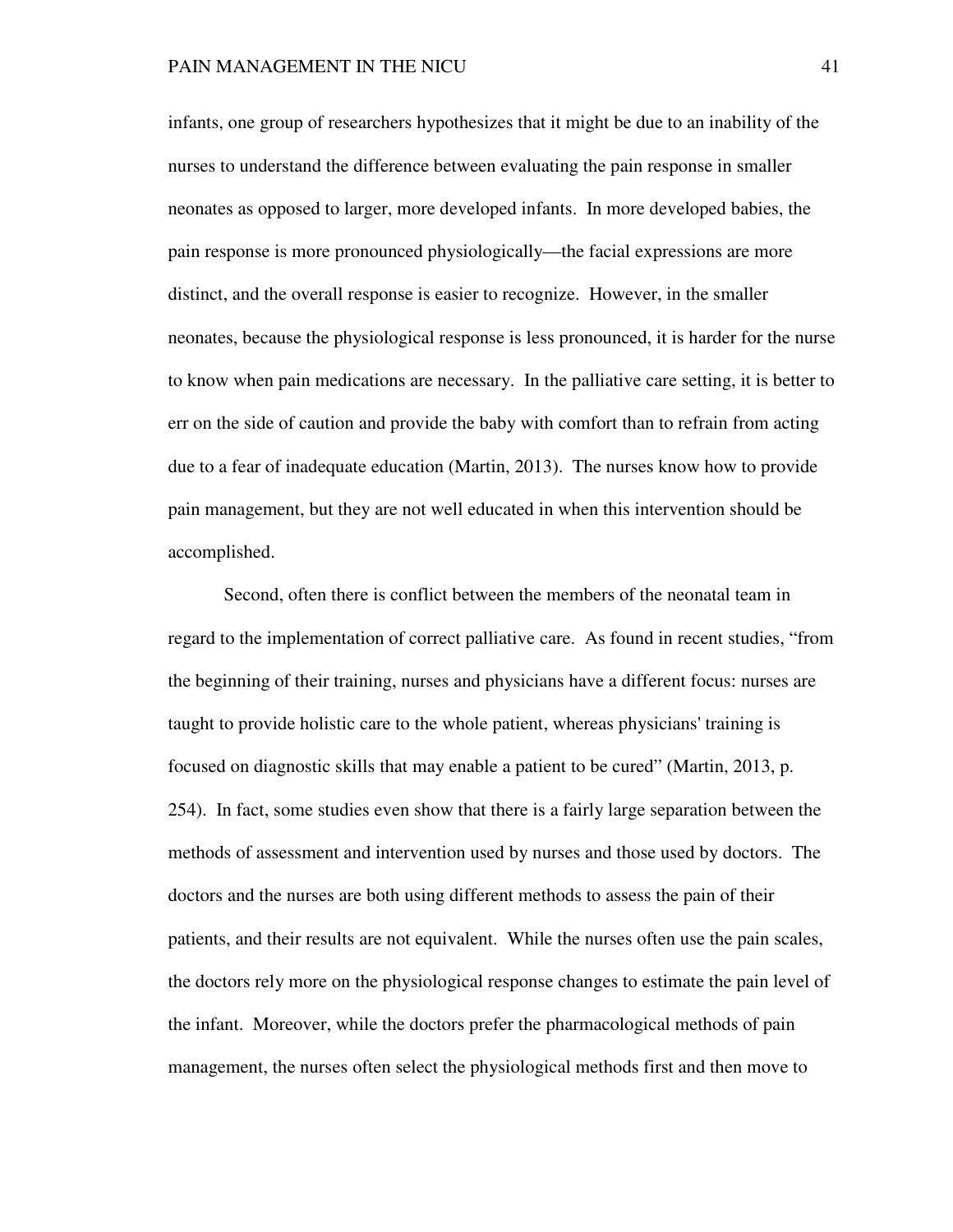pharmacological methods, if necessary (Anand, 2007; Pölkki et al., 2010). Further, neonatal nurses consistently reported that they felt unsupported in the decisions they made in regard to end-of-life care. These feelings are escalated when members of the medical team disagree with the care that should be given. As it relates to pain management, this causes hesitation and frustration for the nurse when deciding how and when to provide treatment of pain during the end of the infant's life. In addition, the nurses reported feelings of moral distress were alleviated when the medical care team agreed on the care that should be given to their patients (Martin, 2013).

In a different study conducted by Kathy Ahern, the research supported that "the best approach to neonatal palliative care is informed collaboration among staff members and parents…[this is] a process by which multidisciplinary researchers, practitioners, and other stakeholders collaboratively share their work as equals to make progress on central problems of mutual concern" (Ahern, 2013). The researchers found that there is a significant need for education in neonatal care on the topic of palliative care of infants. The literature undoubtedly supported the importance of palliative care to these patients; however, it showed that educational in-services would be the best methods of educating the staff on this essential part of their care (Ahern, 2013). This need for further education was consistent throughout each research article investigated; therefore, it can be safely concluded that the number one problem in palliative care in neonates, and specifically pain management during end-of-life care, is not the implementation of care or the need for more training. Rather, it is the need for more education focused on when intervention is appropriate. The nurses examined in these studies showed a high level of competency in implementing the skills they had been taught. Research even supports that nurses,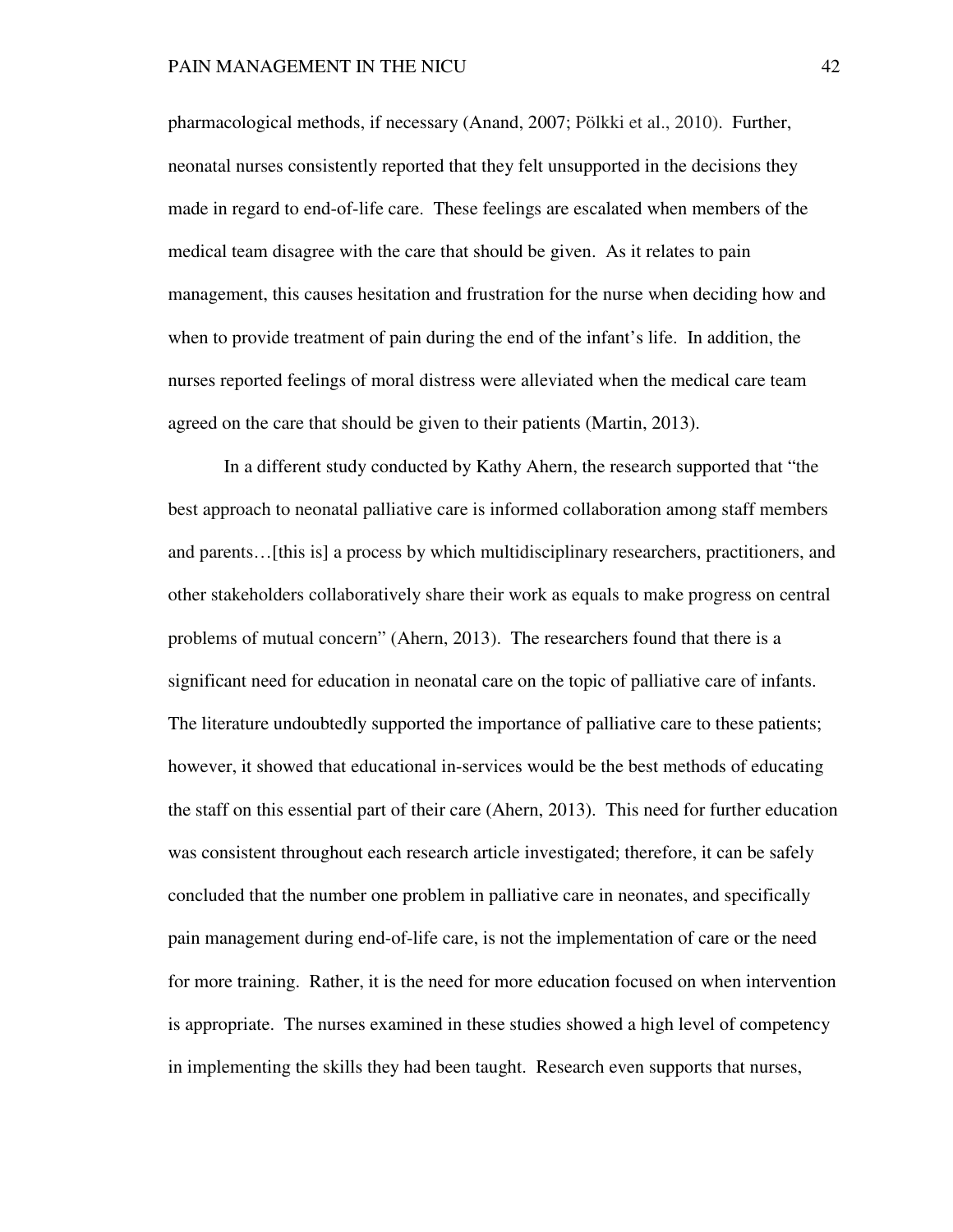midwives, neonatologists, and other professional caregivers are consistent in prioritizing care needs. However, the nurses' knowledge of the skills available to remedy those needs and when they should be implemented was quite lacking, resulting in inadequate nursing care in the end stages of the infants' lives (Ahern, 2013).

In-service educational seminars focusing on when to implement end-of-life care interventions would be extremely beneficial. It would be of utmost benefit for the nurses, doctors, and all other professional caregivers to be a part of the same educational events in order to ensure consistent treatment across the board. That would eliminate some of the disparities between treatment opinions and disagreements regarding care. This would also likely increase the overall care of the patient and allow the families of the patients to be more relaxed, as well. As a result, the expectations the families place on the caregivers, especially the nurses, would likely subside a bit, and this would give the nurses more confidence in their treatment. Most importantly, though, this would allow the dying patients to receive the best treatment, even in the end stages of their lives, which is the ultimate goal in palliative care—even in the smallest of patients.

#### **Solutions**

 Consistently, research regarding pain management in the NICU has revealed that health care providers are not deficient in their knowledge of assessment or their knowledge of appropriate intervention. The incongruity lies in their knowledge of when to intervene with these mediations. It is imperative that this deficit between knowledge and action be bridged. There are three solutions that could significantly remedy this problem.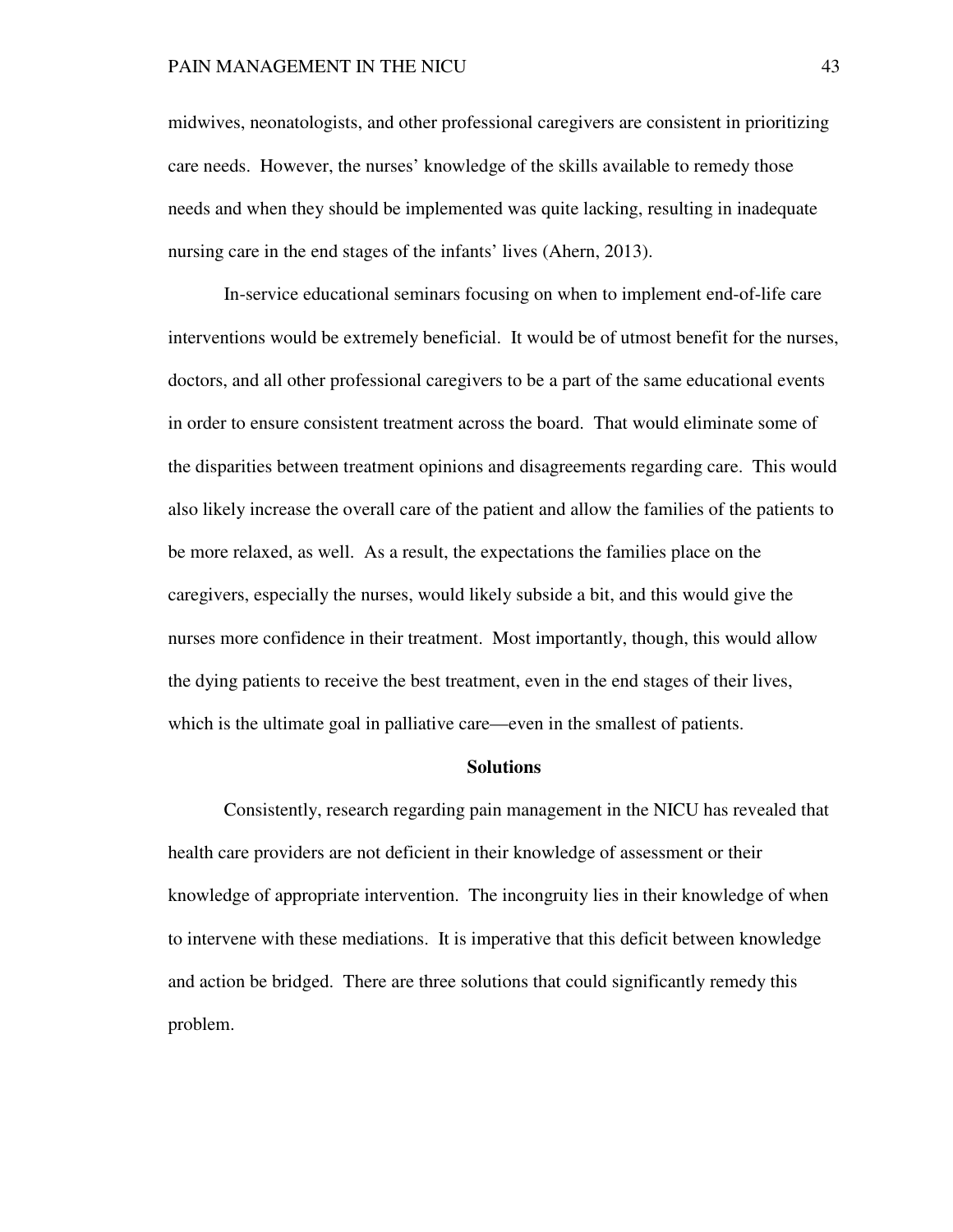First, the implementation of multiple pain tools and pain assessment and intervention protocols in all NICUs is necessary. Only 58% of nurses and 29% of doctors who were surveyed were aware of whether or not their unit had a pain assessment tool, and even fewer were able to identify the name of the assessment tool used on their unit. Consistent pain management protocols—with the support of the leadership staff on the unit—have proven to increase pain management effectiveness in the NICU. When health care workers were asked what kinds of suggestions they had regarding the improvement of pain relief, they responded with the following suggestions: development of pain tools and unit policy, staff education, more education regarding current research, assistance in empowering the nurses to be advocates for the infants, updated prescriptions such as PRN sucrose for all infants, education on how to empower the parents, and a change in staff attitudes toward analgesia use (Akuma & Jordan, 2011).

 Second, the need for further education seems to be a constant theme throughout all of the research. According to Anand (2007), "A comprehensive knowledge base and familiarity with current research related to pain assessment and management are paramount, to help the clinician treating neonates in the NICU" (p. S10). Monthly seminars presenting the most recent research in regard to pain management in the NICU would be extremely helpful in improving this education.

 Third, according to Dodds, regarding the nurse respondent's claim that certain aspects of pain management are impractical, Dodds replies, "this implies a need for further education regarding timing of procedures and [the] use of pharmacological methods of management available, as giving analgesia to relieve procedural pain need not be impractical" (Dodds, 2003, p. 21). Further education regarding appropriate pain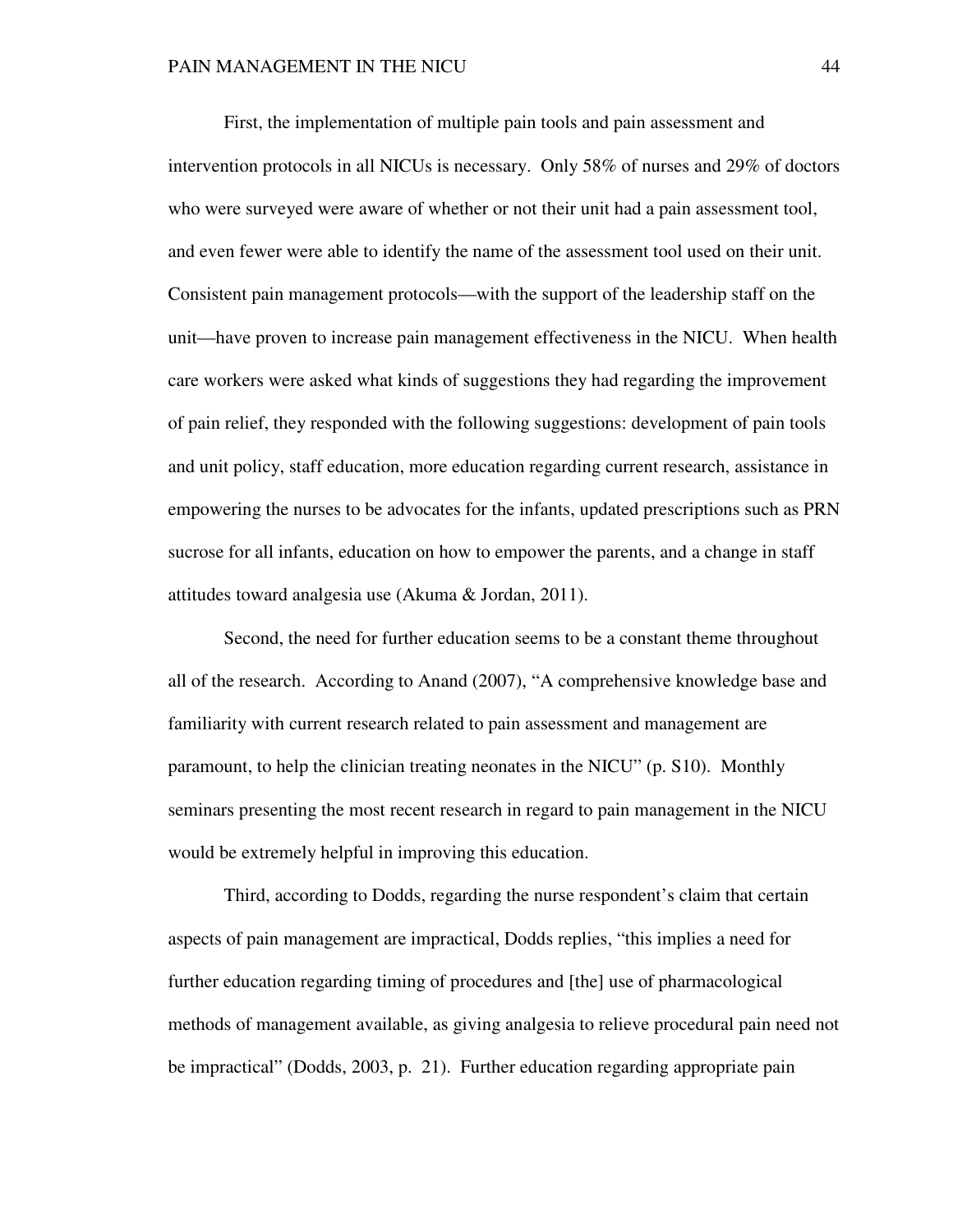management and the timing of which to use it would improve patient outcomes by improving overall pain management. This education needs to be the same for all health care providers working on the units.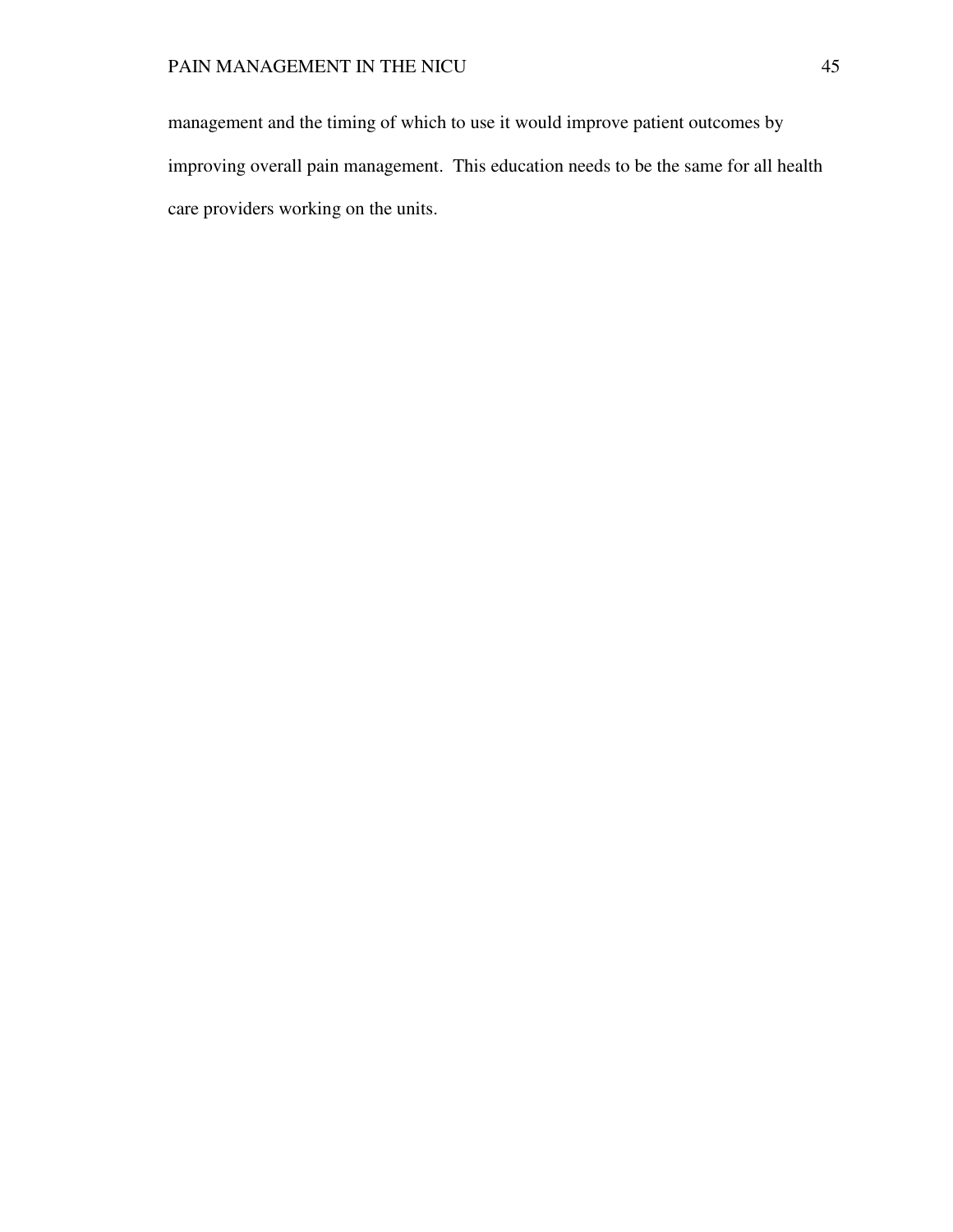### References

- Ahern, K. (2013). What neonatal intensive care nurses need to know about neonatal palliative care. *Advances in Neonatal Care (Elsevier Science)*, *13*(2), 108-114. doi:10.1097/ANC.0b013e3182891278
- Akuma, A. O., & Jordan, S. (2011). Pain management in neonates: a survey of nurses and doctors. *Journal of Advanced Nursing*, 1288-1301. doi: http://dx.doi.org/10.1111/j.1365-2648.2011.05837.x
- Anand, K. (2007). Pharmacological approaches to the management of pain in the neonatal intensive care unit. *Journal of Perinatology*, 27S4-11.
- Anand, K.J.S. and Hickey, P.R. (1987). Pain and its effects in the human neonate and fetus. *New England Journal of Medicine 1987; 317* (21): 1321-1329.
- Burger, V., & D'Olimpio, J. T. (2013). Improving Quality of Life Through Pain Control. *Clinical Journal of Oncology Nursing*, *17*(2), 117-118. doi:10.1188/13.CJON.117-118
- Carroll, E. W. & Curtis, R. (2009). Organization and Control of Neural Function. *Pathophysiology: Concepts of Altered Health States* (8<sup>th</sup> Edition; pp. 1221). Wolters Kluwer Health, Lippincott Williams and Wilkins.
- Codipietro, L., Bailo, E., Nangeroni, M., Ponzone, A., & Grazia, G. (2011). Analgesic Techniques in Minor Painful Procedures in Neonatal Units: A Survey in Northern Italy. Pain Practice, 11(2), 154-159. doi:10.1111/j.1533-2500.2010.00406.x
- Dodds, E. (2003). Neonatal procedural pain: a survey of nursing staff. *Paediatric Nursing*, 15(5), 18-21.

Dugdale, III, MD, Professor of Medicine, D. (2014, April 14). Retrieved from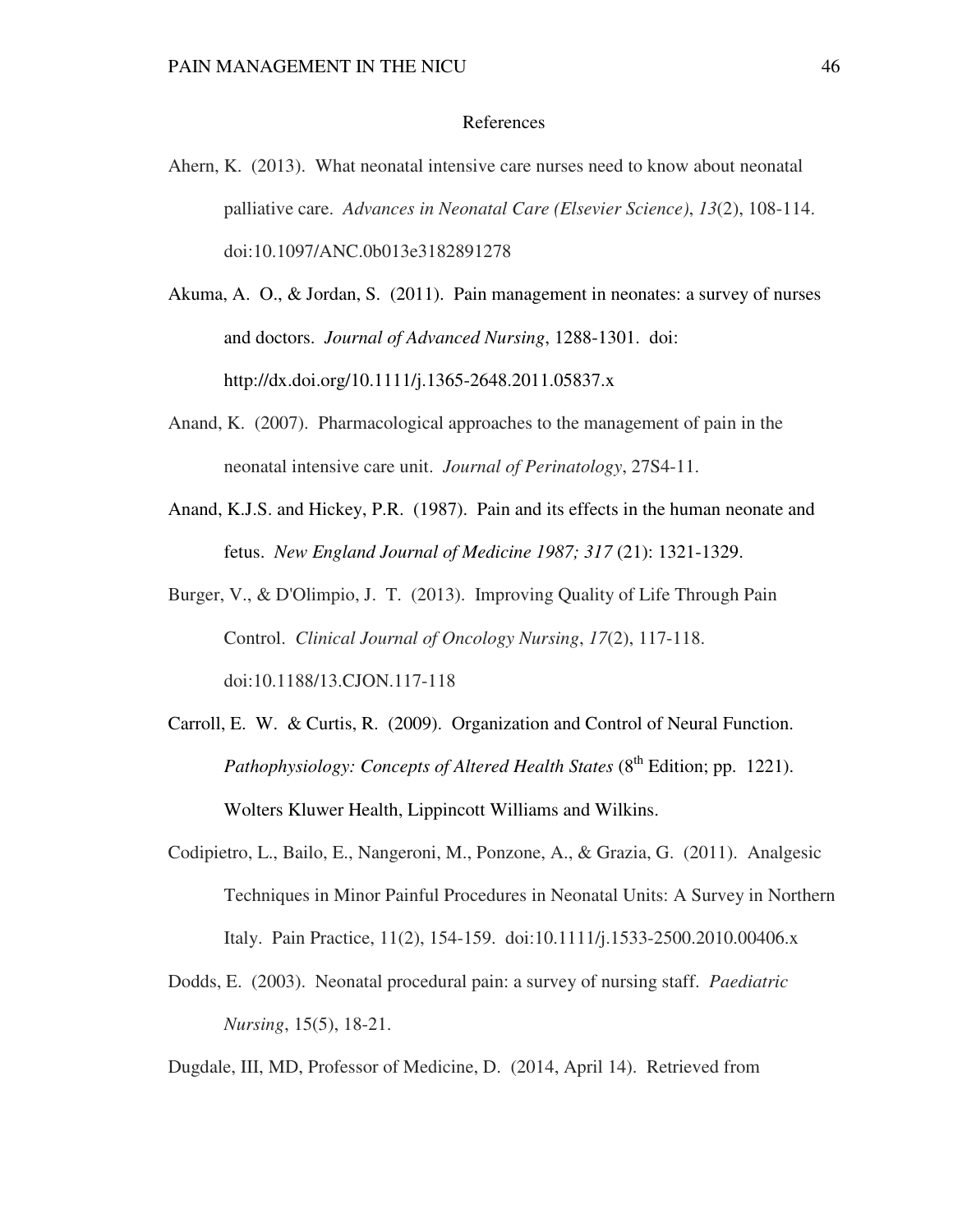http://www.nlm.nih.gov/medlineplus/ency/article/000479.htm

- Gradin, M., & Eriksson, M. (2011). Neonatal pain assessment in Sweden a fifteen-year follow up. *Acta Paediatrica*, 100(2), 204-208. doi:10.1111/j.1651- 2227.2010.01996.x
- Gyland, E. A. (2012). Infant Pain Assessment: A Quality Improvement Project in a Level III Neonatal Intensive Care Unit in Northeast Florida. Newborn & Infant Nursing Reviews, 12(1), 44-50. doi:10.1053/j.nainr.2011.12.007
- Hannibal, K. E., & Bishop, M. D. (2014). Chronic Stress, Cortisol Dysfunction, and Pain: A Psychoneuroendocrine Rationale for Stress Management in Pain Rehabilitation. *Physical Therapy*, *94*(12), 1816-1825. doi:10.2522/ptj.20130597
- Huang, C., Tung, W., Kuo, L., & Chang, Y. (2004). Comparison of pain responses of premature infants to the heelstick between containment and swaddling. Journal Of Nursing Research (Taiwan Nurses Association), 12(1), 31-40.
- Kain, V. (2011). Exploring the barriers to palliative care practice in neonatal nursing: A focus group study. *Neonatal, Paediatric & Child Health Nursing*, *14*(1), 9-14.
- Lucile Packard Children's Hospital. (2013). *The neonatal intensive care unit (NICU)*. Retrieved from

http://www.lpch.org/DiseaseHealthInfo/HealthLibrary/hrnewborn/nicuintr.html

- Martin, M. (2013). Missed opportunities: A case study of barriers to the delivery of palliative care on neonatal intensive care units. *International Journal Of Palliative Nursing*, *19*(5), 251-256.
- Middleton, C. (2003). *Understanding the physiological effects of unrelieved pain*. Nursing Times, 99(37).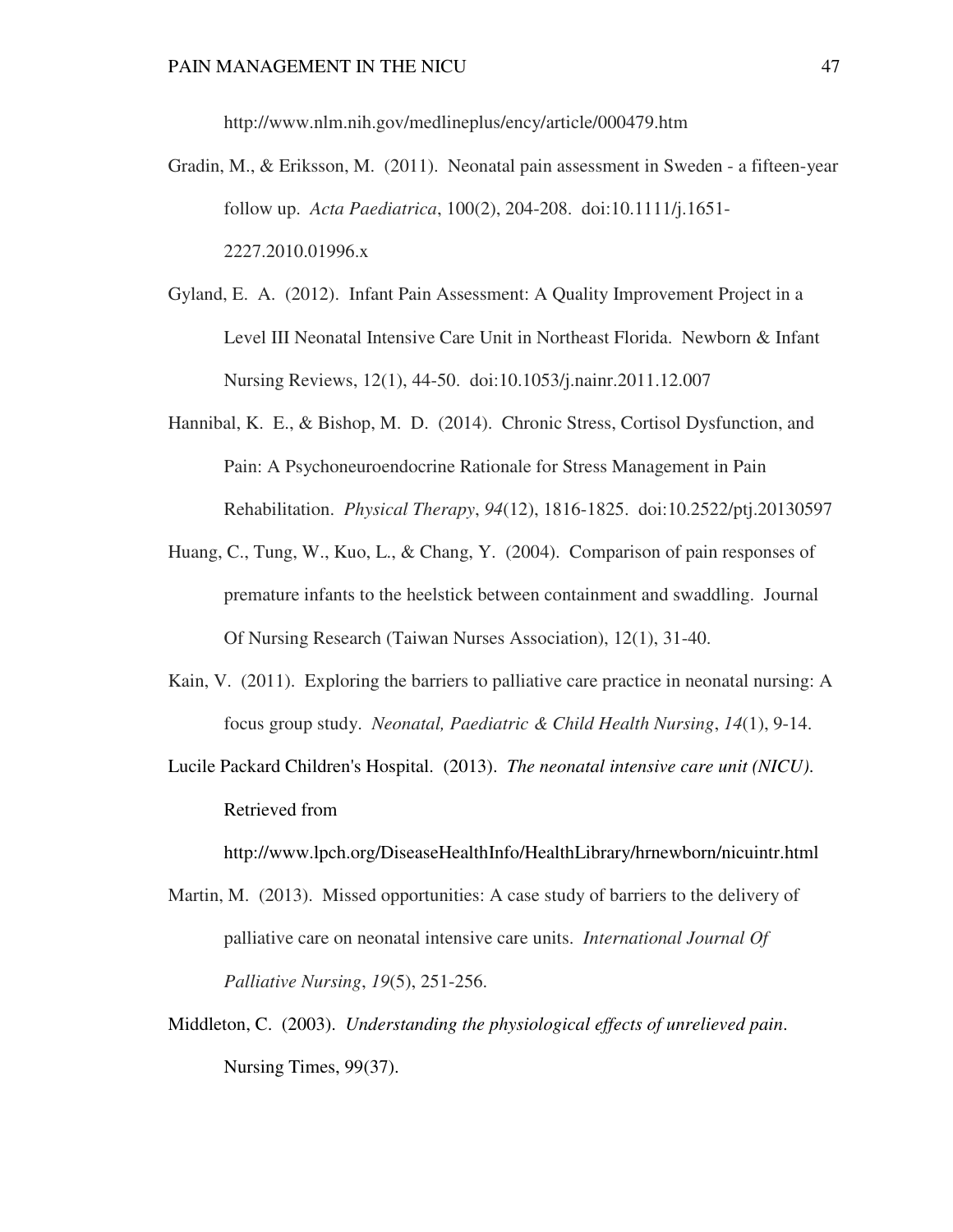Neonatal Pain Assessment Tools. (2009). *Journal of Pediatric Nursing, 21*(1).

- Olsen, R., Bruehl, S., Nielsen, C., Rosseland, L., Eggen, A., & Stubhaug, A. (2014). Chronic pain and cardiovascular stress responses in a general population: The Tromso Study. *Journal of Behavioral Medicine*. Retrieved from http://link.springer.com/article/10.1007/s10865-014-9568-3/fulltext.html
- Pasero, C., & McCaffery, M. (2011). Neurophysiology of Pain Analgesia and Pathophysiology of Neuropathic Pain. In *Pain Assessment and Pharmacologic Management* (p. 11). St. Louis, MO: Mosby Elsevier.
- Peng, N., Chen, C., Huang, L., Liu, H., Lee, M., & Sheng, C. (2013). The educational needs of neonatal nurses regarding neonatal palliative care. *Nurse Education Today*, *33*(12), 1506-1510. doi:10.1016/j.nedt.2013.04.020
- Pölkki, T., Korhonen, A., Laukkala, H., Saarela, T., Vehviläinen-Julkunen, K., & Pietil, A. (2010). Nurses' attitudes and perceptions of pain assessment in neonatal intensive care. *Scandinavian Journal of Caring Sciences*, 24(1), 49-55. doi:10.1111/j.1471-6712.2008.00683.x
- Posthauer, RD, LD, CD, M. (2012). Nutrition Strategies for Wound Healing. *Journal of Legal Nurse Consulting, 23*(1), 15-23. Retrieved from http://web.a.ebscohost.com/ehost/pdfviewer/pdfviewer?sid=8941419a-91ff-4b3c-96f8-ceaf7b287a21@sessionmgr4001&vid=4&hid=4104
- Prevention and management of pain and stress in the neonate. (2000*). Journal of Pediatrics*, 105 (2), 454-461.
- Raeside, L. (2011). Physiological measures of assessing infant pain: A literature review. *British Journal of Nursing, 20(21), 1370-1376*.